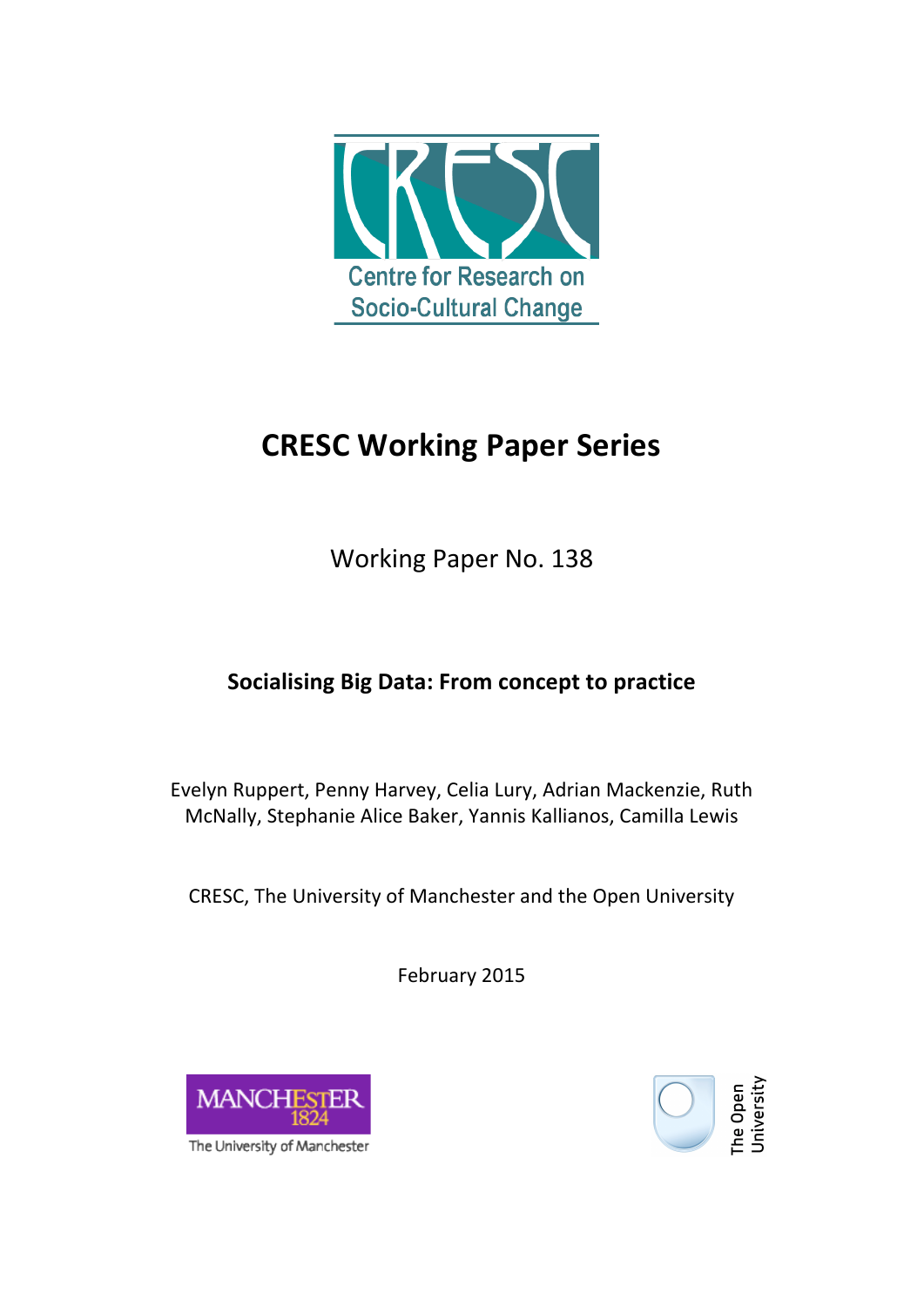## **Socialising Big Data: From concept to practice**

## Evelyn Ruppert<sup>a</sup>, Penny Harvey<sup>b</sup>, Celia Lury<sup>c</sup>, Adrian Mackenzie<sup>d</sup>, Ruth **McNally<sup>e</sup>, Stephanie Alice Baker<sup>a</sup>, Yannis Kallianos<sup>b</sup>, Camilla Lewis<sup>b</sup>**

<sup>a</sup> Goldsmiths, University of London

**b** CRESC, University of Manchester

<sup>c</sup> Centre for Interdisciplinary Methodologies, University of Warwick

<sup>d</sup> University of Lancaster

<sup>e</sup> Anglia Ruskin University

#### **Abstract**

The working paper is a report on an ESRC-funded project, Socialising Big Data, that sought to address problematic conceptions of Big Data in popular discourse such as the 'data deluge' and the tendency to reduce the term to definitions such as the oftcited '3 Vs'. Instead, building on how social scientists have conceived of things, methods and data as having social and cultural lives, the project sought to identify the normative, political and technical imperatives and choices that come to shape Big Data at various moments in its social lives. Recognising that Big Data involves distributed practices across a range of fields, the project experimented with collaboratories as a method for bringing together and engaging with practitioners across three different domains  $-$  genomics, national statistics and waste management. In this way it explored how relations between data are also simultaneously relations between people and that it is through such relations that a shared literacy and social framework for Big Data can be forged.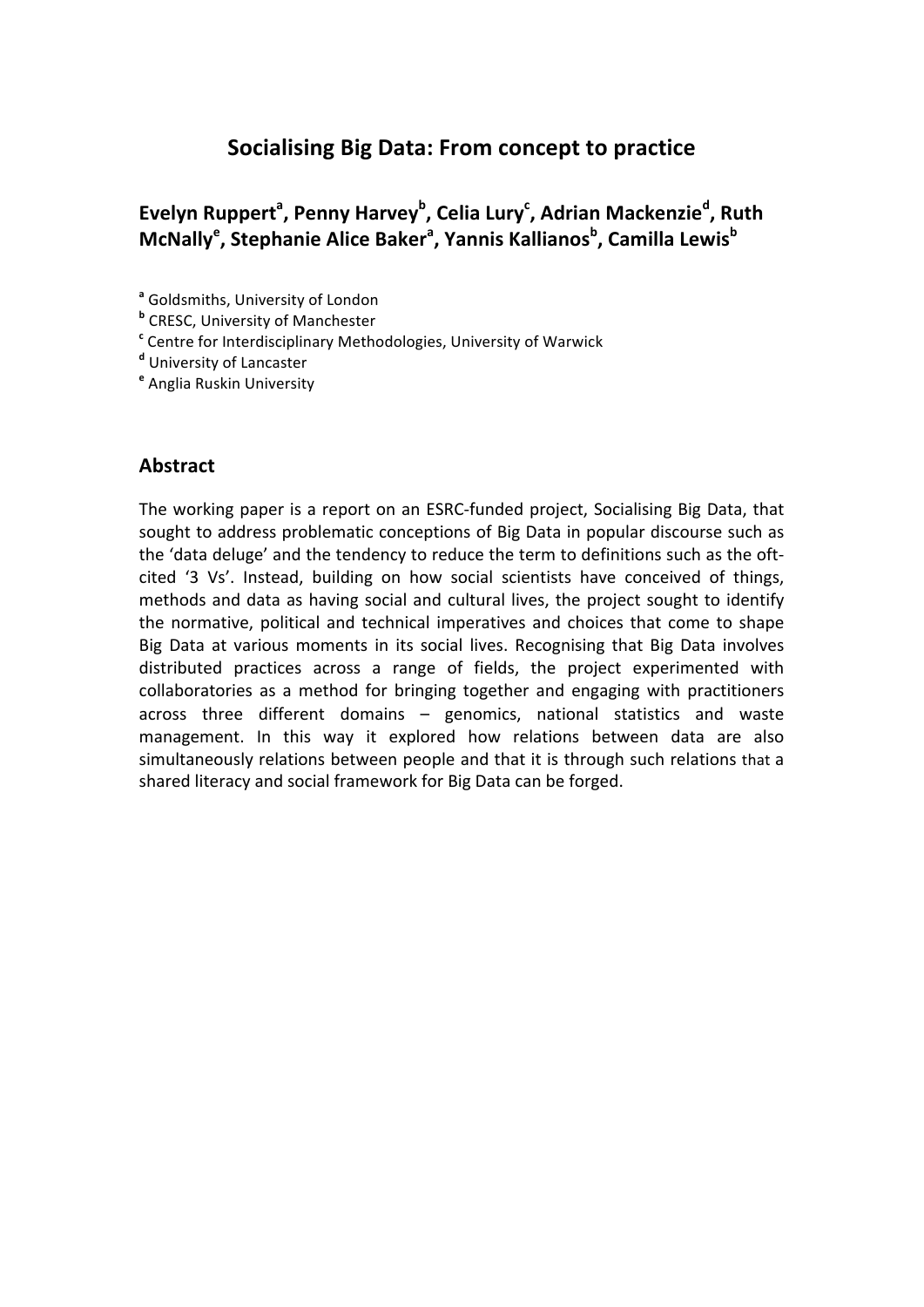## **Table of Contents**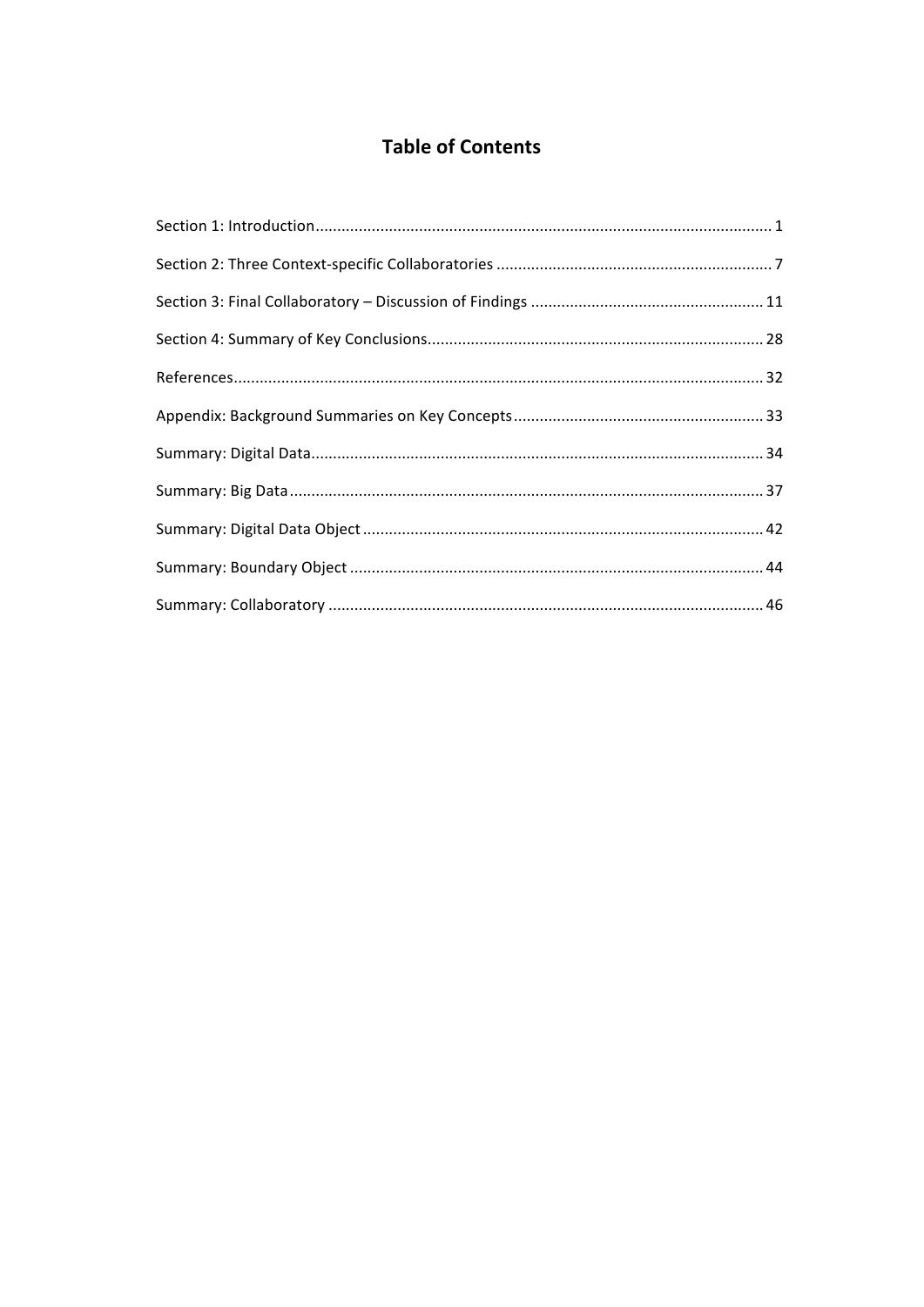#### **Section 1: Introduction**

#### How we started thinking about this topic

Socialising Big Data: Identifying the risks and vulnerabilities of data-objects was an Economic and Social Research Council (ESRC) funded project that took place from June 2013 to Sept 2014. Our interdisciplinary collaboration involved a team of social scientists from a range of backgrounds (sociology, anthropology, and science and technology studies), many of whom were affiliated with the Centre for Research on Socio-Cultural Change (CRESC Manchester and The Open University) and the Centre for Economic and Social Aspects of Genomics (CESAGEN Lancaster), but also including other institutions. $1$ 

Our project aimed to advance the social scientific analysis of Big Data and digital practices to benefit academics, students, practitioners and policy makers. It emerged in response to the contemporary turn to Big Data in business, government and academia, and the idea that this topic was not well defined or understood. Our proposal highlighted problematic conceptions of Big Data in popular discourse, including the 'data deluge' and the tendency to reduce the term to definitions based on the '3 Vs': the increasing *volume* of data sets, *velocity* of data generation, and *variety* of data sources and formats.<sup>2</sup> While we recognised that these qualities make data more difficult to analyse using traditional management and processing applications, we highlighted that Big Data is not simply *generated by*, but also *generative of* innovations in computational and processing tools and analytics as well as novel ways of measuring and knowing phenomena.

Consequently, rather than attempting to define Big Data according to generic qualities (e.g. volume, velocity and variety), we aimed to focus on the specific *sociotechnical practices* through which data is generated (e.g. online activities, mobile phone use, commercial and government transactions, sensors, sequencers and crowdsourcing), interpreted and made meaningful for analysis (e.g. mined, cleaned, linked, analysed, interpreted, stored and curated). From this perspective the challenge of Big Data is not simply its volume, but that working with Big Data creates new problems, risks and vulnerabilities given the tendency to overlook the social

1

<sup>1</sup> PI: Evelyn Ruppert, Goldsmiths, University of London. Co-Is: Penny Harvey, Manchester, CRESC; Celia Lury, Centre for Interdisciplinary Methodologies, Warwick; Adrian Mackenzie, Lancaster; Ruth McNally, Anglia Ruskin. Researchers: Stephanie Alice Baker, Goldsmiths, University of London; Yannis Kallianos and Camilla Lewis, University of Manchester, CRESC.

<sup>2</sup> Stapleton, L. K. (2011). Taming Big Data. *IBM Data Magazine*. 16: 1-6.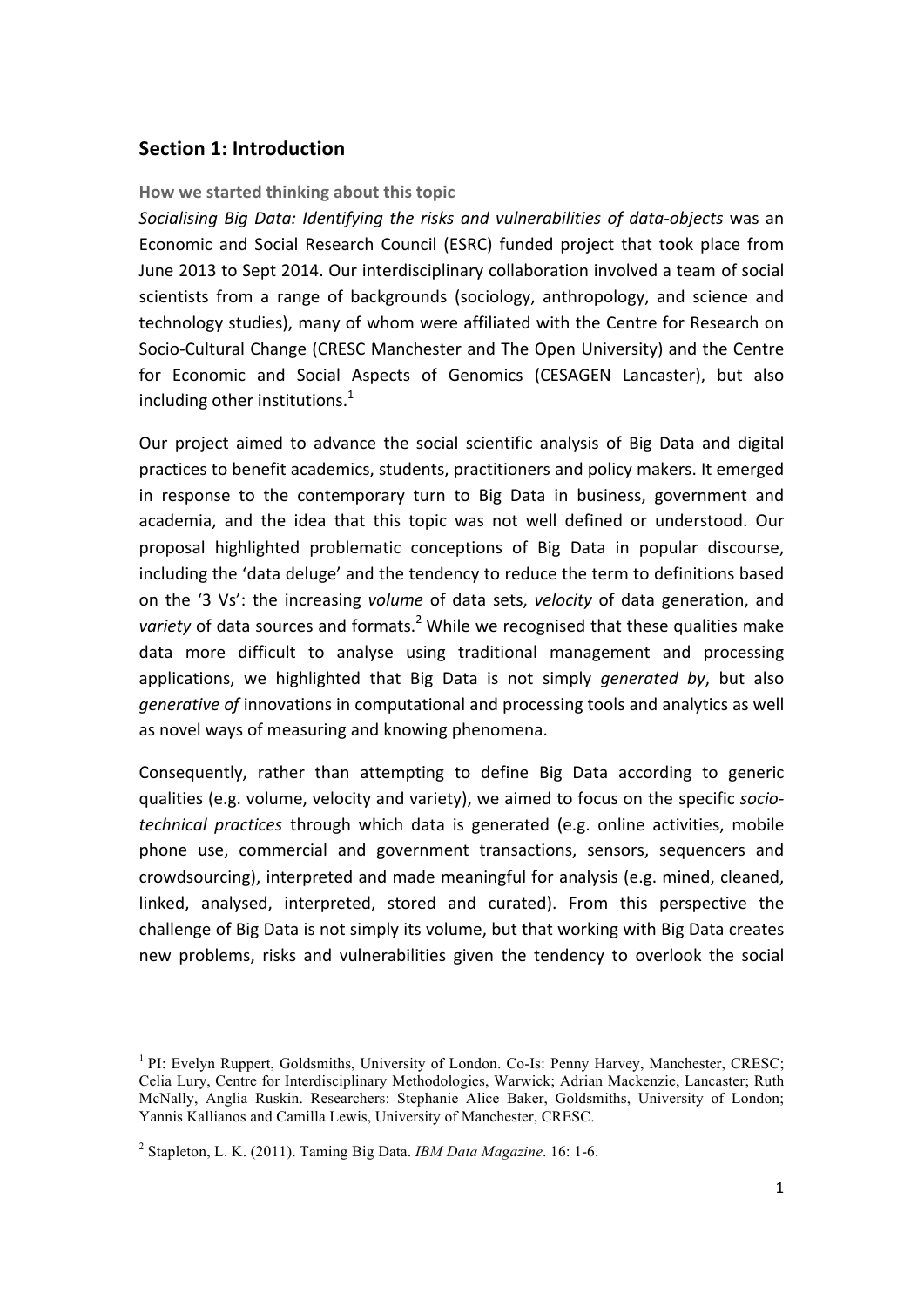lives of data, which are neither natural nor technical phenomena, but enacted through multiple, selective social and technical practices. Our project, thus, sought to understand the often-unacknowledged normative and political effects of Big Data by investigating how methodological, digital and analytical practices enact and govern social worlds, of not only what is represented but also realised.

This approach and understanding are captured in the title of this project, Socialising Big Data. Picking up from how social scientists have conceived of things, methods and data as having social and cultural lives<sup>3</sup>, we started by thinking about Big Data as having 'lives' that include social and technical practices that bring them into being (generate) but also order, manage, interpret, circulate, reuse, analyse, link and delete them. For each of these practices we sought to inquire into the normative, political and technical imperatives and choices and the actors and institutions that come to shape Big Data at various moments in their social lives.

This understanding necessitated the development of a method that would enable us to investigate the specificities of practices as they are being done and understood in particular contexts. But rather than doing this through discursive, ethnographic, interview or observational methods, we sought to experiment with a form of participatory research. We contended that by working *collaboratively* with practitioners in three domains  $-$  genomics, national statistics and waste management - rather than in our conventional separate roles as researchers, informants and users of research, we could co-produce shared concepts and understandings about Big Data that would be of use to diverse academic and nonacademic stakeholders. We approached **collaboratories** as a model for doing this: *a collective, socialised method for identifying shared problems, concepts, and findings through synthetic, recursive engagements*. It is a model that has affinities with other experiments such as a research theme of UCI's Center for Ethnography where events such as seminars and workshops are understood as 'para-sites,' that is, as integral and designed parts of fieldwork that combine research, reflection and reporting and

1

<sup>3</sup> Kopytoff, Igor (1986). 'The Cultural Biography of Things: Commoditization as Process,' in *The Social Life of Things*, ed. Arjun Appadurai. Cambridge University Press, 64-91.

Lash, Scott and Celia Lury (2007). *Global Culture Industry: The Mediation of Things*, Cambridge, Polity.

Law, John, Evelyn Ruppert and Mike Savage (2011). 'The Double Social Life of Methods,' CRESC Working Paper Series, Paper No. 95.

Beer, David, and Roger Burrows (2013). 'Popular Culture, Digital Archives and the New Social Life of Data,' *Theory, Culture & Society* 30, 4: 47-71.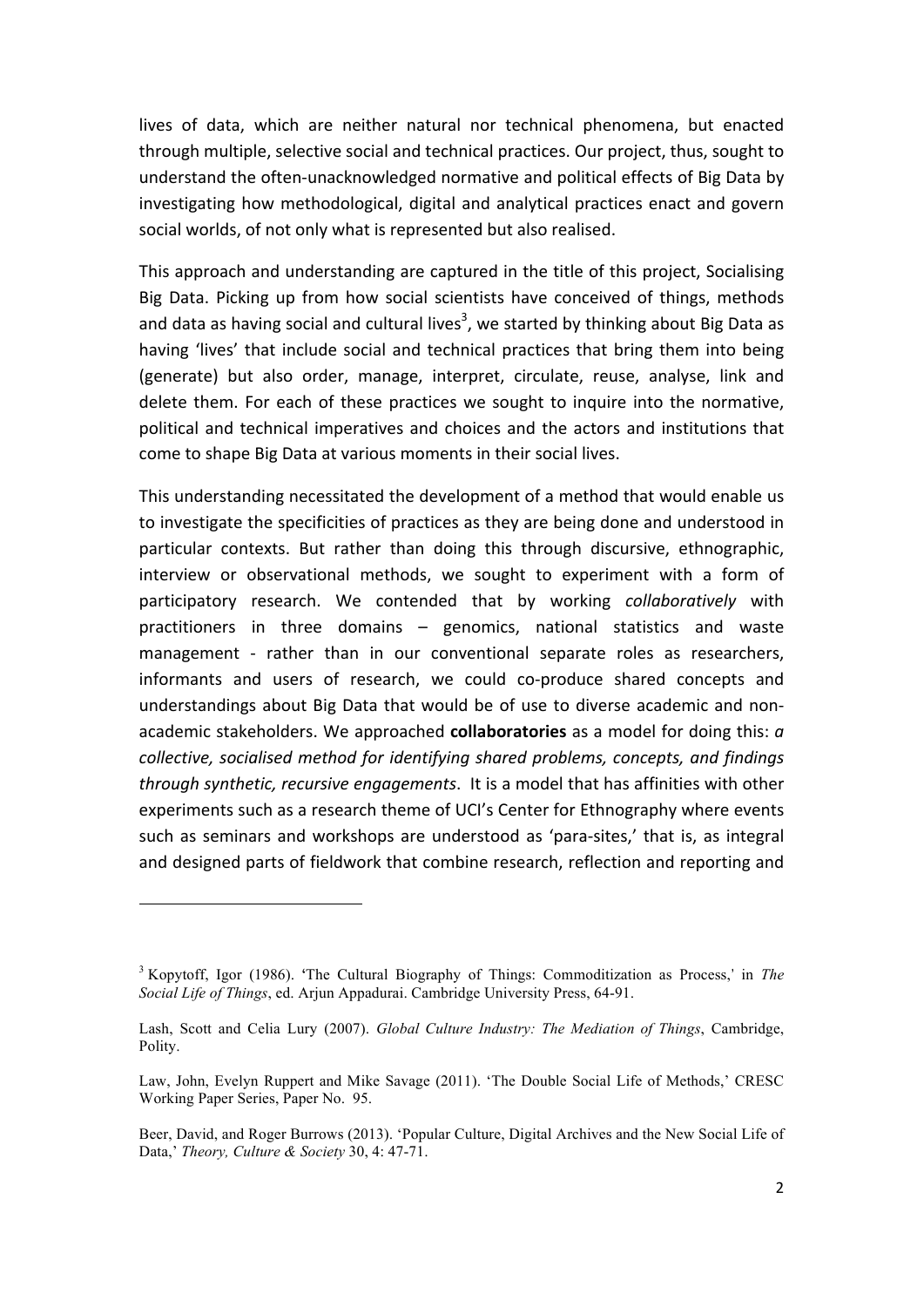involve a mix of participants from the academy and specific communities of  $i$ nterest.<sup>4</sup> Understood as an overlapping academic/fieldwork space, para-sites exist outside conventional notions of the field and involve testing and developing ideas with communities not as key informants but as collaborators. For the Socialising Big Data project, we did this by organising our project around a series of events that experimented with and tested ways of engaging social scientists and practitioners in collaborative discussions and the co-production of concepts for understanding Big Data. Given our aim to 'socialise' Big Data, concept development formed an integral part of our approach.

#### How we organised the project conceptually

1

In what follows, we provide a brief summary of key concepts that initially informed our interdisciplinary and collective team approach to, and development of, the collaboratories. The aim of these summaries was not to arrive at settled definitions, but rather to outline key concepts and indicative readings in the social sciences, which could serve as a conceptual starting point. Additionally, our purpose was not to subject these to definitional debates in the collaboratories, but instead to translate them into a series of specific questions and provocations that would enable us to revisit and revise them. With this in mind, we identified five concepts at the outset: Digital Data, Big Data, Digital Data Object (DDO), Boundary Object, and Collaboratories. These are briefly noted here and summarised in more detail in the Appendix.

Our initial object of analysis was what is commonly referred to as Big Data. Initially, we related this to understandings of the empirical turn to new forms of **Digital Data** more generally. Here we sought to reflect upon the ubiquity of digital devices and the data they generate  $-$  from social media platforms and browsers to online purchasing and sensors – and their implications for empirical methods in the social sciences. We noted that while these platforms and data are (usually) configured and owned by commercial actors and thus represent a challenge to the knowledgemaking authority of social scientists, they also present an opportunity to rethink social science and other methods in ways that are 'closer' to social worlds and provide a provocation to invent methods that can adapt, re-purpose and engage with digital media in new and lively ways. In this regard, we sought to situate practitioner dilemmas and challenges in relation to social scientific ones.

<sup>&</sup>lt;sup>4</sup> The Center for Ethnography (2009). 'Center as Para-site in Ethnographic Research Projects', University of California, Irvine. http://www.socsci.uci.edu/~ethnog/theme3.htm. As the Center's website notes, the term 'para-sites' was inspired Marcus, George E. (ed.) 2000. *Para-Sites: A Casebook Against Cynical Reason*, Chicago, University of Chicago Press.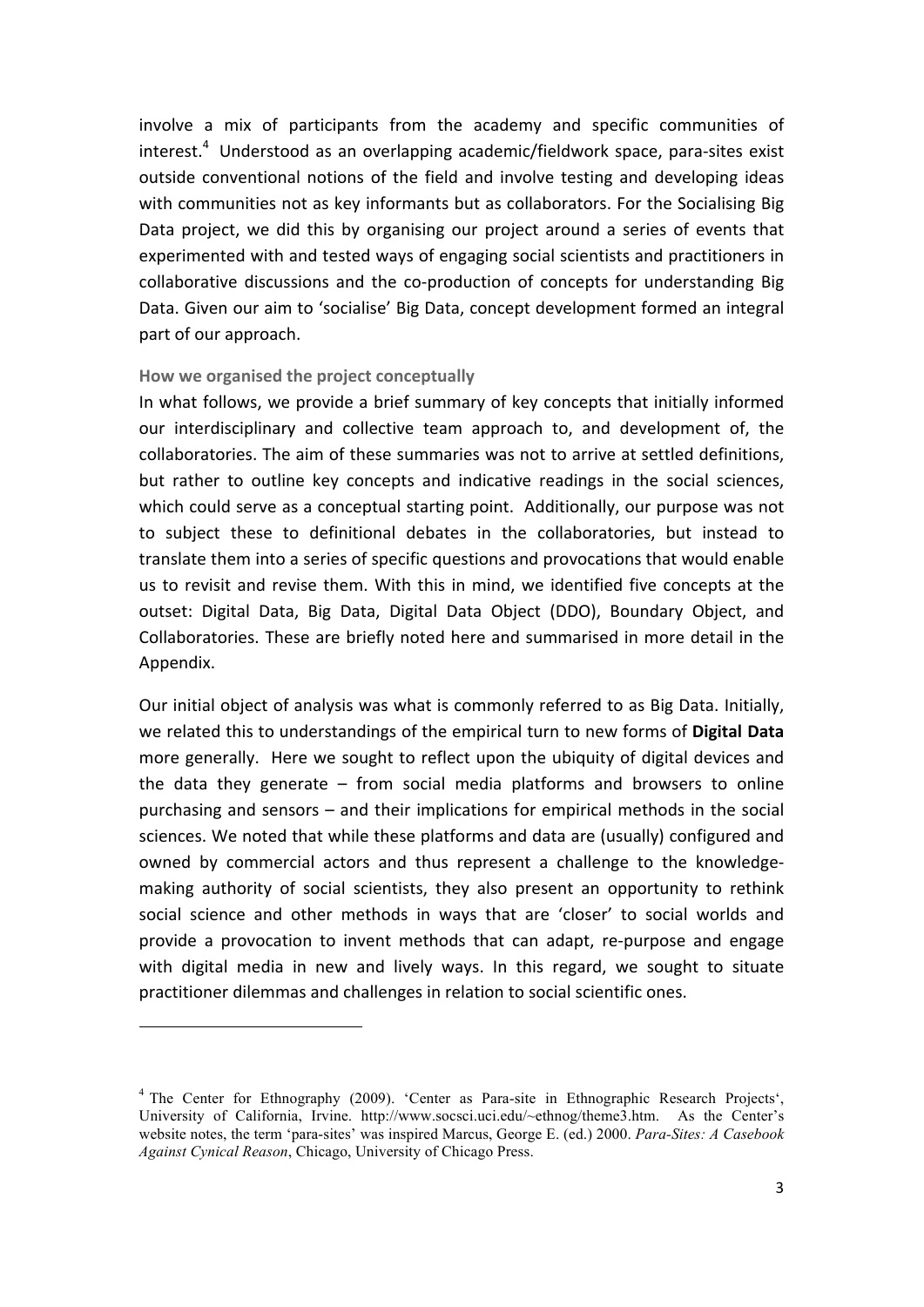Within this context our objective was not to define **Big Data**, but to focus on the specific situated practices through which such data is being generated and analysed (e.g. how data is captured, formatted, curated, stored, searched, traced, linked, shared, visualised). The diverse and far-reaching take up of the term across disciplines is indicative of the fundamental impact that Big Data is having from claims that it is reinventing society to inquiries about how it is changing the very material of scientific inquiry and knowledge and leading to alternative social theories of individuals and societies. While the 3 Vs has become the default definition in these domains, we turned our attention away from identifying qualities to investigating the social lives of Big Data by attending to practices to argue that what is 'big' about Big Data are novel ways of data generation, analysis, interpretation and implementation.

To do this, we initially experimented with specifying Big Data as a **DDO (digital data object)**. We drew the term from information and computing sciences where it is used to denote digitally stored data. However, we modified the term by using a designation from actor network theory  $-$  that of the data-object  $-$  to capture the network of practices and relations invested in its generation, maintenance and mobility. Through this conceptualisation, we sought to 'socialise' the DDO by attending to the interconnected and interdependent practices involved in generating and maintaining data (e.g., its detection, duration and deletion). While the term proved useful in capturing this relationality in a way that the term 'data' generally does not, it introduced two key problems: first, it implies an ontological differentiation between the subject and object (thereby instilling agency only with the former and not the latter), and second, the term has a very specific meaning in computing and information sciences, which is very much object-oriented.

The notion of the **boundary object** enabled us to consider the variety of ways that Big Data, whether understood as DDOs or not, are defined and conceived across communities of practice, between the highly technical and more general. While the meaning of boundary objects is malleable and varies in different social worlds, their structure is common enough to make them recognisable and useful across multiple sites (e.g. being weakly structured in common use, and strongly structured in individual-site use). Boundary objects are thus classifications that manage the tension between multiple interpretations across contexts where multiplicity is given and not incidental and are key to developing and maintaining coherence across intersecting social worlds.<sup>5</sup> From this perspective, Big Data is not a fixed object

1

<sup>5</sup> Bowker, G. C. and S. L. Star (1999). *Sorting Things Out: Classification and its Consequences.*  Cambridge, Massachusetts, The MIT Press.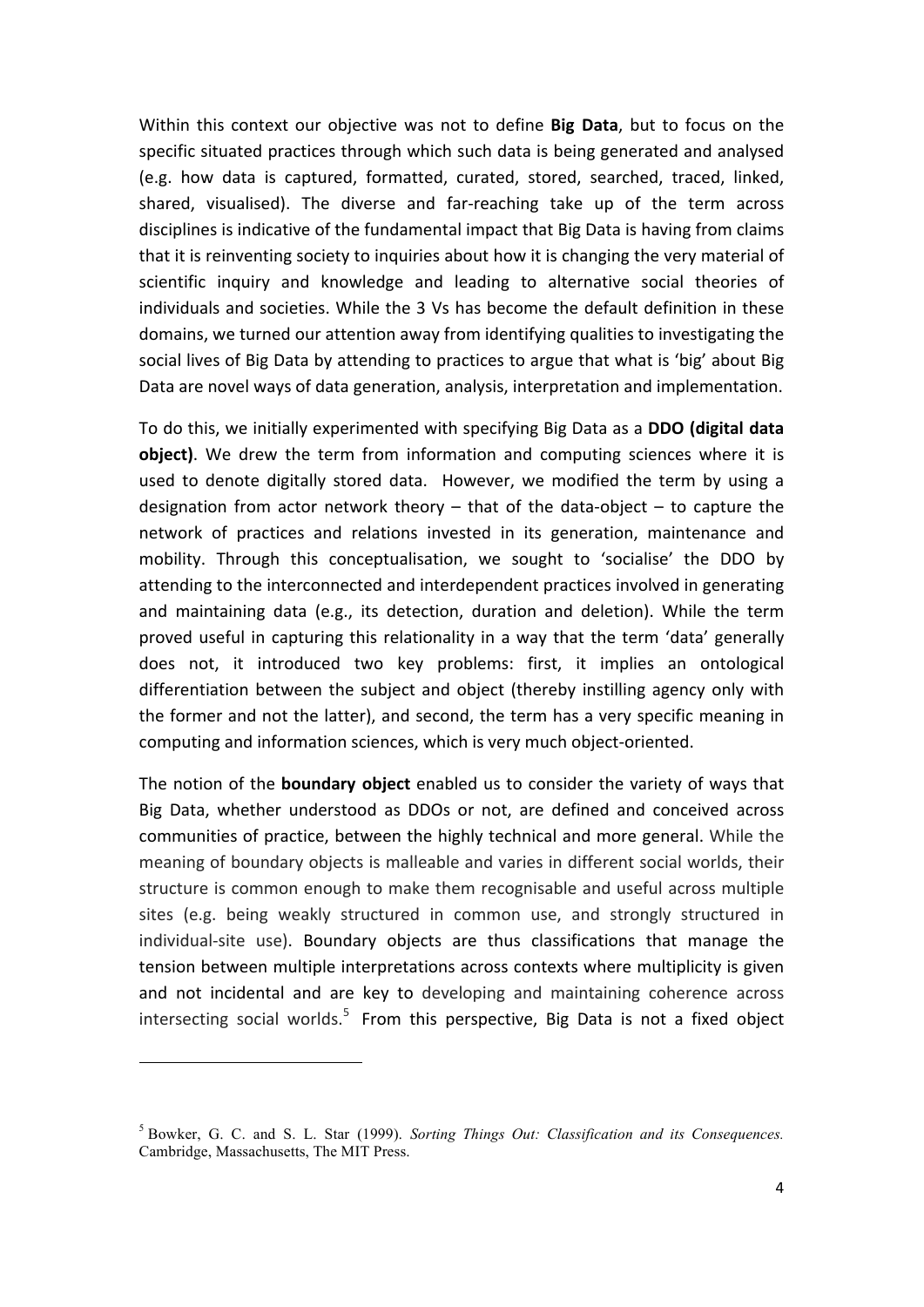marked by certain qualities; rather, the same data is constituted and enacted in varying ways through different practices. One of the benefits of conceiving of Big Data as a boundary object is that the term captures the way in which objects emerge in relation to different communities of interest. Through specific situated practices particular definitions, problematisations and engagements with Big Data are constituted, each generating to different forms of uncertainty, risks and vulnerabilities.

We then approached **collaboratories** as a way to open up and engage practitioners with these concepts through a series of questions and provocations. In the social sciences, collaboratories include practices such as participatory research and partnerships with non-academic groups that seek to produce 'collective' rather than 'collected work'.<sup>6</sup> The benefit of this approach is that 'co-laboratories' mimic a laboratory in the sense that they favour an attitude of openness and experimentation. In the social sciences, the term 'collaboratory' has been adopted to capture interdisiciplinarity and working together with a wide range of collaborators. Inspired by the work of the Anthropology of the Contemporary Research Collaboratory (ARC), and recognising that it is not without its problems especially in terms of implementation, we took up this approach as a starting point for identifying some key features of the collaboratory as a method. In contrast to the ARC, however, we included practitioners, as well as academics, as co-producers of knowledge. 

#### **How we organised the project practically**

1

In practical terms, we were motivated to work with practitioners from a variety of contexts with different knowledge and expertise on and understandings of Big Data. Rather than reiterating the need to respond to the 'data deluge,' we sought to develop a *shared literacy* about Big Data by locating the successes and failures of the turn to data in ways that recognise their constitution in diverse social practices and specific situations but also how they circulate and get taken up for different ends. We did this by organising collaboratories across three different practical contexts: bioscience, national statistics and waste management.

We conducted a separate collaboratory for each of these three contexts, involving our team of social scientists and around 10 to 15 practitioners at every event. Each collaboratory was organised differently and variably comprised of presentations,

<sup>6</sup> Rabinow, P., G. E. Marcus, J. Faubion and T. Rees (2008). *Designs for an Anthropology of the Contemporary*. Durham, Duke University Press.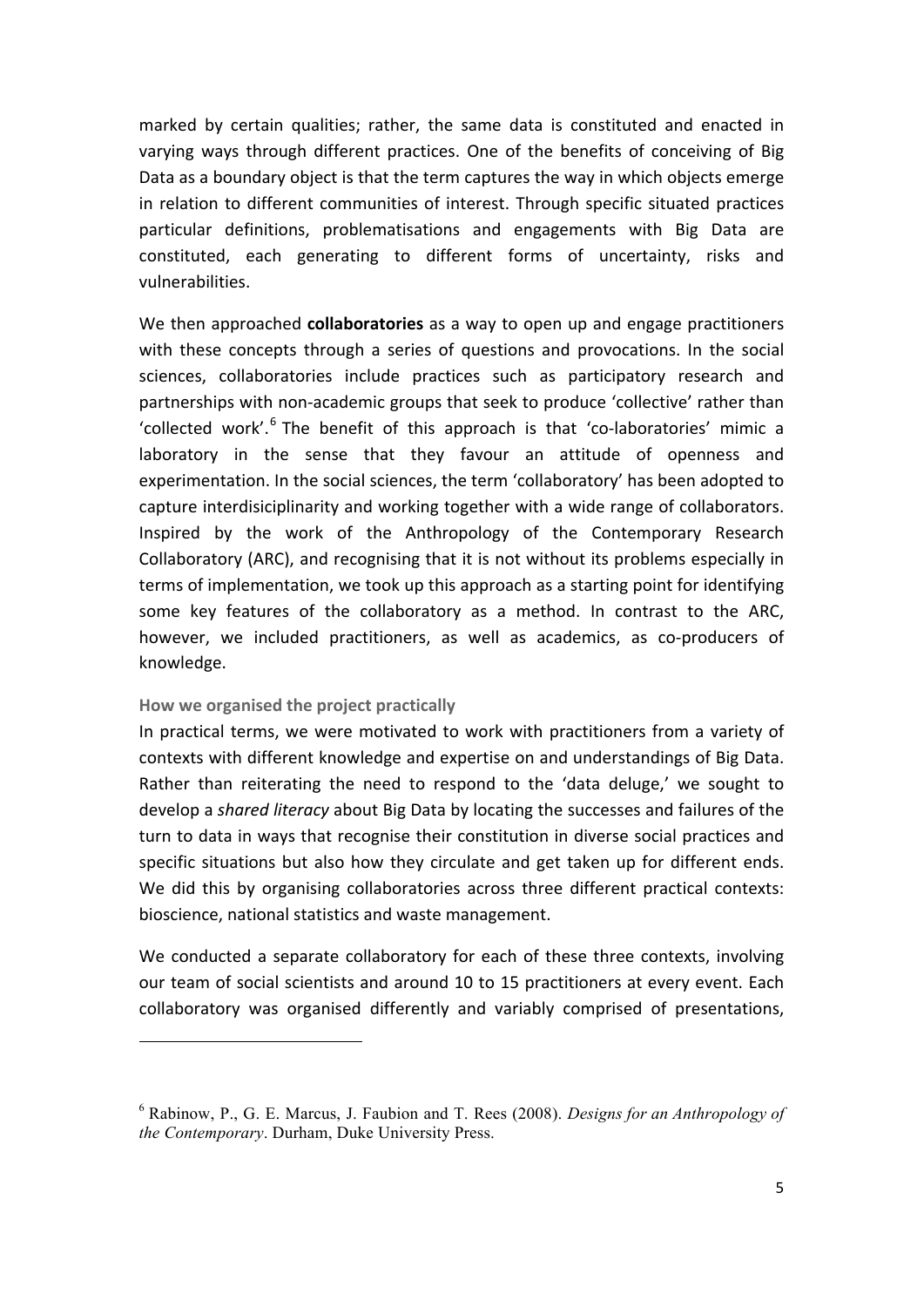provocations and responses tailored specifically to their respective context. The idea was to explore the opportunities and challenges of working with Big Data by collaborating with practitioners who routinely use or are experimenting with data forms, and who share similar aspirations and apprehensions about the impacts of Big Data. Our project was, thus, both interested in collaboratories as a method of interdisciplinary and cross-sectoral engagement, and Big Data as a topic with a range of meanings and implications across practical settings.

Through these collaboratories we built on established connections and developed new relations for the social sciences with government and industry practitioners and experts not as end-users, but as collaborators who are part of the relations of production and interpretation of data. In this regard, despite our common methodological approach across the collaboratories, there were important differences in how we structured them. This was the result of our objective to trial different approaches; explore the different social lives of Big Data across and between practical contexts; and our interest in building on previous or ongoing working relations and/or establishing new relations with practitioners.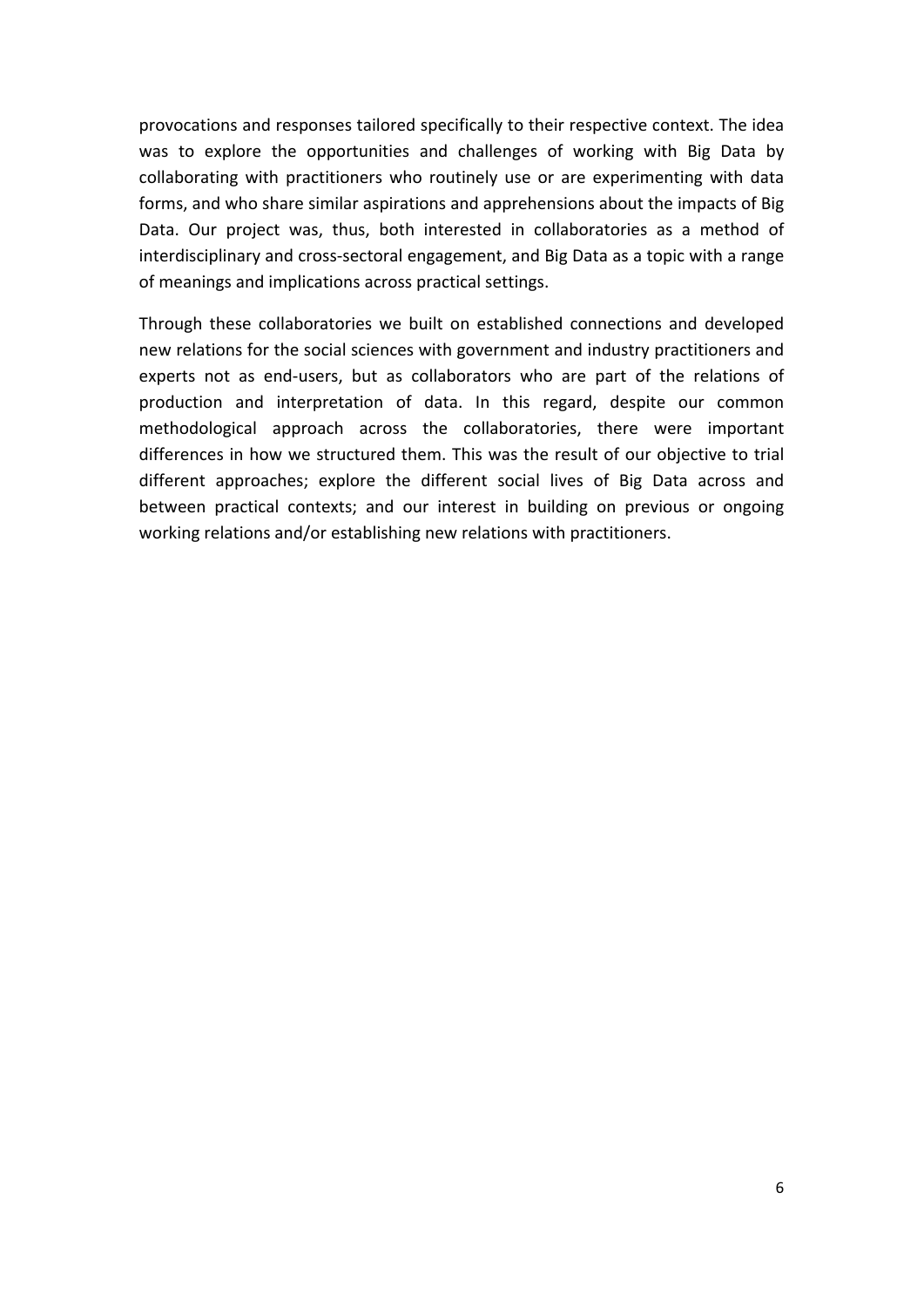### **Section 2: Three Context-specific Collaboratories**

The following is a summary of the project team's initial framing and organisation of each of the three context-specific collaboratories.<sup>7</sup>

#### **Collaboratory 1: Genomics**

1

Big Data came to genetics (and to biology) through the human genome project 1986-2001. The competitive nature of the HGP was a powerful impetus for the commercialisation and industrialisation of genome sequencing. Once completed, the human genome was translated from endpoint to starting point, and became the 'blueprint' for a new era of data-intensive science and medicine. This vision is being pursued, and since 2005 a new generation of instruments has dramatically increased the speed and decreased the cost of genome sequencing. In contrast to the fields of waste management and official statistics, genomics is now in a second phase of big data work that aims to leverage new biological and medical knowledge on the basis of vast pool of publicly available sequence data.

This First Collaboratory drew upon an established relationship between team members, Prof Adrian Mackenzie and Dr Ruth McNally, and UK genomic scientists. It built upon four years of research on genomic databases using a variety of methods (e.g. repurposing bioinformatics tools and scientific visualisations), some of which involved events and online encounters with UK genomic scientists. While those who participated in the collaboratory arrived with specific interests (e.g. research, commercial) and various forms of expertise  $-$  as a lab scientist, software producer or manager, for example  $-$  these prior relations informed the format of the collaboratory as part of an ongoing dialogue.

Genomic scientist speakers were invited to do presentations about their work in relation to the metrics for DNA and genomic data, whether as a lab scientist, software producer, a data user or a manager. The questions we asked them to consider included:

- What are the key metrics you rely on day to day? For longer term planning? For communicating with or persuading others?
- What can't you count or measure? What can't you count measure but yet still evaluate?

 $<sup>7</sup>$  Details of the proceedings of the collaboratories are summarised in a Supplementary Appendix, which</sup> can be requested by contacting one of the members of the Socialising Big Data project team.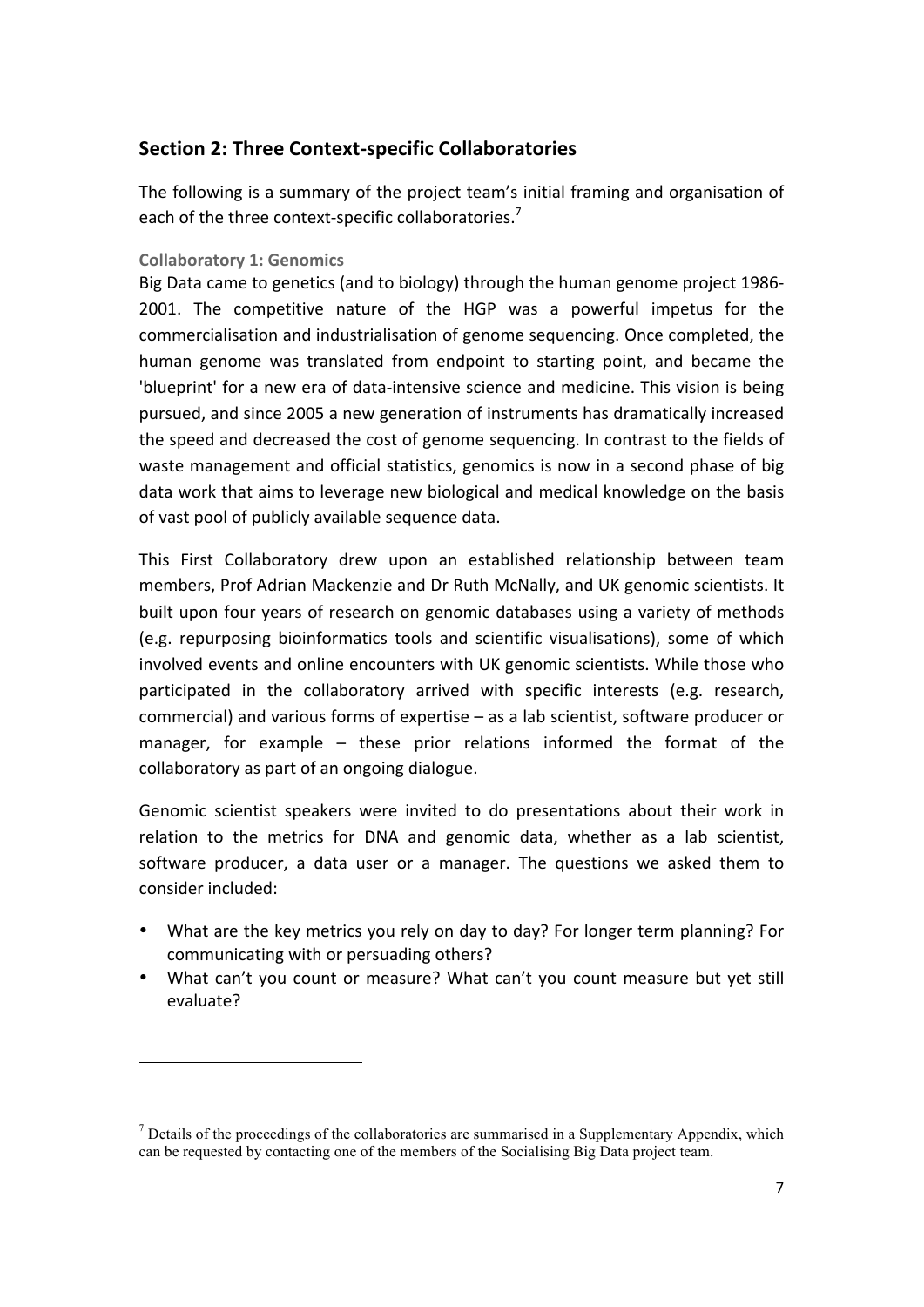- Are there things you once counted or measured, or were important to count or measure, but not any more?
- What new things are you trying to count or measure, or would like to count or measure if you could - and why?

Following their presentations the organisers provided a number of visual provocations that led to further discussion and debate. These included graphics and tables that made use of genomic researchers' own databases and software tools, and generally re-purposed them to raise questions about their metrics and ways of talking about the value of genomic sequence data.

#### **Collaboratory 2: Official Statistics**

National statisticians have only recently started investigating Big Data as a potential data source for the generation of official statistics. Especially beginning in 2013, numerous international meetings and initiatives have been undertaken by Eurostat (the statistical office of the European Union), the European Statistical System (ESS, a partnership between Eurostat and National Statistical Institutes (NSIs) of member states) and the UNECE's Conference of European Statisticians. Additionally individual NSIs have been evaluating Big Data sources through, for example, the establishment of Innovation Labs to conduct experiments (e.g., Statistics Netherlands and the Office for National Statistics). Another initiative is the UNECE Big Data project 'sandbox' that provides a technical platform for NSIs to experiment with Big Data sets and tools. Examples include: analysing location data from mobile phones for generating 'real-time' population and tourism statistics; search query trends for generating data on migration; social media messages for generating indicators on issues such as consumer confidence; and price data on the Internet for producing inflation statistics. The sources and possible applications of Big Data are thus diverse including what is being measured and its relation to previous forms of measurement (e.g., surveys).

The Second Collaboratory on Official Statistics consisted of presentations by national statisticians from National Statistical Institutes (NSIs) and international organisations in Europe. Statisticians were requested to make brief presentations on Big Data related projects and initiatives within their organisations. An initial set of questions was provided to focus presentations about their current thinking about Big Data in relation to the question 'what counts?' and participants were also invited to pose their own questions in relation to this general theme:

- What can be counted or measured using Big Data sources? How are these different from or the same as existing sources?
- Does the use of Big Data sources call for new forms of statistical reasoning or tests or a 'paradigm shift'? How so?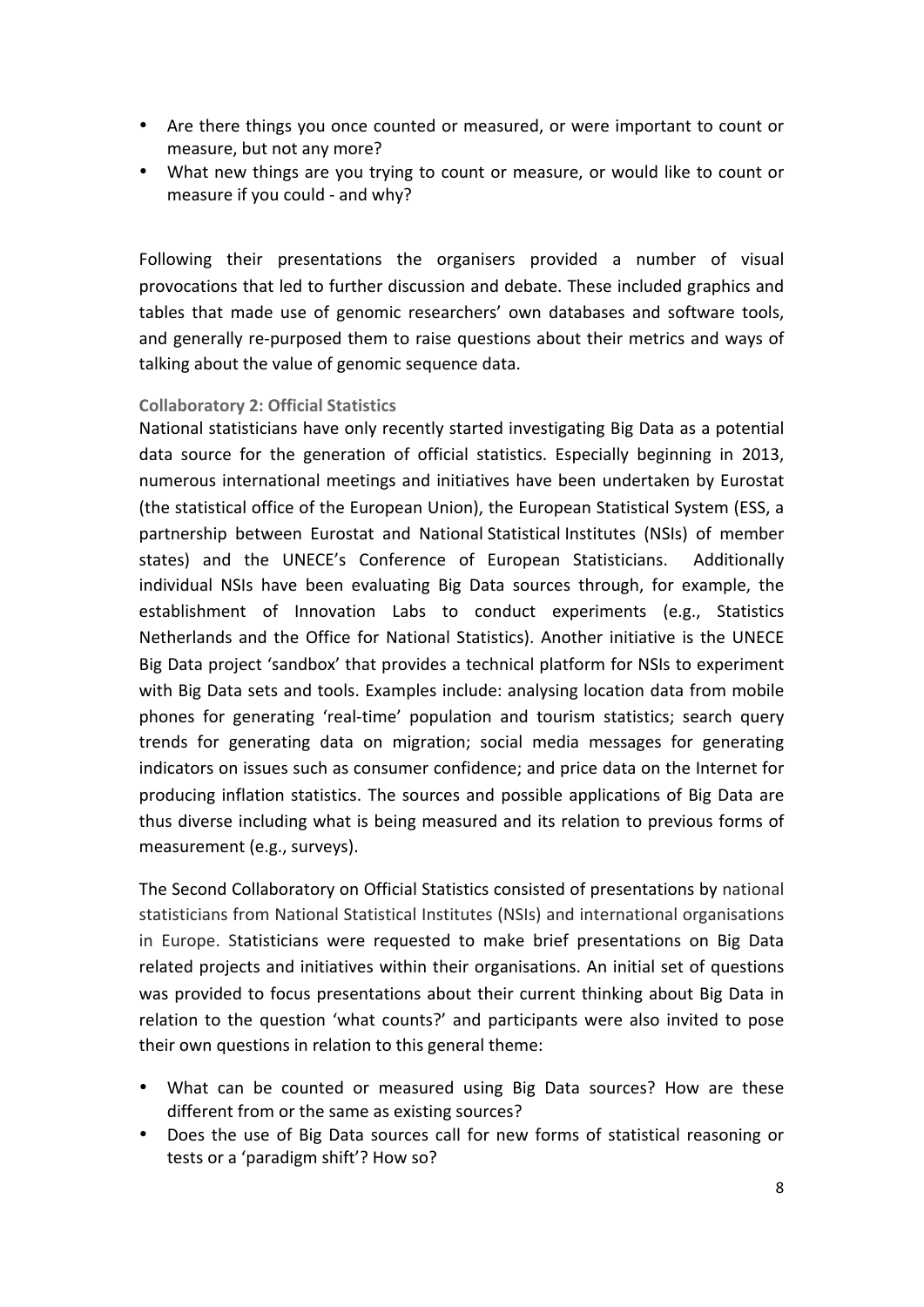- What can't be counted or measured using Big Data sources and why not? What is missing that you consider important?
- What would you like to count or measure using Big Data sources if you could and why?
- What does the use of Big Data sources for official statistics mean for the role of NSIs?

Presentations on their current state of thinking and experiments were then followed by questions and responses from the social scientists. The structure was in part a response to the fact that Big Data had only recently become an object of interest and experimentation among national statisticians. The presentations, thus, provided stocktaking of emerging approaches and understandings, building on recently established and ongoing working relationships between the practitioners and the organiser, Prof Evelyn Ruppert. Following the event, a paper was prepared outlining key themes and provocations that arose from the presentations and discussions. This was then distributed to the practitioners and responses were solicited in writing and/or through conversations at subsequent meetings and events. The collaboration subsequently extended beyond the initial event in an iterative process where the boundaries extended to a number of other engagements, interactions and conversations. This type of discursive exchange, as documented by the Anthropology of the Contemporary, enables practitioners to respond individually and collectively in the co-production of knowledge (with the co-production of collective work understood as an ongoing process). These iterations resulted in the reworking of the initial report.

#### **Collaboratory 3: Big Data and Urban Waste Management**

Although there are many different types of data used in the waste management process, this is an area in development and the extent to which Big Data sources could be used to replace, supplement or verify existing data sources is as yet unclear. Waste management authorities are just beginning to investigate the possibilities of these sources.

The Third Collaboratory on Urban Waste Management was thus structured differently again, featuring 3 roundtable discussions involving a mathematician, social scientists, policy makers (Manchester, Birmingham) and waste management practitioners from UK local authorities (Manchester, Bolton, Stockport) under pressure to transform their services in an environment marked by austerity cuts and staff reductions. Similar to the other collaboratories, the roundtables were organised around a series of questions on the topic of Big Data reflecting the relatively new use of such data in the context of waste management and in relation to methodological issues, ethics, openness, policy and behavioural change.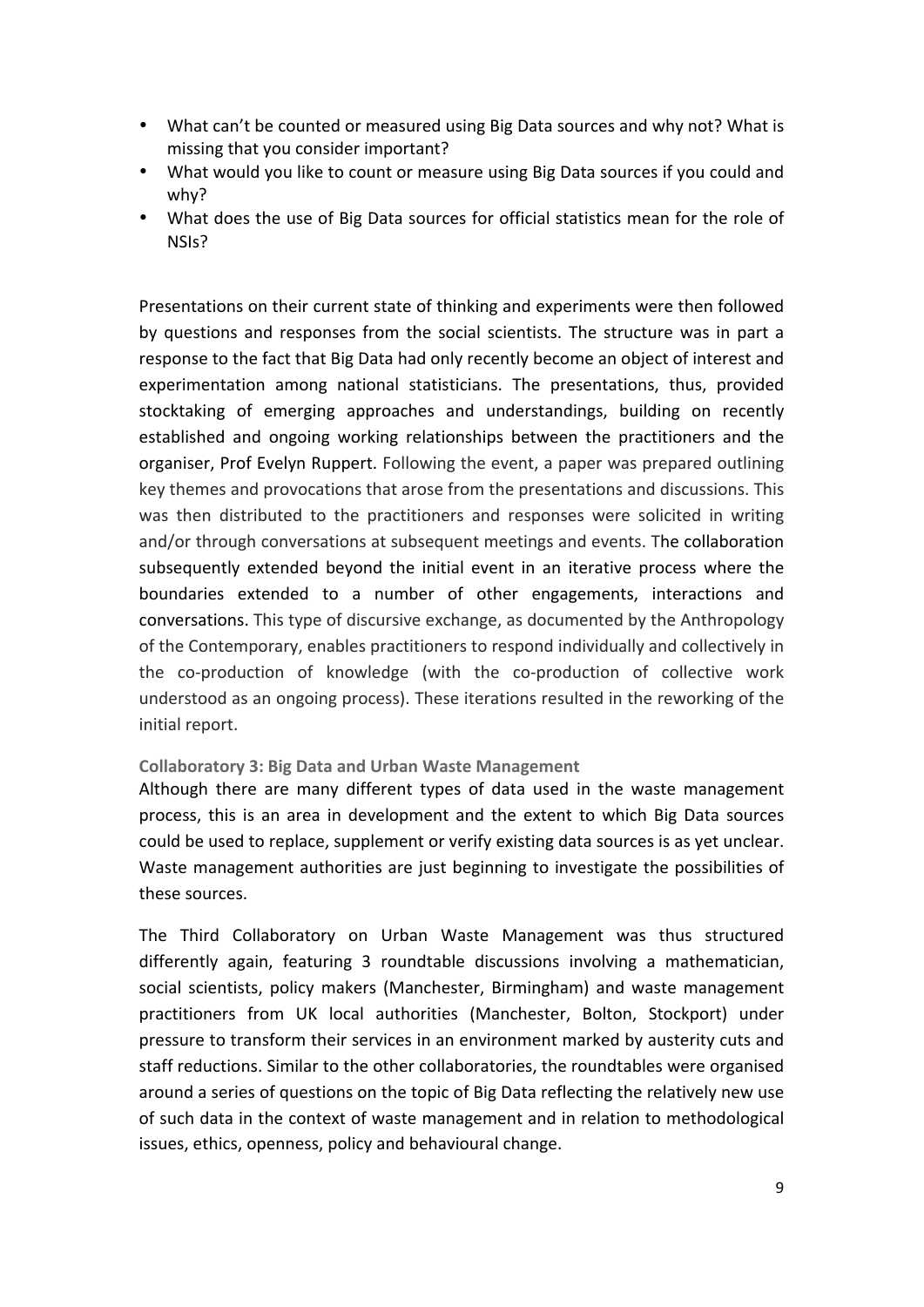- How does big data differ from other types of data? Are new measures produced? How does data differ from information? How does big data do counting and measuring differently to statistical or administrative data? What is measured and what is valued?
- What are the possibilities and challenges of working with big data in urban waste management? Is big data open data? What are the possibilities and challenges of public-private partnerships for data management?
- How can big data be used to shape policy decisions and respond to future challenges in waste management? Does it allow a different relation to the public?

Unlike the other collaboratories, however, it was based on a recently established relationship between the organisers, Prof Penny Harvey and Dr Camilla Lewis, and UK practitioners who were in some cases, already familiar with each other, and between Prof Celia Lury and Birmingham City Council. It also involved the cocreation of the collaboratory content and format. Additionally, the interweaving of academic and practitioner presentations brought to the fore different ideas and understandings of the issues and concerns at stake in working with Big Data.

So while our three collaboratories adhered to a common collaborative method in their commitment to experimentation, discussion and debate, the approach to each practical context varied according to the specific contexts and practices and our relations to them. Moreover, while we continue to maintain that collaborative endeavours of this kind require a commitment to openness and uncertainty by relinquishing preconceived truths or definitions, we recognise that epistemic asymmetries exist both among and between participants. This had an impact on the capacity of all collaborators to participate and contribute equally to a 'shared literacy'. These power dynamics and extant inequalities in terms of skills and expertise, especially in relation to technocratic issues of working with Big Data, were some of the political and practical challenges of our methodological approach.

Following from our three collaboratories, which formed the initial part of our multimethod approach, we conducted two postgraduate workshops in June 2014: one at the ITU in Copenhagen and another at the London Social Science Doctoral Training Centre. Together, the three collaboratories and postgraduate workshops informed the organisation of a final collaboratory.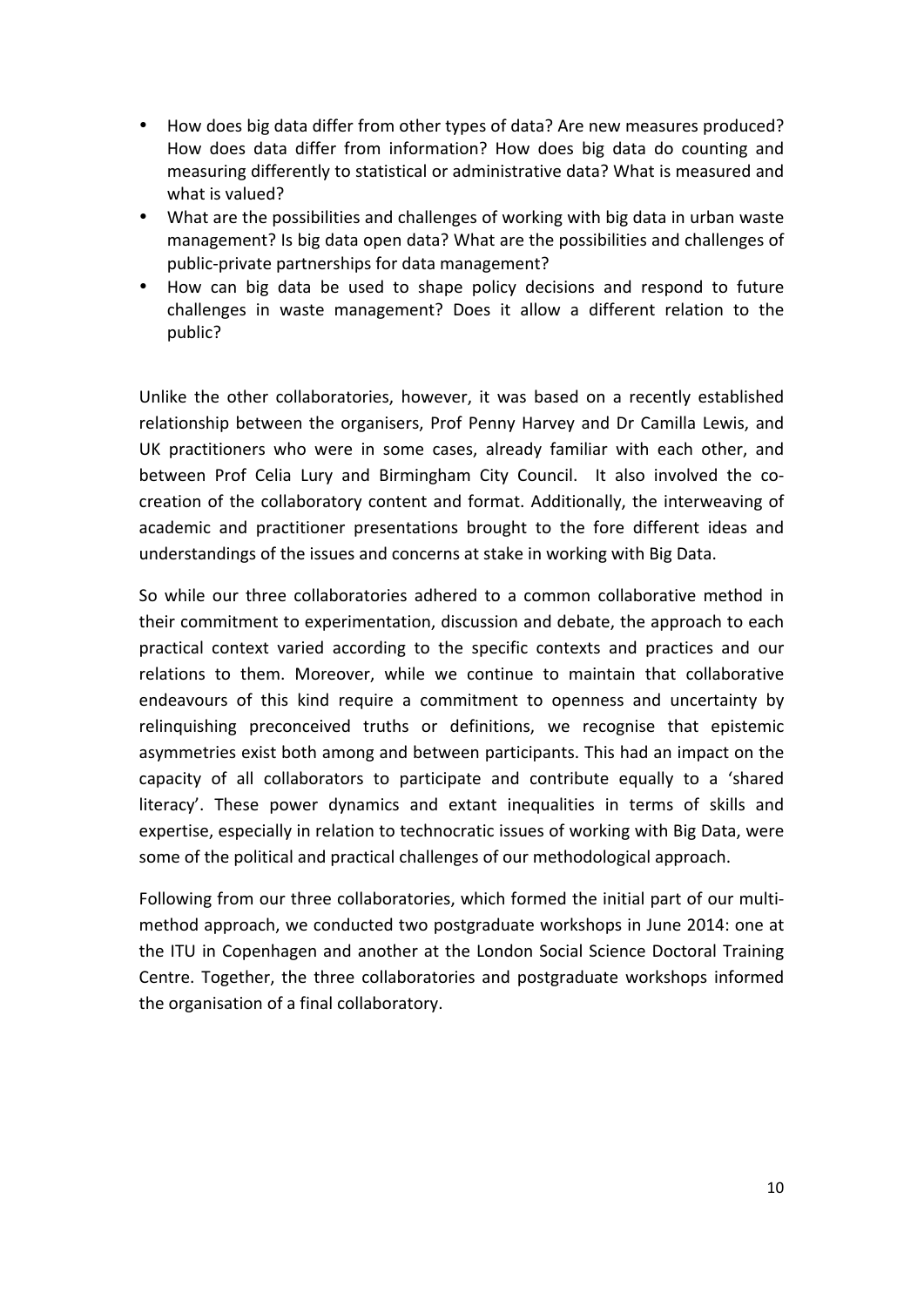#### **Section 3: Final Collaboratory – Discussion of Findings**

This final collaboratory brought together participants from the three context-specific collaboratories. The format was chosen as a way to consolidate and reflect on the findings of the first three collaboratories and for practitioners to learn from experiences and concerns in relation to contexts that have different histories and trajectories of working with Big Data. In brief, genomic scientists are entering a middle phase, official statisticians are beginning an experimental phase and waste managers are initiating an exploratory phase. The practitioners also occupy different positions in relation to the analysis and application of Big Data, from policy and service provision to statistics generation and scientific research. Despite the fact that genomic scientists, statisticians and waste management practitioners approached Big Data for different purposes and from different perspectives, the collaboratories enabled the Socializing Big Data team to identify affinities in how it was understood. These were described in advance of the final collaboratory as 'crosscutting themes' metrics, economies, ethics and collaboratories.

The collaboratory also involved discussion of the initial formulation of 'Socialising Big Data.' We had started with the social scientific assumption that this formulation would be of concern and interest to practitioners working in different contexts. By bringing attention to the 'social lives' of Big Data, our objective was to explore the social and technical practices that generate, organise, curate, circulate, and analyse Big Data, highlighting that these are not neutral but consequential to what is known. Furthermore, because the social lives of Big Data are becoming ever more distributed and dispersed, these consequences are difficult to ascertain. Our format acknowledged that the meaning of these issues, and the way in which they play out, are specific to different contexts. This was why we considered it imperative to engage with three different practitioner groups. While for us this approach led to many insights and understandings of the social lives of Big Data, the extent to which this understanding is and can be meaningful to practitioners was a question that we also posed for the final collaboratory.

The following sections consist of the project team's analysis of the first three collaboratories in relation to four crosscutting themes that arose in each context and which were presented and discussed at the final collaboratory along with questions and possible policy implications. Together these in essence constitute the team's analysis of the findings from the first three collaboratories.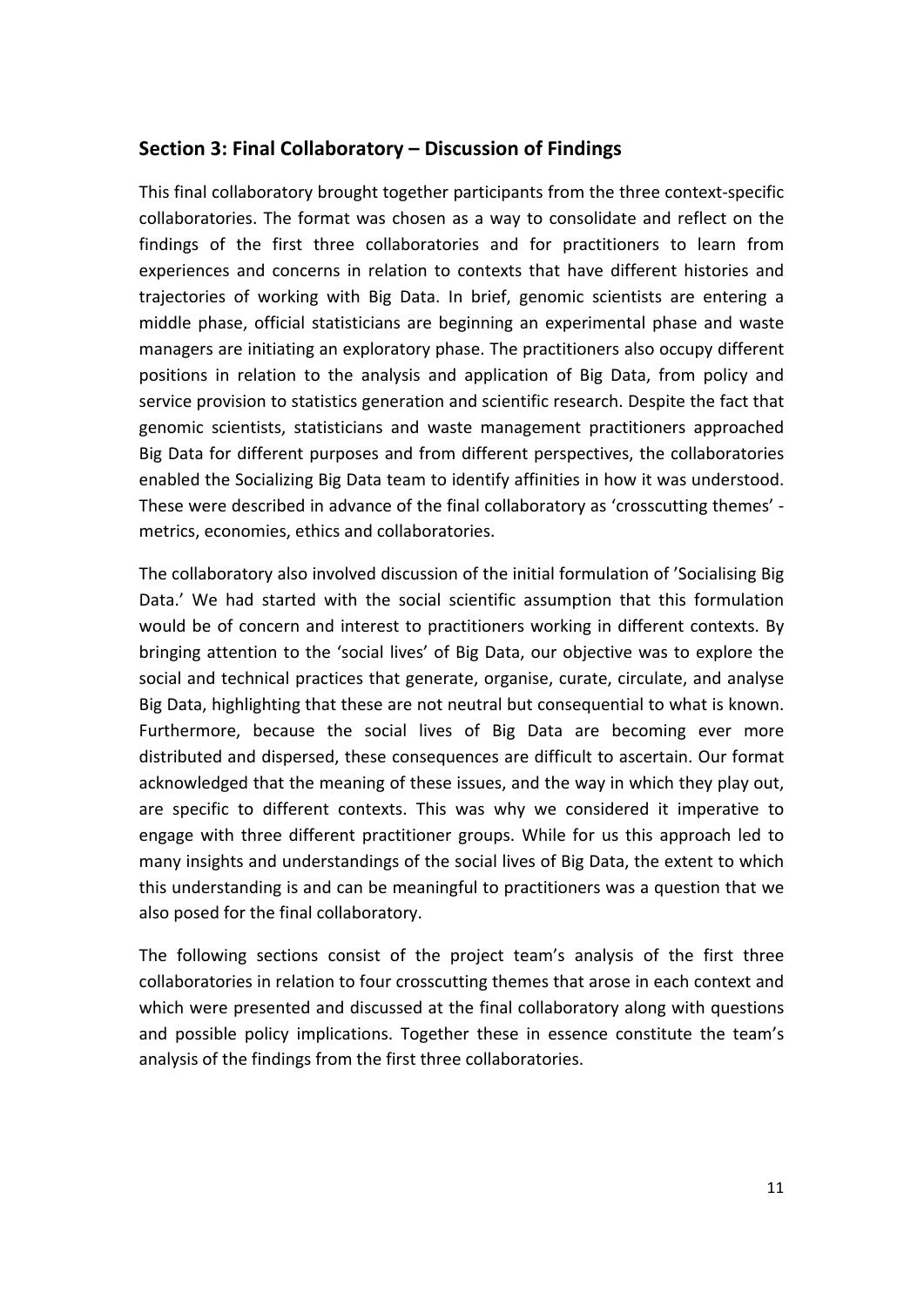#### **Crosscutting Theme 1: Metrics**

#### **Context: Genomics**

Genomics practitioners inhabit a diverse data ecosystem in which they undertake differentiated vet interdependent roles. These roles can be categorised into 3 ideal types: gleaners and cleaners; packers and stackers; and action heroes. Each role entails different metrics and only partially overlapping metrics:

- Gleaners and cleaners: People working closely with sequencers take a strong interest in speed and cost of sequencing. Their metrics include cost/genome, hours/genome. In the last few years (2011-), a target price of \$USD1000 has been constantly discussed. Metrics relating to the production of sequence data also relate to the reliability and accuracy of sequence data. Producing genome sequence data is not a simple capture and recording operation, but involves many processes of collecting and preparing samples, or assembling sequence fragments into a composite whole. Metrics relating to this process are commonly discussed by practitioners in talk about coverage, read-depth, etc.
- Packers and stackers: People working mainly with sequence databases use metrics relating to data volumes and data traffic. They are keenly interested in metrics concerning data compression, data transfer speeds, and discoverability. Genomics data moves between commercial and public data platforms, and metrics comparing different platforms such as Cloud compute have been widely discussed. Costs of moving, copying and processing sequence data are often discussed, and lead to metrics such as 'doubling time' that allow practitioners to plan storage or computing needs. Metrics relating to data quality, consistency, and quality of associated metadata.
- Action heroes: People making use of sequence data to understand biological function use an entirely different set of metrics drawn from diverse domains of biology and medicine. These metrics are often much more statistical in character, and largely concern differences between sequences. They extensively measure similarities and variations between closely related sequences in order to, for instance, calculate risk or biological relatedness. They make increasingly heavy use of predictive models, so metrics relating to error rates, sensitivity, specificity, etc. are common.

#### *Questions*

- How do the practitioners from the other two contexts (waste and official statistics) map onto the 3-role ecosystem? Are they only one type?
- Do different practitioners in these other domains relate to different kinds of metrics? If so how and why?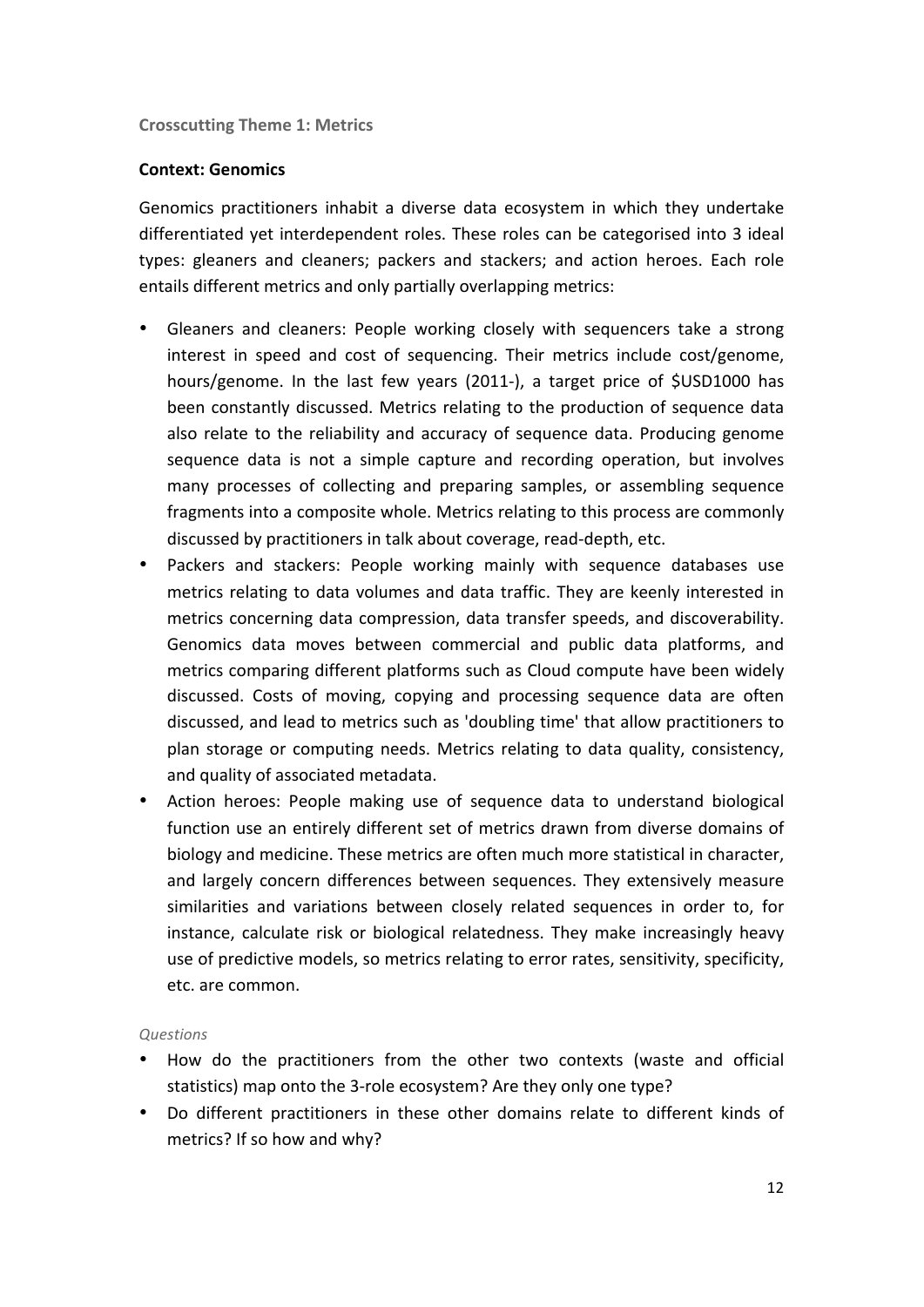• What metrics are missing? While metrics for speed and cost abound, where are the metrics for realisability of promised advances, or even metrics for results of the last two decades of genomic research?

#### *Policy implications*

• Need to develop wider variety of metrics for genomic data, including metrics of data reuse, metrics of data linkage, etc.

#### **Context: National Statistics**

It is often noted that official statistics are based on a 'design and then collect' process whereas Big Data is based on a 'first collect and then design' process. While sometimes referred to as data-driven or technology-driven inquiry, a 'design follows collection' approach demands that the various practices involved in 'designing' Big Data need to be transparent and evaluated. This requires access to how data is generated, processed, cleaned, organised and provided (e.g., how search engine queries are ranked) and understanding the implications for different kinds of questions and analyses.

At the same time, platforms such as browsers and social media are unstable and changeable, which raises questions about data quality, and make metrics and measures unreliable and longitudinal analyses problematic. For example, studies of Google Flu Trends illustrated how search queries can become less reliable over time due to the changing behaviour of users. In general, many Big Data sources are measures of behaviour, of what people do, including their patterns of opting in and out of platforms, creating multiple online identities, and inconsistent or irregular use of platforms. These issues potentially make Big Data sources incomparable and meaningful only in relation to specific platforms, moments or issues. While agreements with platform owners - either through PPPs or specific-use arrangements  $-$  can possibly address these issues, because platforms are not designed for 'statistical purposes' qualifications in the use of these sources are required. 

In the face of uncertainty and questions about quality, instead of generating measures, Big Data can be complementary to official statistics such as providing new measures (e.g., ICT usage, tourist movements) and supplementing/verifying existing ones (e.g., sentiment analysis in relation to surveys). Rather than appealing to standard statistical measures (e.g., averages) or tests of validity, Big Data can also be used in unique and more 'timely' ways such as providing 'first warnings' or 'signals' through the analysis of patterns (e.g., search queries indicating emerging issues) and trends (e.g., mobile phone data indicating changing movements). Based on these, more in-depth investigations concerning questions such as causality can then be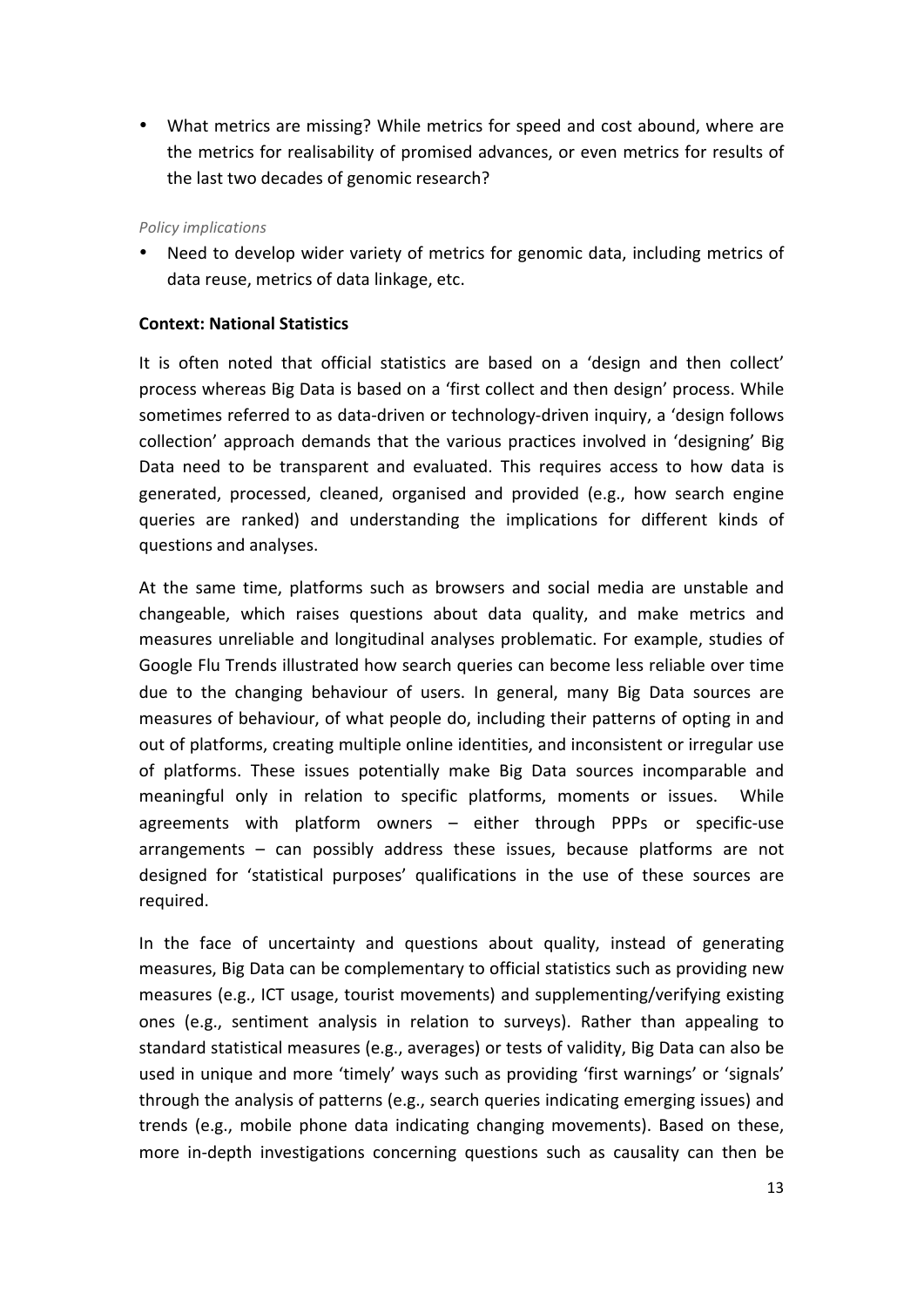undertaken (such as the approach followed by the UN Global Pulse). Visualisations of trends, for example, offer a powerful way of displaying data to compare and identify correlations and possibly causation. Through such a 'responsive' mode NSIs can develop the capacity to analyse and interpret Big Data and introduce innovative ways of understanding changing societal practices and processes including the ways they are being rendered into data.

Because it is relatively novel in official statistics, working and experimenting with Big Data is necessary to test its qualities, uncertainties, capacities, and so on. It involves fluid and serendipitous processes. In this regard, Big Data can be the basis of experimental projects using modelling and simulation techniques that can provide a space for identifying both problems and possibly solutions but also in ways that can be complementary to official statistics. However, these approaches rely on hunches, guesses, intuition and speculative searches, which are not independent of hypotheses, theories, assumptions, and pre-conceived notions. This is especially evident in interpreting and differentiating between 'signals' and 'noise' or 'babble'.

#### *Questions*

- In a time of decreasing resources, how can Big Data experiments be justified and promoted?
- What are the organisational barriers to working with Big Data sources and the different analytics and understandings of evidence that they call for?
- What are the benefits and challenges of international collaborative initiatives for experimenting with Big Data sources?

#### *Policy implications*

- The pressures of responding to existing user/stakeholder demands means that exploratory and experimental work is difficult to justify.
- Working with indicators, signals, trends and patterns introduce speculation and uncertainty, which demand careful explanation and interpretation.

#### **Context: Waste**

Although there are many different types of data used in the waste management process, this is an area in development and the extent to which big data sources could be used to replace, supplement or verify existing data sources is as yet unclear. All waste collection authorities must report to the national monitor Defra, via the Waste Data Flow system which records the tonnages of waste which are collected. There is therefore, a lot of data at the national level but less is known about data at the household level. In some countries, e.g. in Scandinavia and in Spain, sensors technologies are used to provide real-time information on what wastes are being disposed of and by which households. This information can be used to move away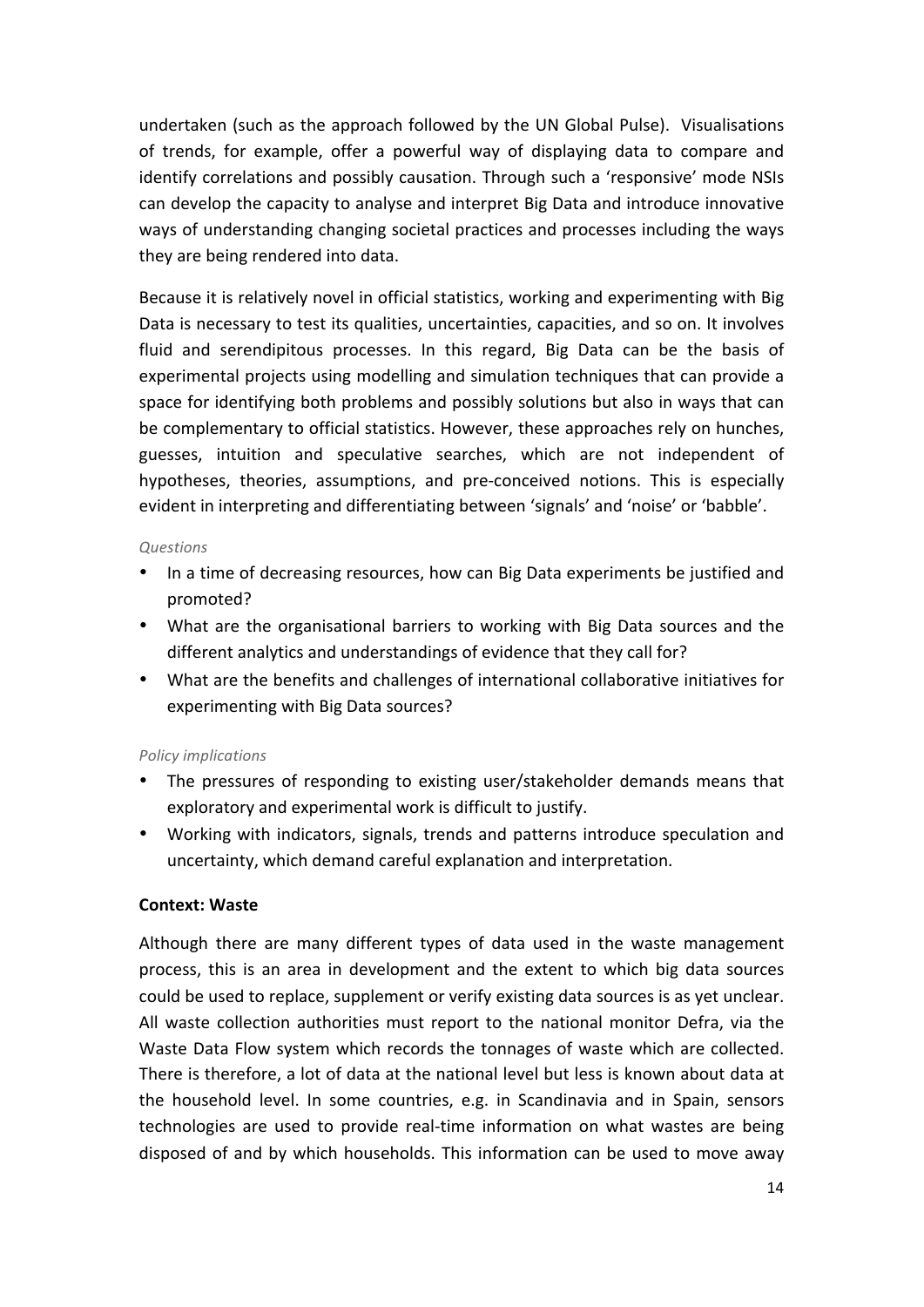from fixed waste collection rounds towards more responsive systems that calculate optimum transport routes according to the materials that are in the bin. These technologies could also potentially enable waste authorities to pinpoint households that fail to properly sort waste for recycling and reuse. The data could thus be used to create tailored services that are anticipatory and predictive. It could open new possibilities of modelling, simulation and forecasting. However, critics argue that it is not clear that such data would create new knowledge beyond more timely and precise information about the number of bins collected. It is therefore important to clarify how the data generated from these devices would qualitatively change the information available to the authority.

#### *Questions:*

- What is the transformative potential of Big Data for waste management?
- Would chips in bins produce new metrics, or would they replicate existing metrics?
- Could real-time data be used alongside existing data metrics to facilitate a better policy debate?
- Could big data be used to help waste authorities meet new EU targets?

#### *Policy implications*

In July 2014, the EU will introduce a new Waste and Circular Economy Package that is expected to change the way in which data on waste is collected and used. The EU will require all member states to use a single data methodology to define the success of recycling rates and to standardise information on the quality of materials being recovered and circulated in the economy. The new form of measurement will require waste disposal authorities to record the quantity of materials recovered for recycling. The goal is to have 50% of municipal waste being recycled by 2020. Recycled materials are increasingly treated as commodities and traded in global commodity markets. Understanding waste as a commodity raises new concerns and possibilities in the face of a growing awareness of finite resources, the need to protect the natural environment and improve responses to resource scarcity.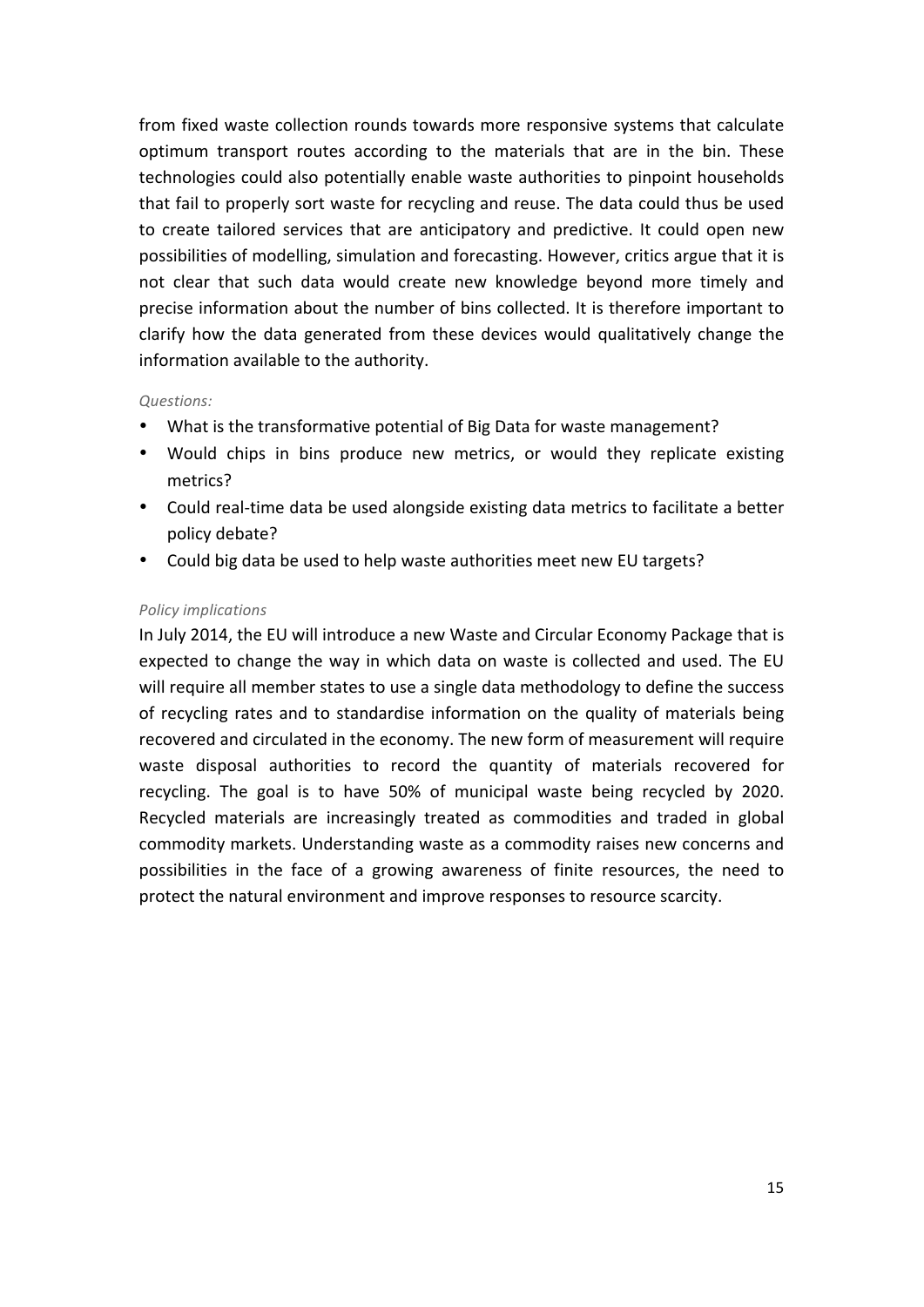#### **Crosscutting Theme 2: Economies**

#### **Context: National Statistics**

Cost savings from reusing existing Big Data sources is a key benefit but at the same time Big Data introduces new costs, some which are difficult to know and evaluate. In addition to requiring investments in IT, training and hiring staff, and developing new methods, there is uncertainty about the costs of using and possibly having to purchase data from commercial owners in the immediate or long-term. Cost considerations are therefore both a driver but also a source of economic uncertainty and vulnerability for NSIs especially at a time of budget constraints.

There is as a result much interest in building public private partnerships (PPPs) with commercial data owners towards securing access to and potentially reducing and/or fixing the costs of data. This is also desired on a cross-border and international basis since the data generated by major platforms (e.g., Google, Twitter) transcend national boundaries. For some statisticians, PPPs are understood as a necessity as commercial owners are 'ahead of the game', investing more in Big Data than NSIs and attracting the best talent. While at one time the statistics provided by NSIs were unique, other players have entered the information market and have started generating statistics, for instance, on inflation and price indices. NSI initiatives also need to be understood within the broader context of EU-wide plans to develop capacity and share data, infrastructures, skills and legal frameworks in the building of a digital economy.

The valuation of Big Data as a source for generating official statistics is also a result of pragmatic considerations. If Big Data can provide answers to questions that matter and do this in a more timely fashion than standard methods, then policymakers and other users will be better served. If official statistics can't answer questions that matter then they will not be relevant or valuable. Investing in Big Data may thus be worth the costs even if they are uncertain or higher.

NSIs can show responsible statistical leadership through advancing the UN Fundamental Principles of Statistics (impartiality, reliability, relevancy, profitability, confidentiality and transparency) in relation to Big Data sources. This could include providing accreditation or certification on different data and measures. In this way, NSIs could contribute their experience and skills working with, validating and linking diverse data sources and generating a wide variety of statistical outputs. This is one possible role for NSIs – as trusted third parties - in the Big Data valuation chain.

Generally this suggests a changing role for national statisticians, from producers of bespoke data to analysts of data produced by others and for other purposes or what is suggested in relation to the distribution of roles in genomics as a change from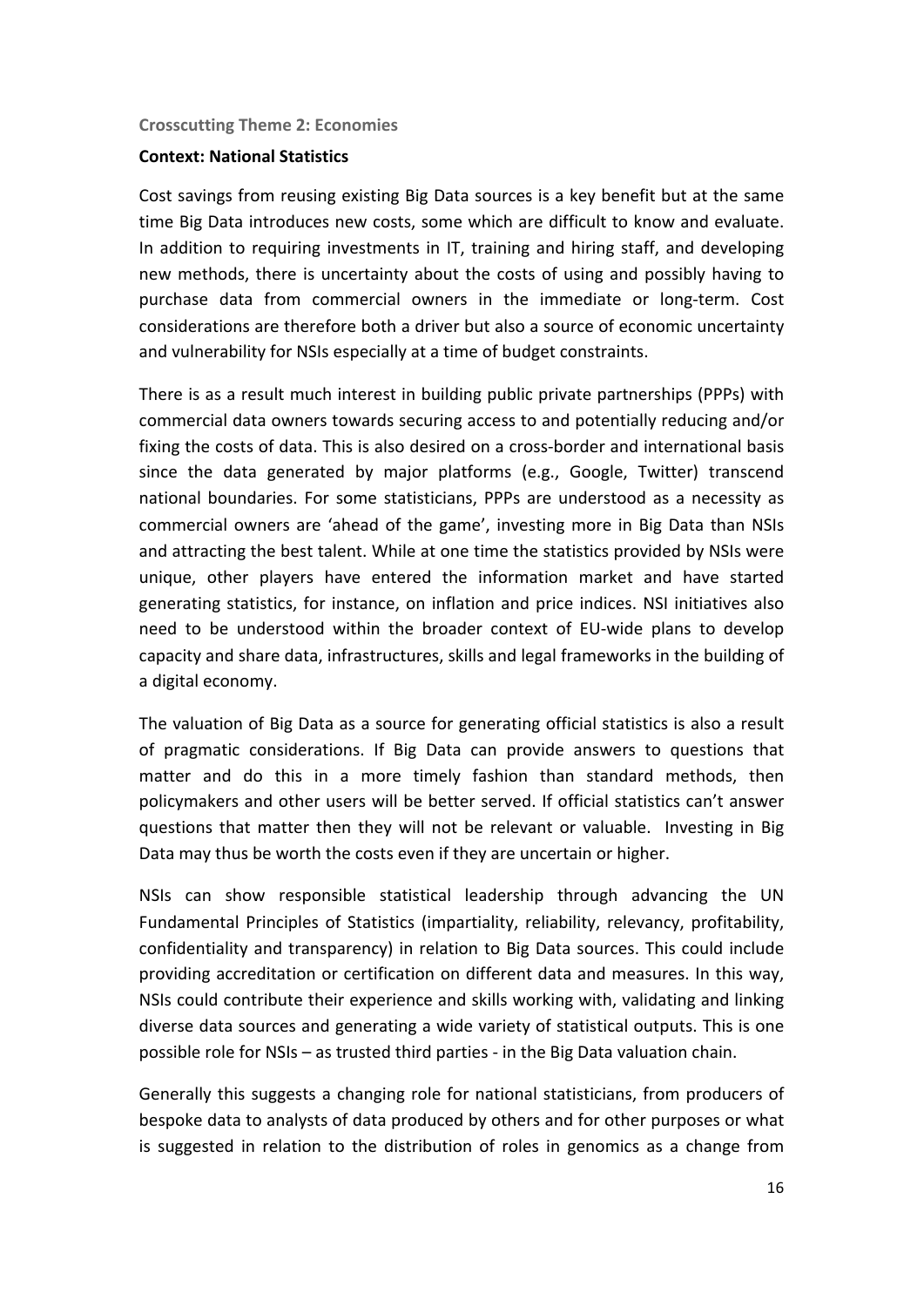'gleaners' to 'action heroes.' Whatever the designation, Big Data raises the question of the distributed relations involved in the economies of Big Data, including those distributions within NSIs, where data science is understood not as requiring the skills of a particular person but distributed amongst a team including methodologists, statisticians and IT people.

#### *Questions*

- What are the implications of national or transnational PPPs in the valuation and legitimating of Big Data as a source of 'official' statistics and their role in the formation of a 'data driven economy'? What are the costs and benefits?
- What does using Big Data mean for the 'independence' of NSI's in the provision of 'high quality information?'
- Does the distribution of Big Data skills, ownership, technology and innovative analytics in the private sector put national statisticians in a defensive position?

#### *Policy implications*

- There are upfront and long-term costs of developing Big Data applications and methods and these have implications for the resourcing of other NSI activities.
- Big Data development work needs to link and connect to the policy interests and needs of government departments and those of different stakeholders and users of national statistics.

#### **Context: Genomics**

**Description:** Big Data came to genetics (and to biology) through the human genome project 1986-2001. The competitive nature of the HGP was a powerful impetus for the commercialisation and industrialisation of genome sequencing. Once completed, the human genome was translated from endpoint to starting point, and became the 'blueprint' for a new era of data-intensive science and medicine. This vision is being pursued, and since 2005 a new generation of instruments has dramatically increased the speed and decreased the cost of genome sequencing. In contrast to waste and official statistics, genomics is now in its second phase of big data work that aims to leverage new biological and medical knowledge on the basis of vast pool of publicly available sequence data.

At the level of production of data, the production of sequence data by next generation sequencing machines, and hence the volume of data flowing into databases is closely associated with market competition between the major manufacturers of sequencing machines (Illumina, Pacific Biosciences, etc.). These machines in turn are shaped by the different investments in genomic research. The economies of genomics focus around biomedical applications and are arguably increasingly dominated by large sequencing centres such as the Sanger Centre (UK),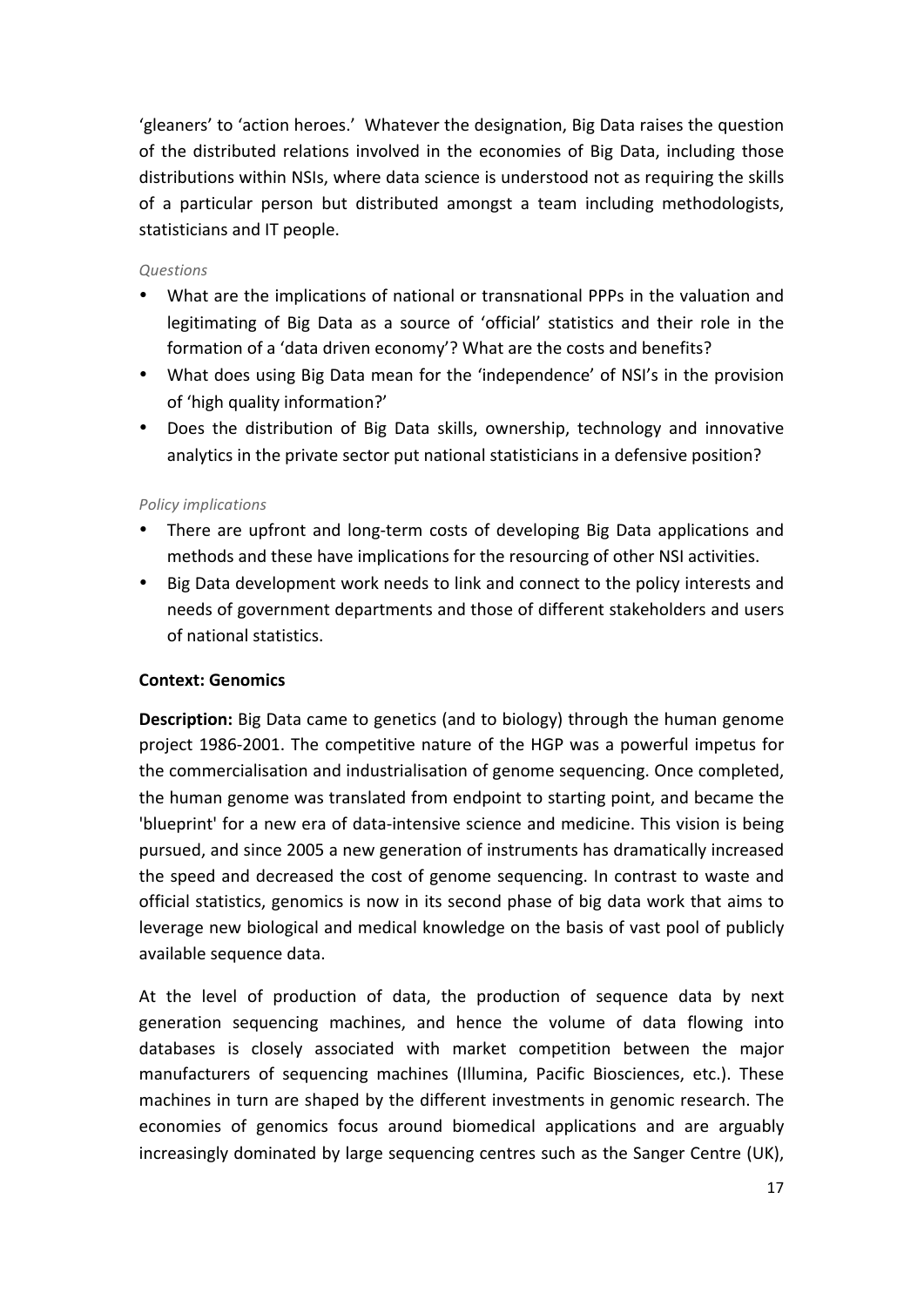the Beijing Genomics Institute (China) and Broad Institute (USA). Much of the scaling up of genomics from single individuals to large cohorts of people seeks to address the problems of finding variants associated with disease or propensity to disease. Hence, the genomics research landscape is dominated by large population level consortia projects that produce huge amounts of sequence data, are often highly international and involve hundreds of researchers. At the same time, genomics research, like many data-driven enterprises, has been heavily committed to personalized medicine. The promise of individual whole genome sequencing as well as the popular of individual genotype profiling (as marked by 23andme) has led to desktop sequencing instruments, to a proliferation of genome-wide association studies on a wide variety of medical conditions, and above all to a much intensified focus on translating genomic research into clinical settings. Nearly all of these developments rely on the public availability of most of the sequence data in public databases. DNA sequence data functions almost as a public good in the sequence data economy.

A second distinctive economy associated with genomic data concerns the remit of genomic data. Sequence data has gradually become ubiquitous in many different life sciences, ranging across medicine, drugs, health, agriculture, biotechnology, renewable energy, environment and many other fields. As applications of sequencing have broadened, uses and techniques of analysing sequence data have expanded, but often in tension with existing scientific expertise (for instance, plant breeding vs. genetic modification; ecological field study vs sequence-based studies).

Genomics has long had its own version of the 'big data' skills shortage. Beginning with the Human Genome Project in the early 1990s, the 'bottleneck' in genomics (that is, its difficulty in delivering on the promise of deep biological understanding through sequencing) has been attributed to shortages of people able to analyse the data. Whether this skill shortage has disappeared or not, analysis of genomic data is still seen as the most expensive and time-consuming part of genomics. It has been addressed by changing infrastructures (for example, the increasing use of Amazon Web Services or Google Compute), through the growth of commercial sequence data management services, and by sequence machine manufacturers themselves in the development of algorithms and software. Needless to say, algorithms and techniques developed initially for bioinformatics and genomic research have filtered out into other data-intensive sciences.

#### *Questions*

- Does the mixture of public and commercial interests in genomics data offer any guidance for other big data settings?
- How does the long-standing skills-bottleneck in genomics suggest what could happen in other domains?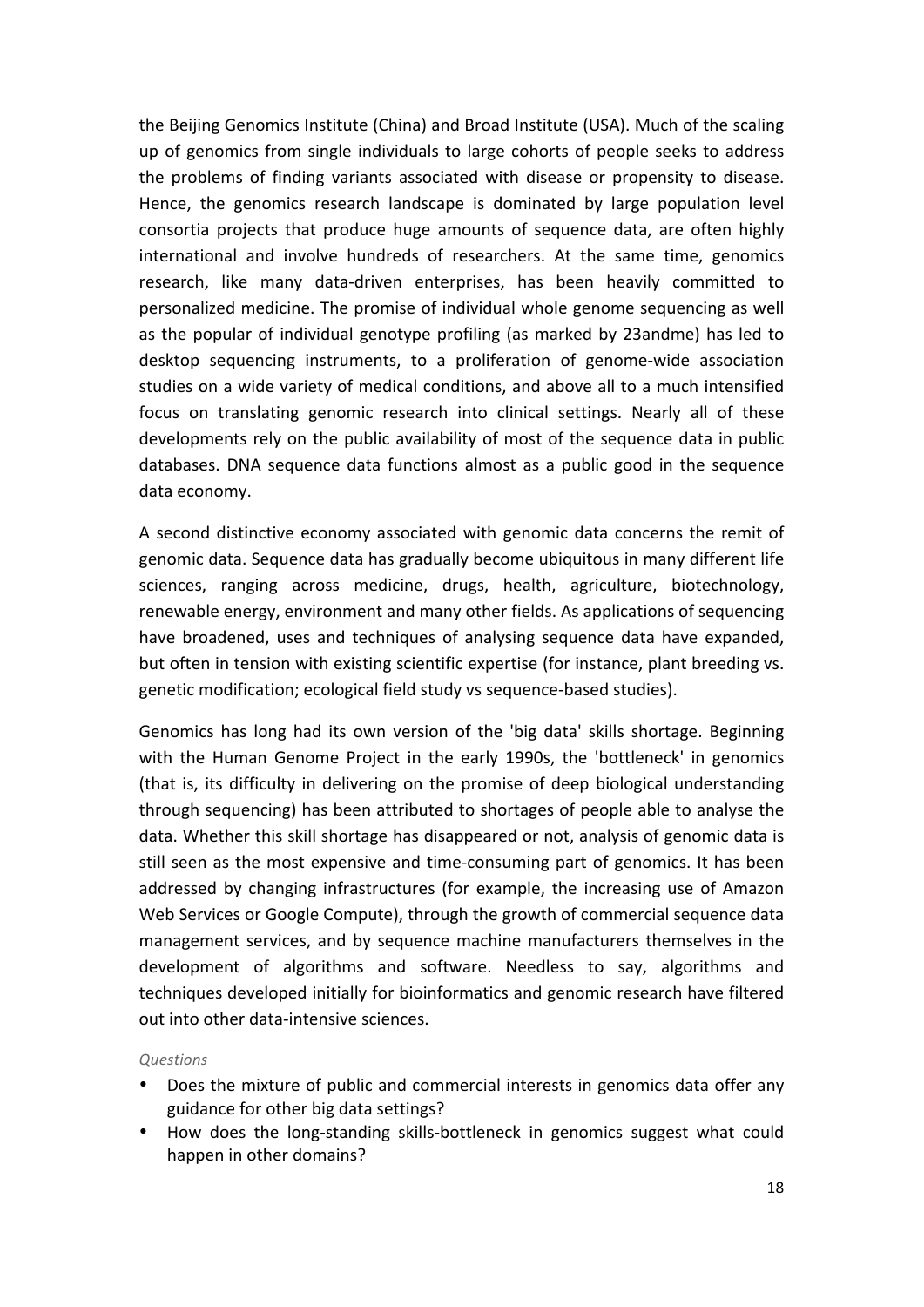#### *Policy implications*

- Need to ensure that a single form of data practice does not homogenise or dominate domains to the exclusion of other ways of acting, knowing or relating.
- Need to invest in forms of skills training that are not too focused on current problems or technical difficulties but countenance ongoing change?

#### **Context: Waste**

**Description:** Local authorities are under increased pressure to transform their services but they are also faced with austerity cuts and staff reductions. Public services, such as waste management, are increasingly managed in public/private partnerships in which new markets for specialist service provision have become central. Data is central to these partnerships both in terms of targets and agreements, and as a valued resource in their own right. From the perspective of local authorities, new data solutions might require considerable financial investment and political will. However it is difficult to be certain that such investments will pay off as the potential of big data outcomes lies primarily in the uncertain possibility of generating new, unexpected perspectives. Big data could also be used to offer financial incentives to users. There have been a number of trials where a rewards system (similar to supermarket loyalty cards) has been introduced to incentivise recycling. With this technology, it is possible for individuals to 'opt in' and trace their personal information and thereby support an ethic of participation. However, there is a high level of mistrust about putting sensors into bins and concerns that individuals' information could be misused, especially now that big data analytics contribute to making data a commodity in contexts where it is not always easy to ascertain who reaps the benefits and how.

#### *Questions*

- What are the economic benefits of engaging with the private sector on waste reduction?
- What are the commercial advantages of engaging with the private sector with big data?
- What kinds of data would the private sector be interested in gaining access to from the public sector?
- How could the public sector engage with the private sector on Big Data questions?

#### *Policy implications*

• A tension is apparent between the unknown potential of big data and the requirement for waste practitioners to produce results (i.e. to make specific things happen) within relatively short time frames. There are a number of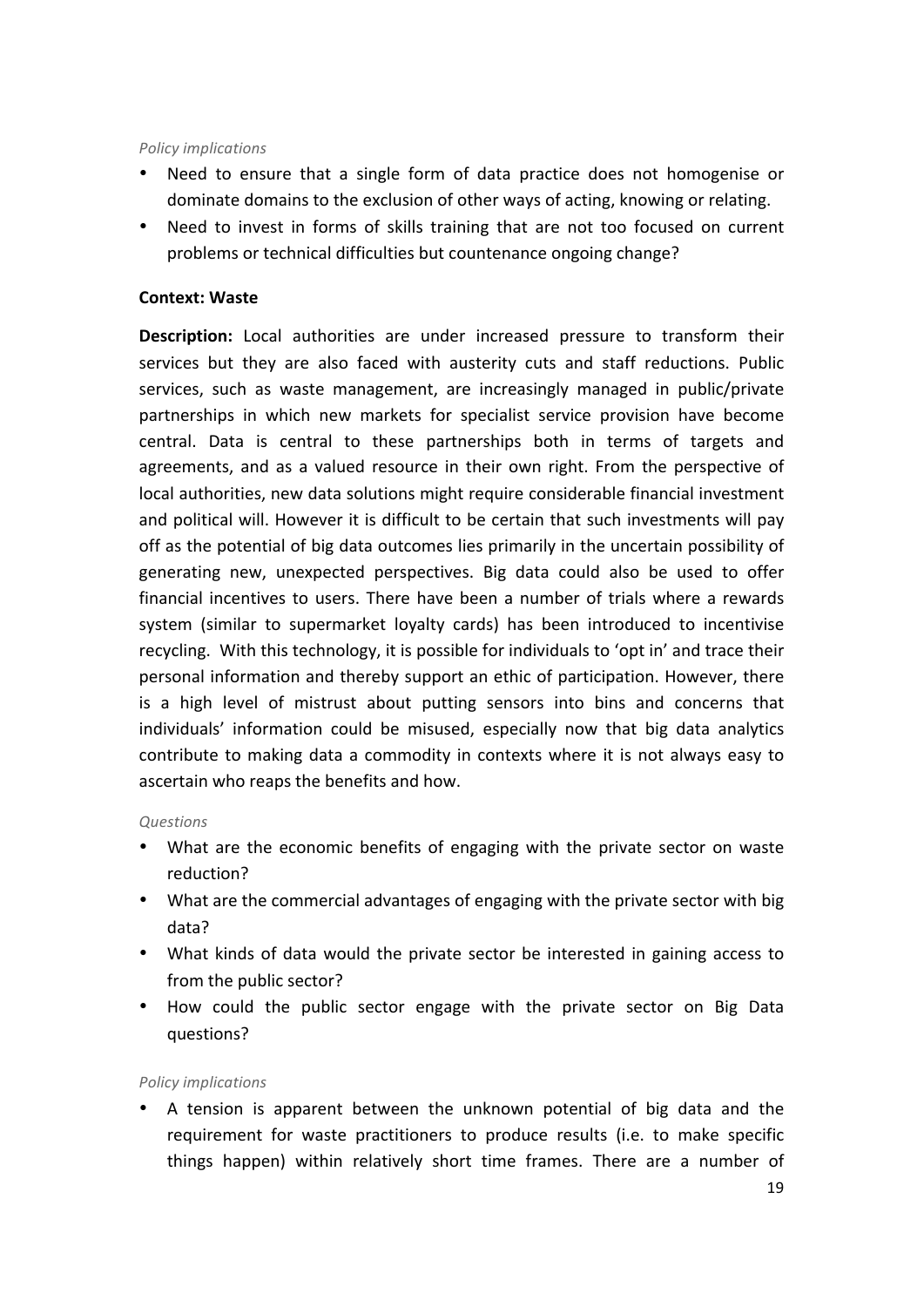different private partners who it may be fruitful to engage with such as construction companies and manufacturers who produce food packaging. These companies also have a social responsibility to reduce the quantities of waste they produce and could work alongside policy makers to tackle these issues.

**Crosscutting theme 3: Ethics** 

#### **Context: Waste**

Contemporary waste management relies on specific data flows particularly of the tonnage data which tracks both the total weight of waste collected, and the proportion of waste that is processed at recycling plants. This tonnage data is used to map habits, project trends and calculate recycling rates. Despite the volume of data generated by waste management authorities in the UK there is as yet little systematic engagement with Big Data metrics, although the waste sector is beginning to experiment with such data forms, particularly through the use of 'smart bins', equipped with sensors. Such sensors could generate data with the potential to provide new kinds of information helping waste authorities to identify patterns and make predictions based on large quantities of real-time, detailed information. For example, Big Data could provide valuable insights into the possible correlations between 'accurate recycling' and other variables (e.g., responsive collections, the use of incentives and disincentives, weather patterns, etc). The combination of the volume of data and its timeliness suggest that correlations, as yet not fully imagined, could also emerge and be tested. However the re-purposing and linking of data sets raises ethical questions about informed consent. There are also issues of trust associated with the risks of false or spurious correlations and fears about invasion of privacy, that need to be addressed.

#### *Questions*

- How might new ways of measuring data, such as sensors, introduce new concerns about the relationship between the public bodies and private concerns? Should limits should be placed on big data analytics? How might decisions about such limits be openly discussed and debated?
- Could chips or sensors on bins support the idea of ownership of bins, encouraging individuals to think and behave in new ways with respect to the disposal of domestic waste?
- Could Big Data to be used to target interventions and what would be the implications of this approach be in the wider field of public service delivery?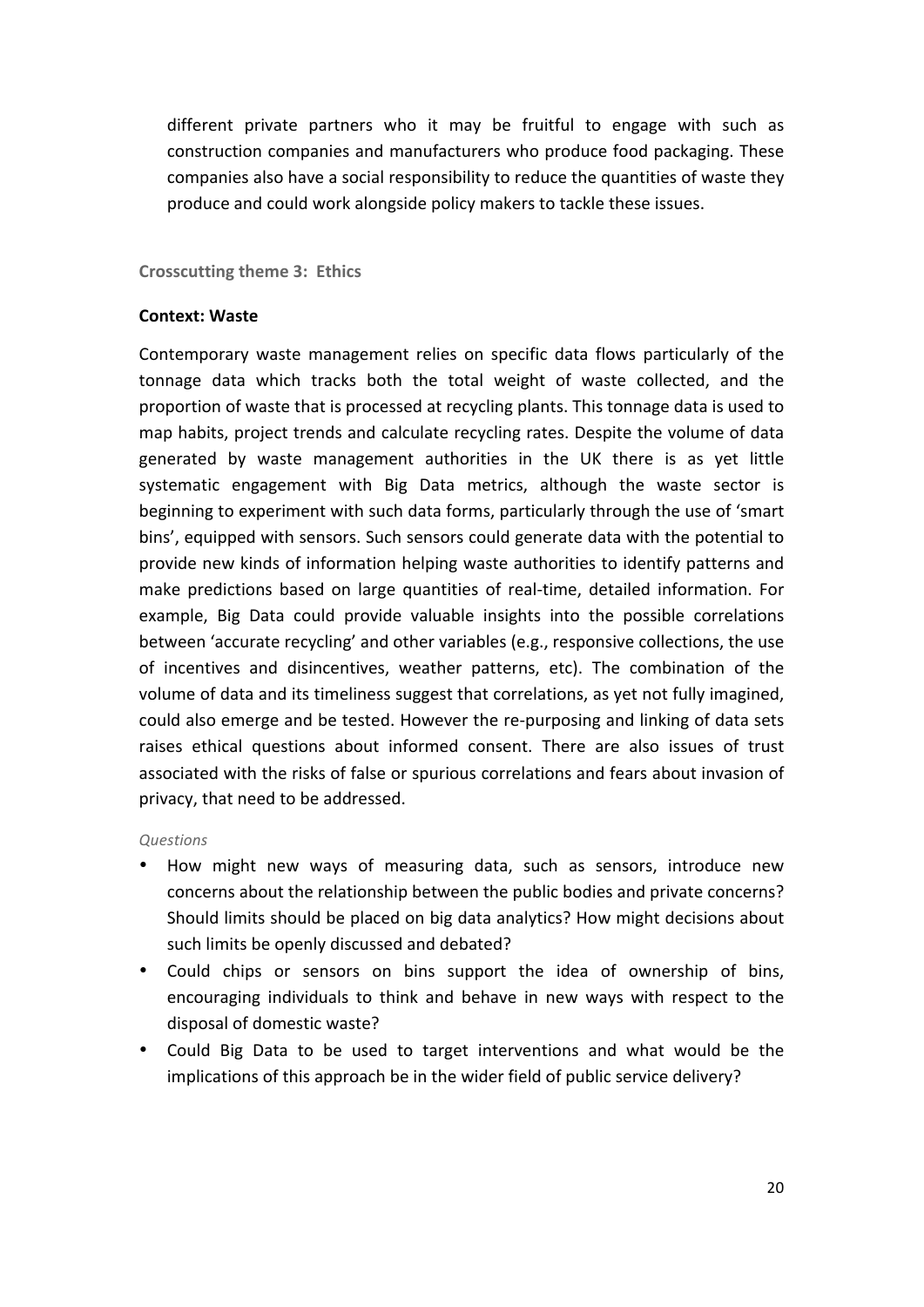#### *Policy implications*

Senior Officers of the GMWDA would like to see an informed policy debate on the potential of installing chips or sensors in bins as the data generated could enable them to provide a more efficient and personalised service. However, they are cautious as there have been a number of campaigns in the media which stress that chips or sensors in bins might also have negative consequences, raising fears about surveillance technologies, that allow and even encourage the authority to 'spy' on households.

#### **Context: National Statistics**

Ensuring the privacy and confidentiality - both actual and perceived - of personal data are key concerns of NSIs. On the one hand, a variety of techniques are used to achieve this such as anonymisation, disclosure protections and the transparency of practices. On the other, there is an assumption that reusing existing data is less intrusive and demanding of respondents and thus more respectful of privacy. However, even when data is anonymised and thereby no longer 'personal', the repurposing and linkage of different datasets may lead to the identification of individuals as well as 'group effects,' where the identification of patterns and relationships can be used to target particular groups resulting in further concerns about the reuse of data.

Big Data sources such as social media and mobile phone usage also raise the issue of consent. NSIs have longstanding practices of making transparent to respondents the intended uses of their data and any changes are subject to stringent data protection review and approval processes. How this can be accomplished in relation to Big Data (from social media or search engines, for example) is currently a matter of review and debate. For example, data protection rules generally stipulate that consent must be freely given, specific and informed. However, what users of specific platforms originally agreed to may not cover third party use and repurposing of data. Furthermore, the criteria that consent be specific and informed means subjects must be aware of the purposes to which their data may be put ('purpose limitation') and new purposes must be 'compatible' with those stated purposes. Though there is much debate about what constitutes compatible uses, this criterion potentially conflicts with the exploratory and serendipitous character of Big Data experiments where uses are 'discovered' in the data (as discussed under metrics).

In addition to or in place of identifying policies and procedures that can address these issues, two other approaches are possible. One involves using Big Data for measuring things (crops, water, prices, traffic) rather than the doings of people.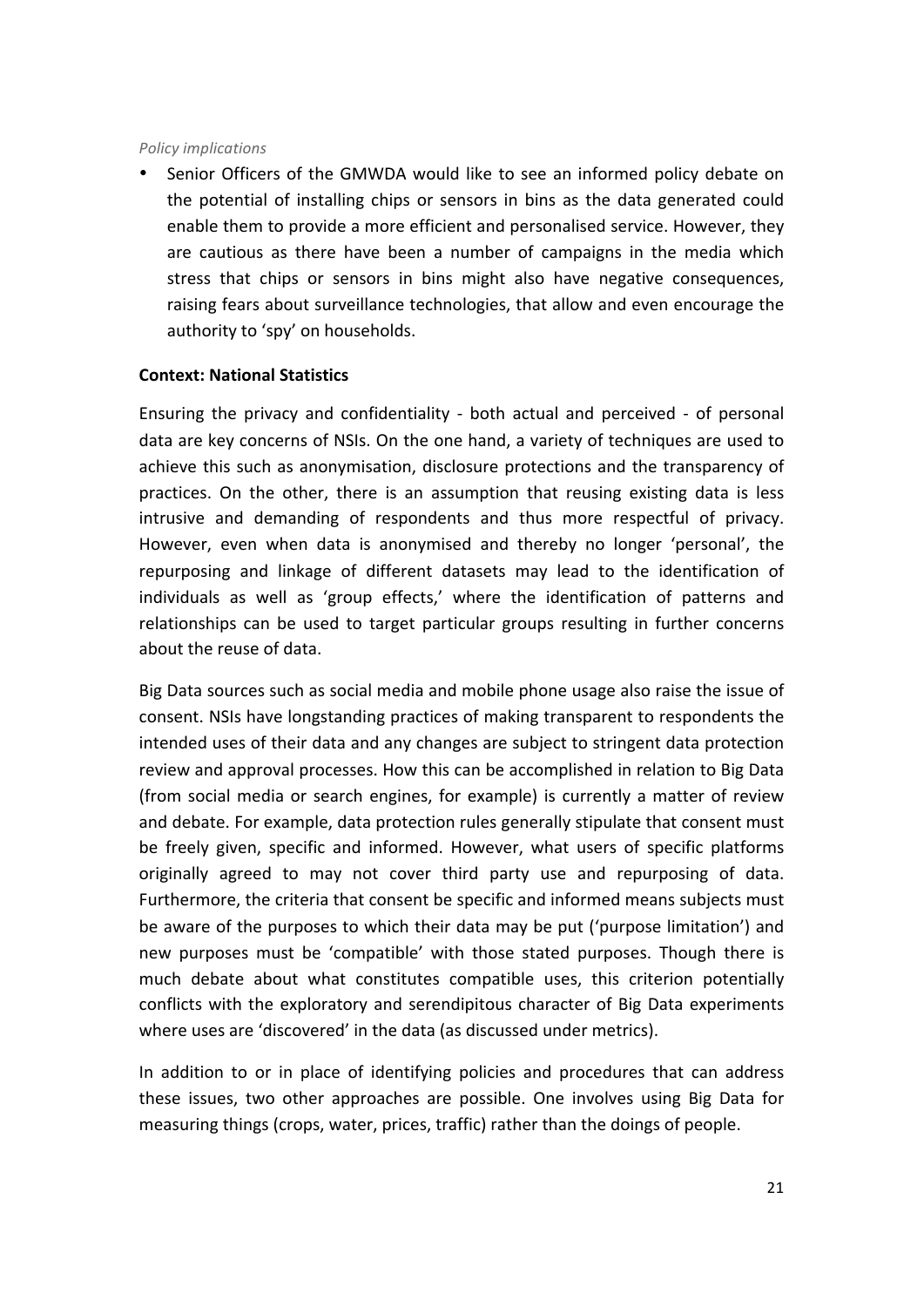A second concerns using data collection process data (paradata) to improve existing methods. With the increasing move to online censuses, government services and surveys, a large amount of paradata (usage and behaviour data such as clicks, duration, pages read, and field operational data) is being generated and which could be used to experiment with 'in-house' forms of Big Data. While still raising questions of ethics, if made transparent by NSIs, paradata could be used to improve data collection processes. This would be more 'low risk' and enable early experimentation and capacity-building in working with new forms of data as well as contributing to changing organisational cultures.

Big Data sources generated by commercially owned platforms are also vulnerable to privacy and ethical controversies that publicly erupt as a consequence of revelations about surveillance, tracking and data sharing. By using these sources, NSIs also become vulnerable and possibly implicated in these controversies.

#### *Questions*

- What are the ethical risks of using Big Data and how and to what extent could they be addressed?
- Might the data protection and privacy approaches of national statistics and governments more generally be their 'competitive advantage' and serve as a basis for the development of approaches in the private sector?

#### *Policy implications*

• While data protection principles are well advanced in relation to government data, they are not so for Big Data sources. Initiatives currently underway such as the proposed EU General Data Protection Regulation, may provide policy guidance on this.

#### **Context: Genomics**

A minor academic and professional industry has developed around the ethical, social and legal implications of genomics as data-intensive science. In Europe, UK, North America and several other countries, government-funded research has extensively researched ethical issues associated with genomics, mainly in the interests of protecting patients, citizens and public in general from either losing control of their own data, or in the interests of helping various social groups manage potential disadvantages or discrimination associated with genetic data.

Explicit ethical issues around sequencing data are legion, and include generic 'big data' concerns such as personalization and de-anonymization. A recent study showed for instance that it was possible to identify named individuals from genome sequences deposited in public databases. While the international genomics community has carefully architected databases to guard the confidentiality of clinical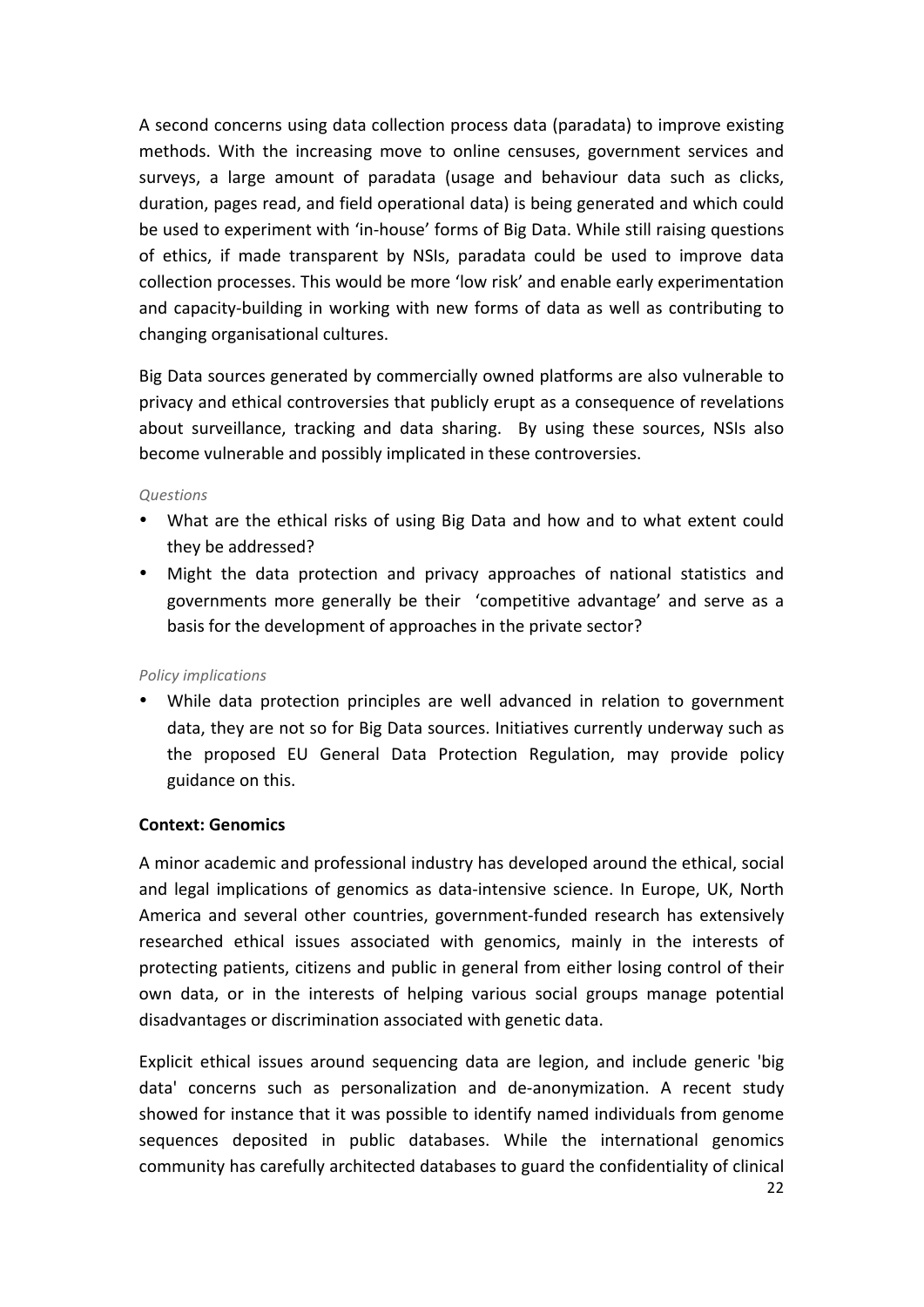sequence data (for instance, maintaining separated access-controlled database such as dbGAP), public sequence datasets can be de-anonymised using relatively straightforward data linkage techniques.

This problem is complicated by the increasingly commercial-hybrid character of much genomic research. Large sequencing centres effectively operate as global sequencing services for clients. Cloud computing services such as Amazon Web Services and Google Compute are not subject to the same regulation as publically funded research. Use of these platforms for sequence data is troubled by issues of trust, and uncertainty as to the commitment of service providers to the ethical frameworks that bind genomics researchers.

We would suggest that many framings of ethical issues associated with genomic data have been narrowly individualistic, and they have paid little attention to ethics already implicit to data practices. As it moves between different settings -- research setting, clinical research, clinical application -- biomedical sequence data is valued differently. Error margins or acceptable risk differ between a research laboratories, industry research and clinical settings. What seems highly promising to a laboratorybased genomics researcher might be highly problematic to a clinical practitioner or public health professional.

#### *Questions*

- How deeply are ethical concerns carried into data practice?
- In what ways does an ethic of care already operate in data curation?

#### *Policy implications*

- Investigate and encourage a wide range of involvements in setting agendas and priorities for genomic research
- Do not assume that ethics only relates to human research subjects or patients but also plays out in many different forms of relationship.

**Crosscutting theme 4: Collaboratory** 

#### **Context: National Statistics**

National statisticians currently work collaboratively via numerous forums such as those facilitated by Eurostat or the UNECE. Generally, these collaborations involve statisticians who are similarly positioned within NSIs in either management or project roles. While collaboration is thus not new to national statisticians, methods for doing this with social scientists and the private sector - beyond meetings and stakeholder consultations - are not as well established. Big Data provides an opportunity for developing such cross-sectoral collaborations for many reasons. For one, Big Data is 'new' and there is little settlement on applications, methods and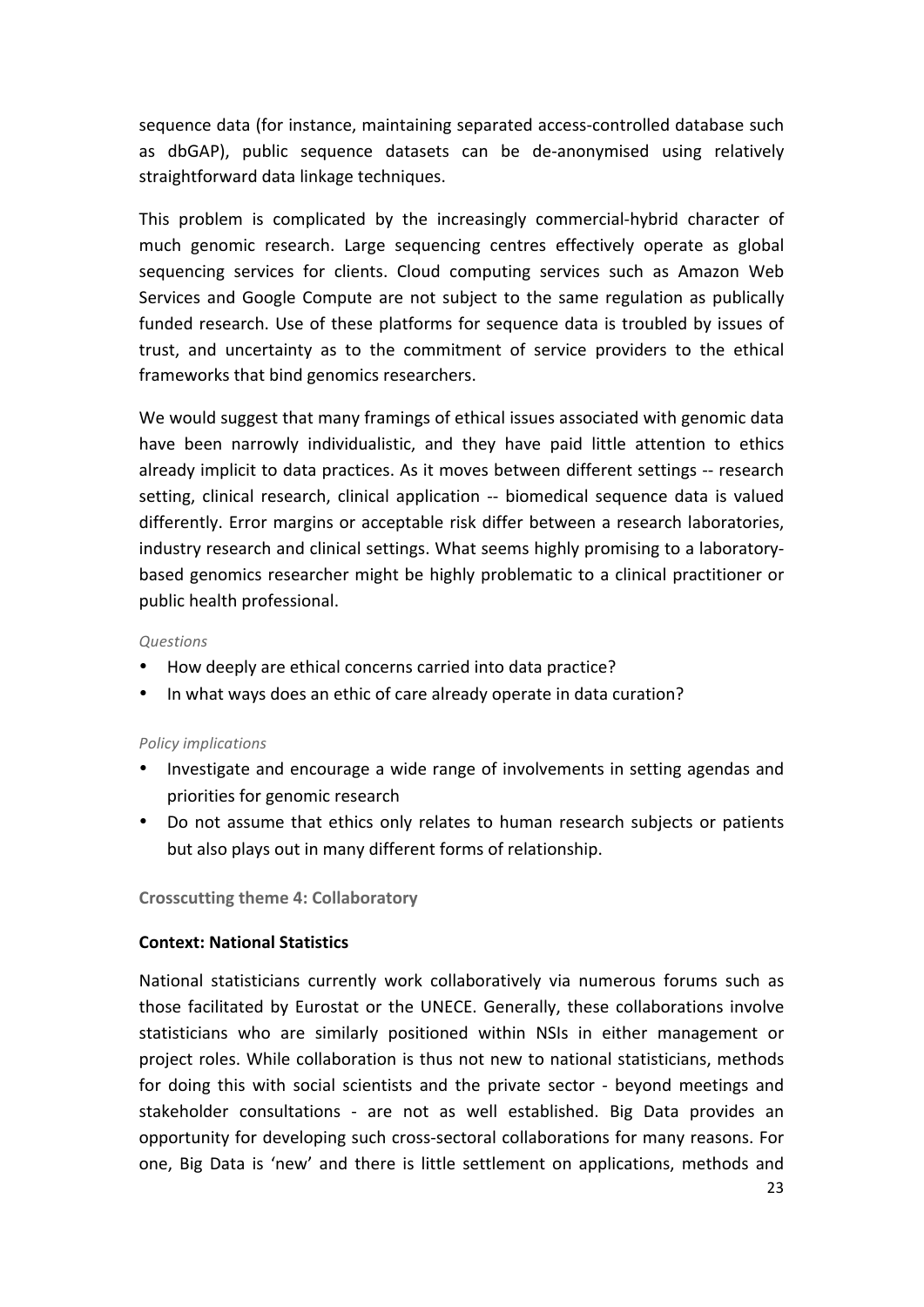consequences and thus more openness and experimentation rather than already settled positions about its possibilities. But perhaps more significantly, because of the very nature of its production and potential applications, many different interests and players intersect with Big Data, which necessitates investigating methods of collaborating. And finally, amongst NSIs new forms of collaboration are being experimented with such as the UNECE sandbox project. Rather than individual NSI's developing new methods and then sharing these with others as best practice (which is the usual process), the sandbox is intended to involve collaborative experiments with Big Data.

Because of the relative newness of Big Data as a potential source for generating official statistics the collaboratory involved a few iterations (detailed in the Supplementary Appendix): a workshop-type event involving 'stocktaking' discussions of Big Data related projects within NSIs in response to some initial questions; email distribution of a follow up summary and analysis of the discussions; and further documentation of responses to the summary and analysis via subsequent individual conversations and meetings. This process thus involved on-going conversations about the issues raised at the initial event.

The collaboratory was thus not organised to share skills, develop methods or analyse Big Data, but to pose critical questions (e.g., what can and can't be measured, what is valued) about its methodological and political implications for official statistics. This reflected the aspiration to bring into conversation the different interests of social scientists and statisticians, such as epistemological questions of method in relation to practical demands for the production of relevant official statistics. For social scientists, the discussions about and understandings of Big Data in relation to official statistics usefully inform their research and teaching. The benefits to practitioners involved on the one hand building relations with social scientists and posing and addressing questions about Big Data they might not otherwise. On the other, it was a different context for practitioners to meet with each other and share experiences. But given the framing was lead by the social scientists  $-$  that of 'socialising Big Data' - how this framing was interpreted and whether it was meaningful to statisticians and benefited their practical work was a question opened up at the final collaboratory.

*Questions*

- What formats would be possible to enable participants to switch roles, that is, for collaboratories to be multidirectional in setting agendas and issues (i.e., between social scientists and statisticians)?
- How can collaboratories be left open to 'productive misunderstandings'? That is, rather than seeking consensus, how might we state the values or benefits of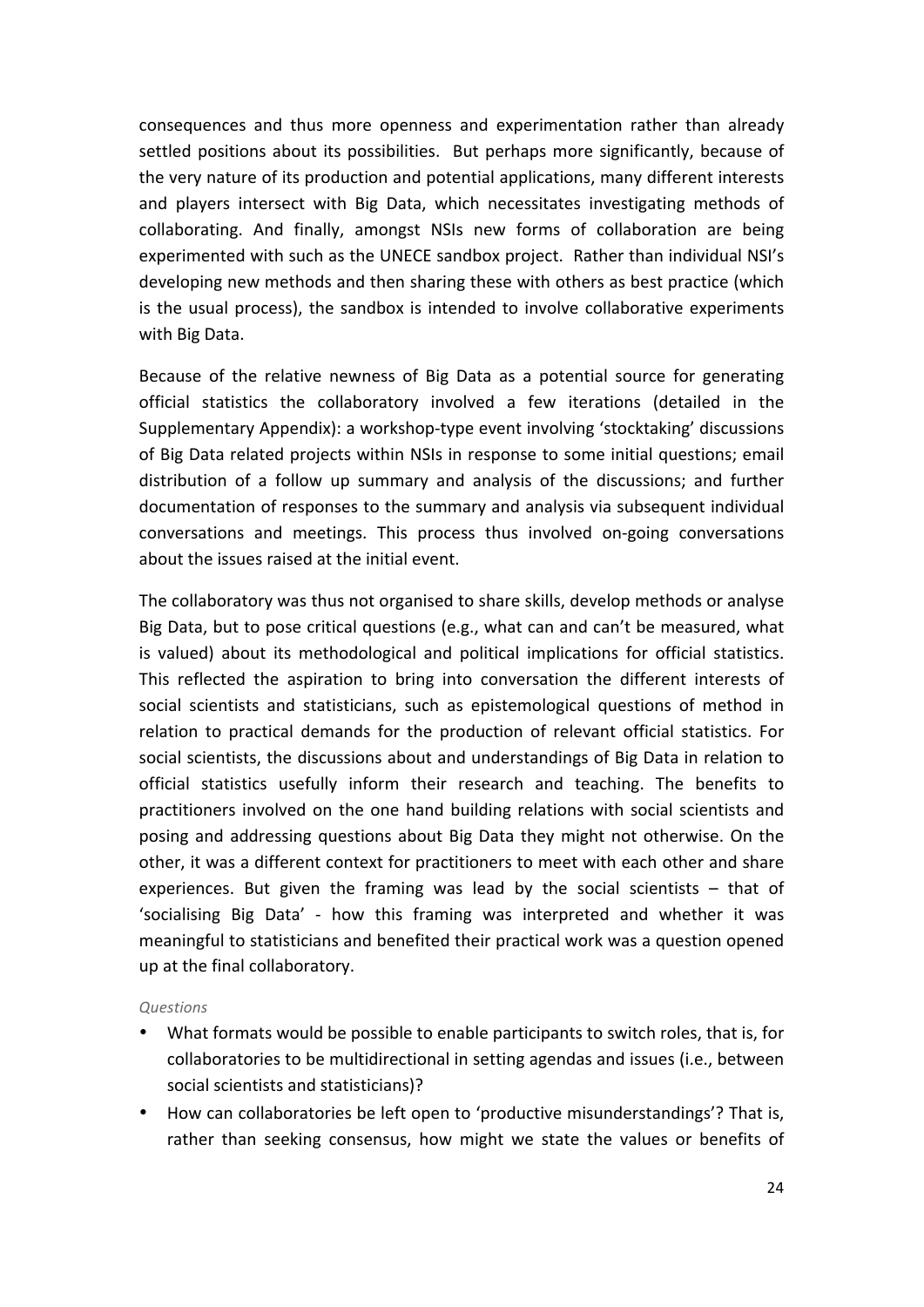bringing together and allowing for tensions and different perspectives and interests to be expressed and engaged?

• What are the benefits  $-$  both experienced and desired  $-$  of collaboratories on the part of statisticians?

#### *Policy Implications*

• In the face of economic and practical constraints such as time, the relevance and value of collaboratories that are more exploratory and conceptual rather than directly instrumental (e.g., developing specific applications/methods) need to be outlined rather than assumed.

#### **Context: Genomics**

Genomics research sprawls across industry, education, government, and business. It is widely distributed, and increasingly carried on at many different scales ranging from citizen science to global consortia, from lab or desktop sequencing, to massive population-level studies. The variety of fields and settings intersected by genomics and sequencing techniques can make it hard to identify coherent problem domains or debates. The long-standing promise of sequence data as a digital readout for biology, and the long-established ethical and legal discussions around genomic data can make it difficult to establish collaborative relations with genomic researchers. There are simply too many different interests, voices, and initiative going on in genomics to bring to one table.

Many genomic researchers are well-versed in the main ethical and social issues associated with genomics. In biomedical settings, researchers and practitioners are highly sensitive to ethical issues, especially because ethical reviews are part and parcel of their research planning. In some cases, genomic researchers have been repeatedly interviewed by social scientists and even mainstream media, and these experiences inform their approaches to any dialogue concerning genomic data. This familiarity with ethical and legal discussions can make it difficult to initiate other topics of dialogue.

For instance, how does one start discussions around genomic economies or metrics? We found it necessary to put discussions on a different footing by working in visual terms (graphics, tables), making use of genomic researchers own databases and software tools, and generally trying to re-purpose genomic researchers own data literacy in the conversation by showing them data gathered from databases about their own data. This approach leads to mixed results. On the one hand, it certainly overcomes some problems of distance and unfamiliarity. That is, the genomic researchers are looking at the kind of data that members of their own community might use. On the other hand, this data is now presented with a view to challenging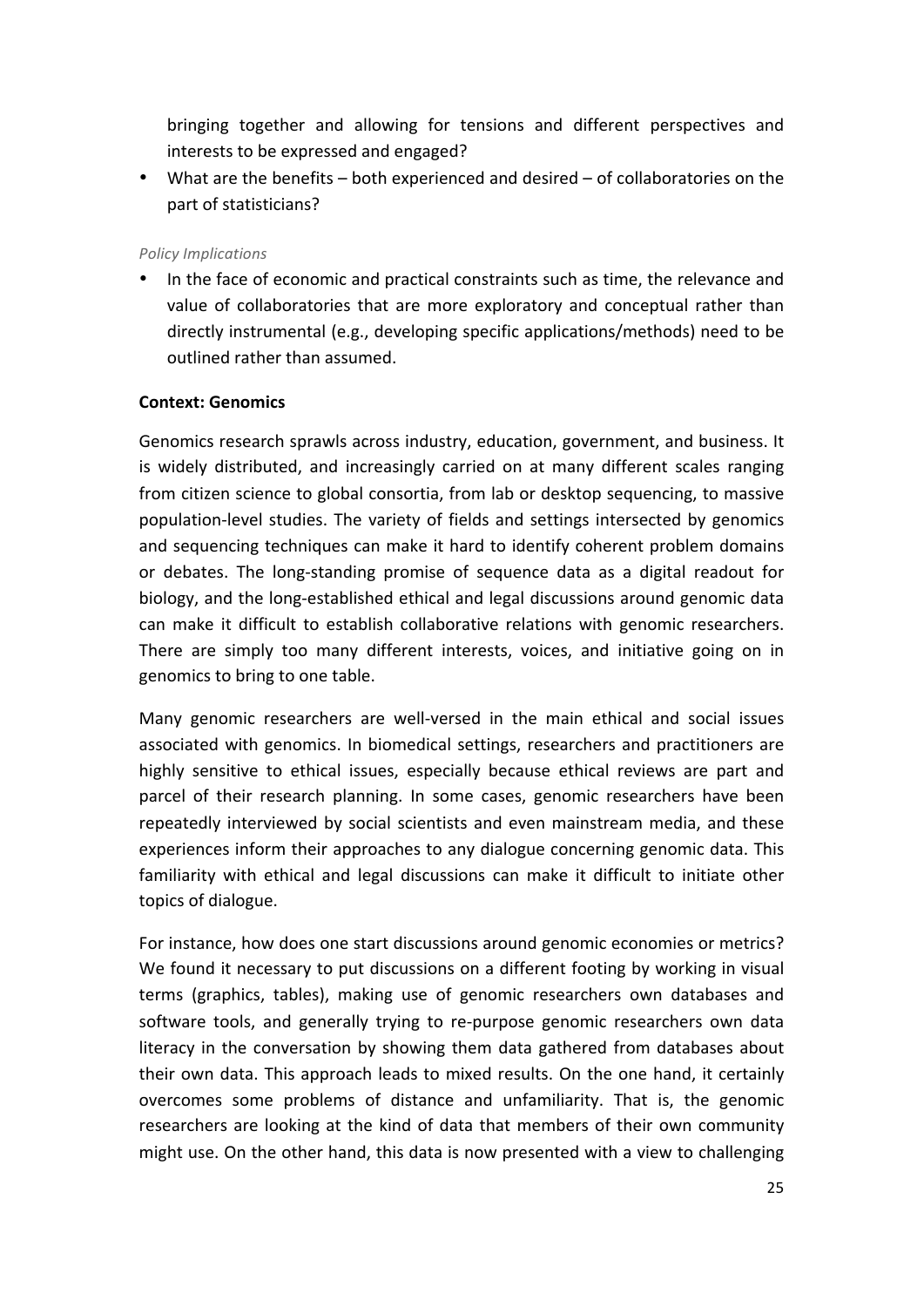them to think about their own metrics and their own ways of talking about the value of sequence data. Some robust discussion usually arises.

Notable differences in collaboration can be seen in different areas of genomics. We found clinical researchers difficult to engage. They have little time. By contrast, more junior and post-doctoral level researchers are often quite curious and interested.

#### *Questions*

- At what places and times are conversations about 'big data' likely to be most engaging?
- Is it relevant to consider collaborative work that varies according to the experience of the practitioners?
- Could one envisage multi-sited collaboratories? In certain complex and vast 'big data' domains, this might be useful.

#### **Context: Waste**

The prime responsibility of a waste authority is to deliver a service to the public, and officers have concerns around committing themselves to exploring the uncertain potential of Big Data. Academics on the other hand are expected to explore such possibilities in more open-ended ways and may well be able to provide authorities with new questions and/or perspectives to stimulate debate rather than simply offering 'solutions' to pre-defined 'problems'. In this way, collaborations could make it possible for local authorities to engage more experimental approaches without diverting core resources. One possibility is that 'urban laboratories' could be set up as partnerships between waste management authorities and social scientists for the design and conduct of experiments in evidence-based research. These laboratories would be collaborative spaces in which public bodies and academics would negotiate the tensions between the need to 'make things happen' and the potential, but uncertain, benefits of exploring possibilities in an open-ended way. For example, research shows that there are strong links between infrastructural variables and recycling rates. Recycling rates in highrise flats and in areas with a high turnover of people tend to be much lower than in neighbourhoods where individuals have easy access to recycling bins and reliable collection services. Equally it is common knowledge that there are key moments where individuals throw away large quantities of waste, such as moving house or after the death of a relative, but the 'lumpiness' which is caused by these incidents is usually written out of large data models. Big Data analytics generate correlations and patterns that could be empirically tested by academic researchers. Thus for example if the data shows that recycling rates are lower in apartment buildings the researchers could test and compare variables  $-$  without assuming specific lines of causality. Behavioural and infrastructural variables could be looked at together.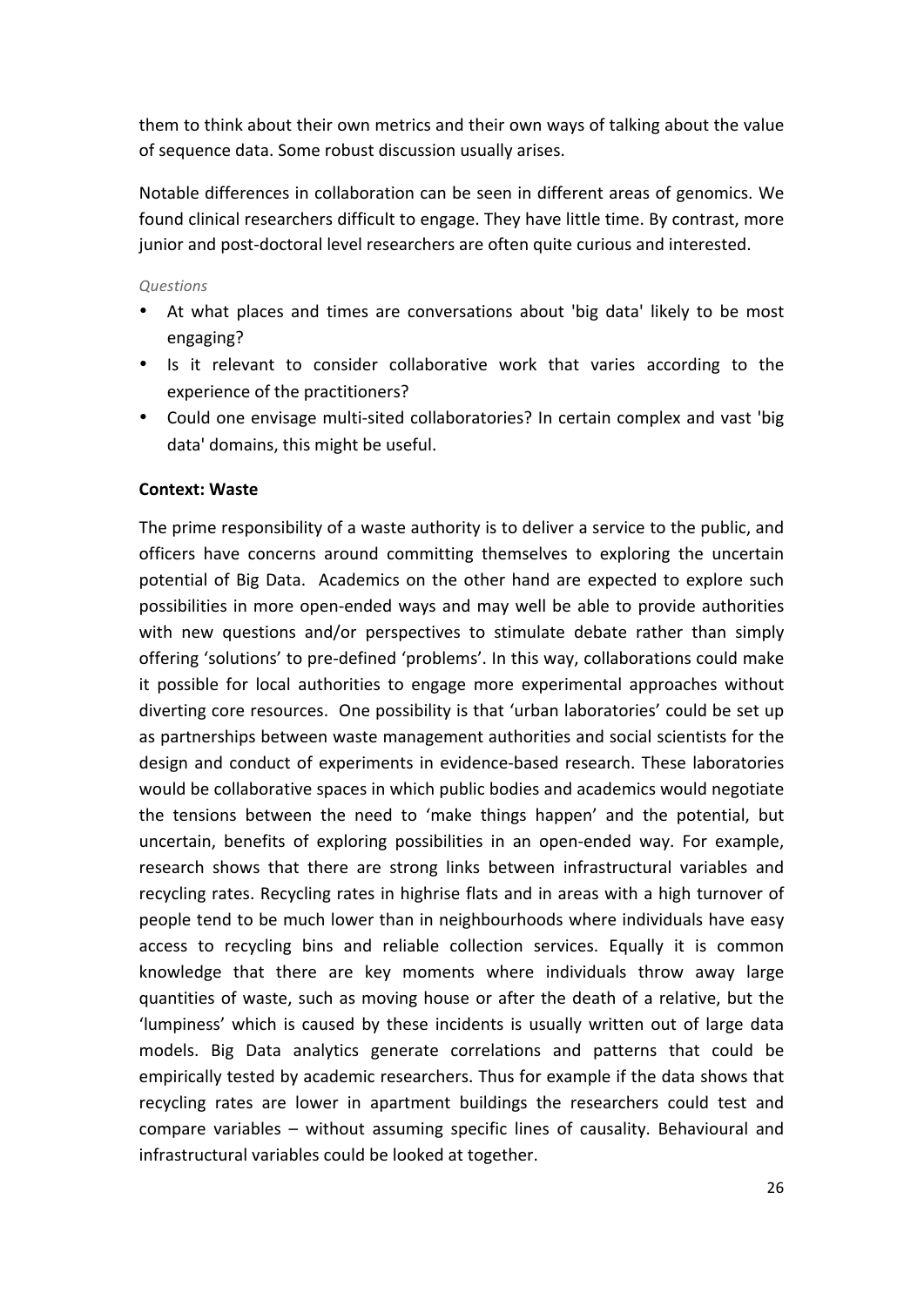#### *Questions*

- What are the benefits of engaging with academics on Big Data questions?
- Is the collaboratory format a useful way of furthering such engagements?

#### *Policy implications*

• Devising and carrying out experiments could become a fruitful site for on-going collaboration between waste practitioners and academics and could inform policy makers.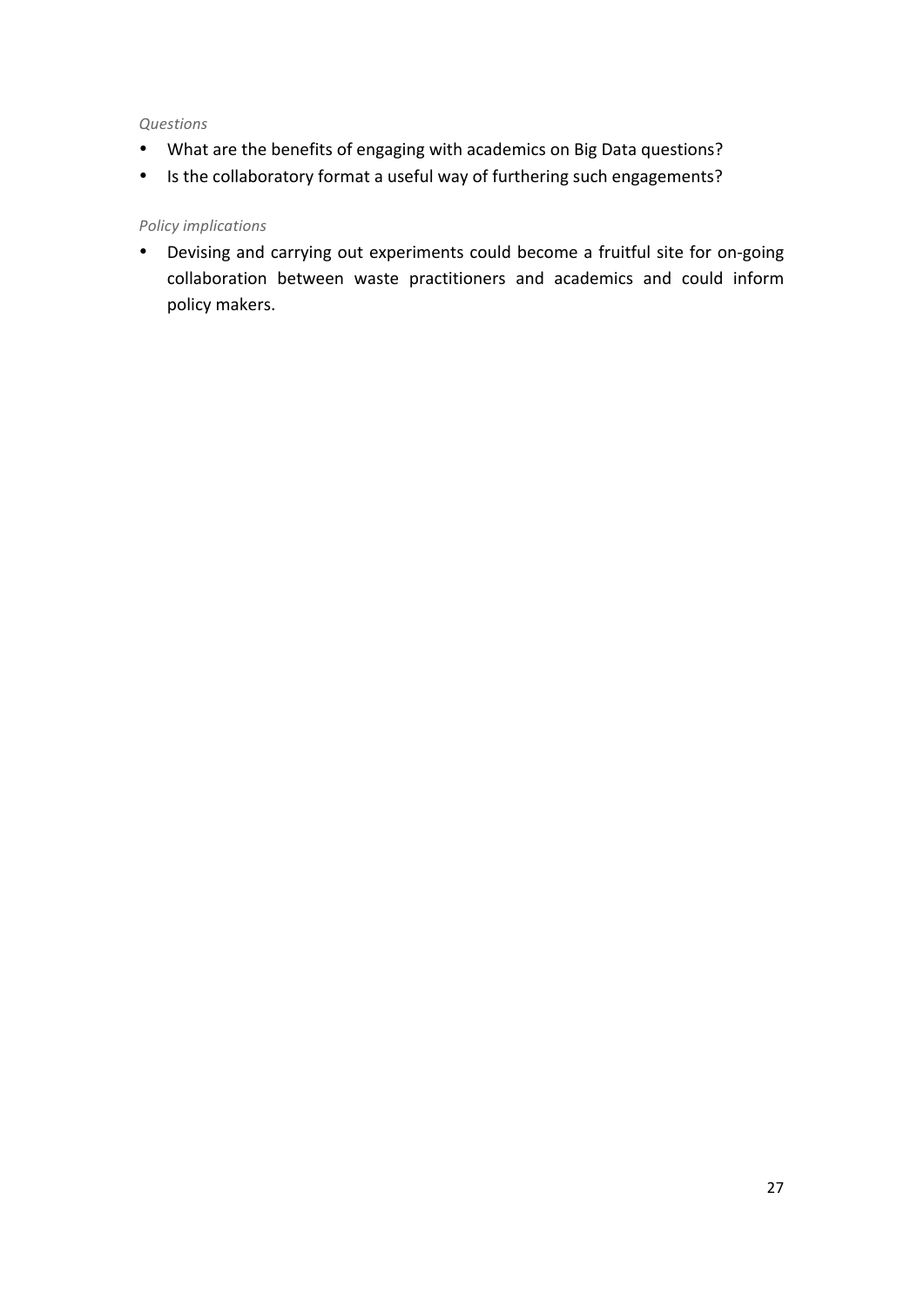#### **Section 4: Summary of Key Conclusions**

The crosscutting themes, questions and policy implications generated much discussion and debate and some of the key points were well captured in the concluding session, which is summarised below.

In evaluating the collaborative approach, Celia Lury reflected on the different pronunciations of the term, 'collaboratory', which she suggested reflects something of the history of the term. Whereas the term 'co-laboratory' emerged in a scientific context, the 'collaboratory' as a collaborative method is more widely used in the humanities and social sciences. Celia contended that both inflections are useful. Employing the collaborative approach in relation to Big Data has shaped how the team organised the collaboratories in terms of the kinds of questions asked and the practitioners with whom we collaborated. Interdisciplinarity is often precipitated by a notion of crisis, the idea that there are pressing problems that require disciplines to come together. Big Data is an emerging field that disrupts and challenges standard working practices and lends itself to interdisciplinarity and asking questions such as: What is Big Data as a problem space and how can we this space through different modes of collaboration? Big Data involves a redistribution of data collection and research methods expertise and the restructuring of infrastructures, which necessitate engagements with a wider range of collaborators. In order to address questions around the social life of Big Data then requires engagement with practitioners from both the public and private sector.

From a social science perspective, collaboratories can provide a testing ground for concept development. It is important to consider whether we have learnt anything about the kind of 'socialising' involved. For example, what are the frameworks for thinking about Big Data? In terms of policy, we have legal, economic and political frameworks for thinking about Big Data. Should we add a social framework for thinking about Big Data and, if so, how would a social framing be different from these existing modes of analysis? From this perspective, collaboration may be thought of as an iterative process distributed not only in terms of space, but time. In terms of knowledge production, collaboratories bring social scientists into the collaborative process from the outset rather than merely being there to challenge, critique and problematise the findings of social scientific research. What is exciting about collaboratories is that they help us to move beyond individualised disciplines and projects by providing a method to develop and tests concepts.

Hannah Knox, from the Dept, of Anthropology, UCL responded to the discussions by reflecting on the genesis of the project. She noted that the collaboratories were conceived at CRESC as a way to make academic research more useful and to have a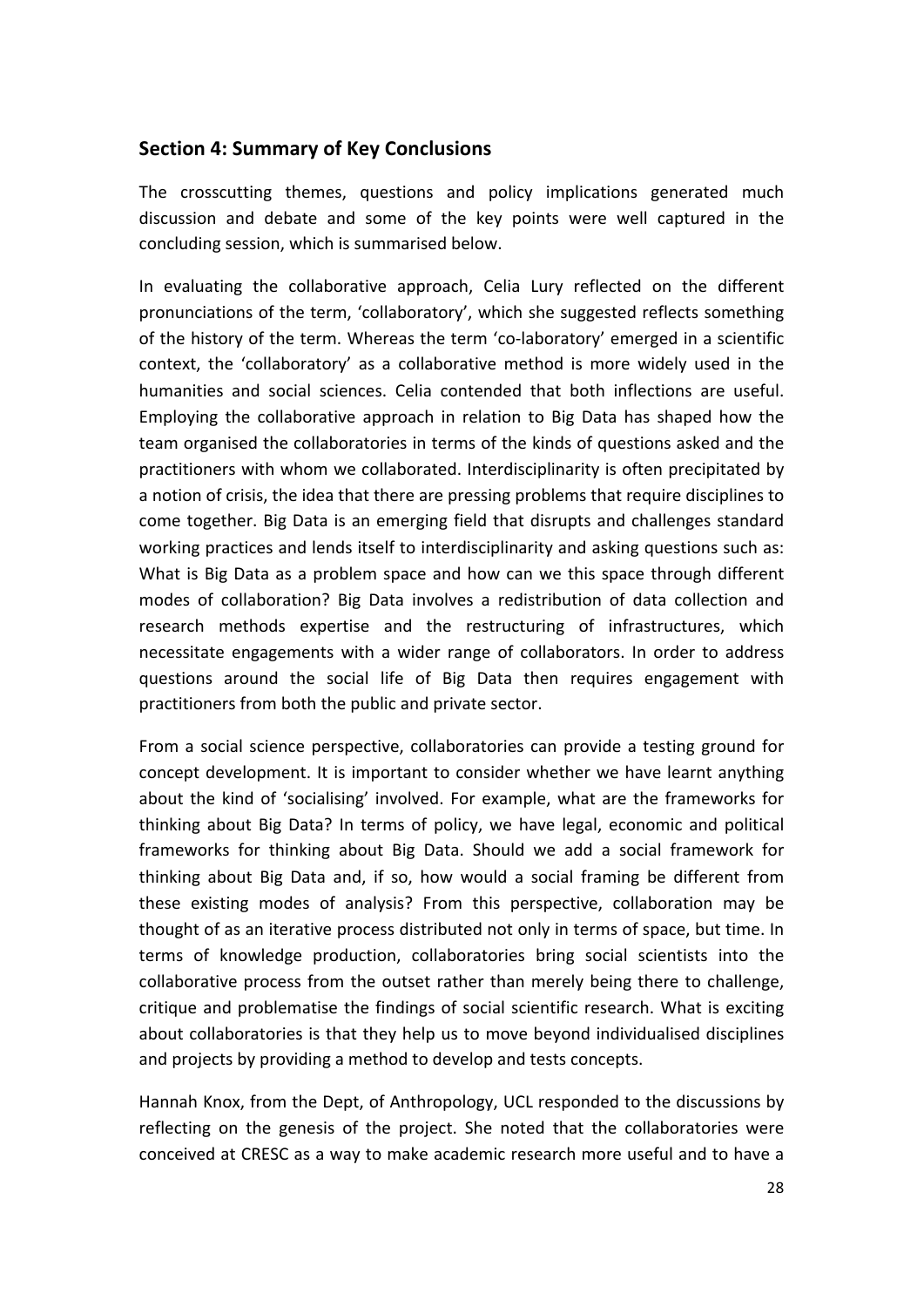greater impact. The method was designed as an experiment to trial the impact of opening up communication by assembling people (researchers, stakeholders and practitioners) at the initial stage of questioning and agenda setting rather than merely documenting findings towards the end of a project, as is typically the case in academic research.

In light of these objectives, Hannah emphasised the interrelationship between collaboratory as method and the topic of Big Data. When problematised, Big Data requires particular forms of collaboration between different stakeholders and practitioners. Despite the will and ambition for collaboration, commercial and political interests can act as powerful boundaries to collaboration on the topic of Big Data. This Final Collaboratory provided a neutral space in which to discuss some of these challenges, such as attempts to integrate Nectar card data from Sainsbury's loyalty card schemes with that of other organisations, which was blocked due to Sainsbury's existing relationships with other commercial enterprises. In this regard, collaboration provides a useful way to understand the problems of working with Big Data. Through this approach, for example, we can identify who the important players are and ask questions about this burgeoning topic. The Final Collaboratory has revealed some of the key players in the field, but certain stakeholders were absent, such as, the users and producers of Big Data.

Hannah ended her presentation by thinking about how to proceed with the collaborative approach. She emphasised the value of developing a shared vocabulary, but was curious about whether this would take an oral or written form (via publications or an extension of the working paper, for example). She then asked whether collaboratories would lead to new modes of experimentation or novel research projects, concluding by highlighting the importance of talking collectively about the benefits of collaboration as a method.

The group then engaged in a general discussion and raised the following points about the collaboratories and what was accomplished.

- What has been started here should not sit on a shelf; this was just a beginning.
- One of the outcomes has been the establishment of a diverse network of people engaged in questions of Big Data. Out of this we could consider possibilities such as a project involving waste management authorities, ONS and social scientists.
- The project has widened horizons and enabled connections that might not otherwise have happened. The diverse and conversational approach of the final collaboratory was appreciated; it enabled people to speak without the fetters of 'credentials' and provided a safe environment to think out loud. That said, more provocation and controversy could have been introduced.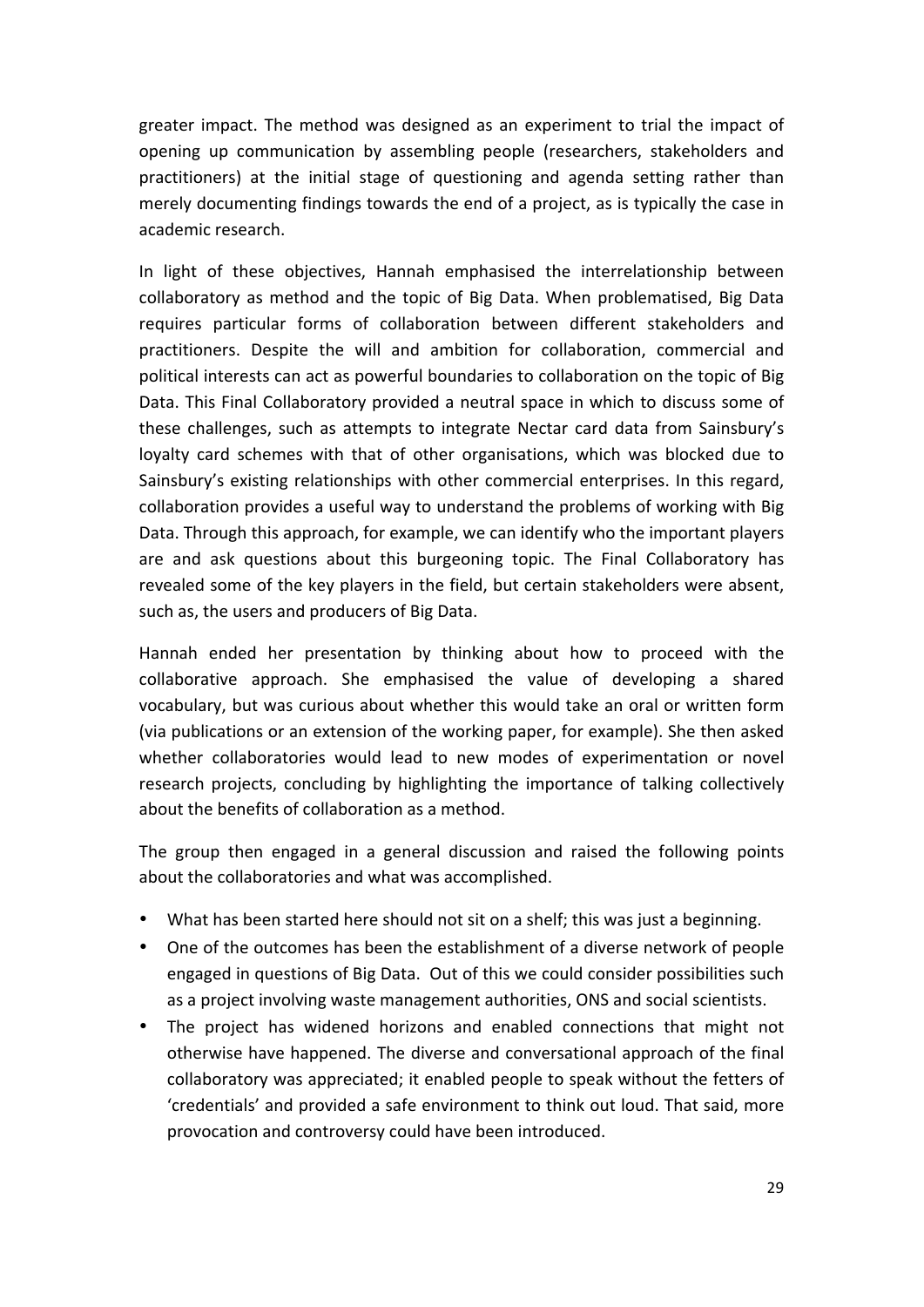- The working paper was especially helpful. But an alternative approach to the structure of the collaboratories would be good to consider. The position of the social scientists seemed to be more as observers rather than active participants. It would be good to consider a model that is more of a mix.
- The insights of the project need to come forward especially in the face of documents such as the EC data driven economy  $-$  why not think about a data driven society?
- More private sector involvement would be a good next step as well as from data scientists, privacy groups, data journalists and so on. Additional follow-up actions would be good to identify.
- It is good to talk about Big Data but what is also needed is a space for not just flying ideas but doing Big Data that could support the move to policy development.
- The concept of socialising is useful for understanding the different norms of different disciplines and interests and the benefits of mixing or 'socialising' them.
- How might the international aspects of Big Data be better leveraged? Recognizing that Big Data generated by online platforms cuts across national borders it would be useful to have forums that address this.

In a further, iterative response, the project team decided to build on the proposal to develop a 'social framework' for the use of Big Data, which will be the subject of a further publication. This involves a return to our original term 'socializing' Big Data, which we now believe has at least two senses.

The first sense relates to our original hypothesis, and which the collaboratories confirmed, is that Big Data is not a simple or unitary category, but *has multiple histories and contexts of use, which are being folded into the formation of Big Data itself.* One immediate proposal here is that Big Data be recognised as a plural or collective, rather than singular, noun, as a way for emphasizing that it is not a unified or consistent whole. In short, Big Data is not a fixed entity, but is in the process of being composed, and as such involves not only data-sets, but practices of collection, techniques of analysis, methods of storage, and relations with users, etc. It is an emergent socio-technical assemblage - perhaps best described as a Big Data multiple, in which current practices, across a range of fields, have the potential to profoundly influence what it becomes. Given the multiplicity of Big Data, a further proposal towards the development of a social framework is that there is a need for all actors to participate in the creation of a shared literacy or Big Data lexicon. This will require an understanding of how the diverse histories and contexts of use are shaping Big Data.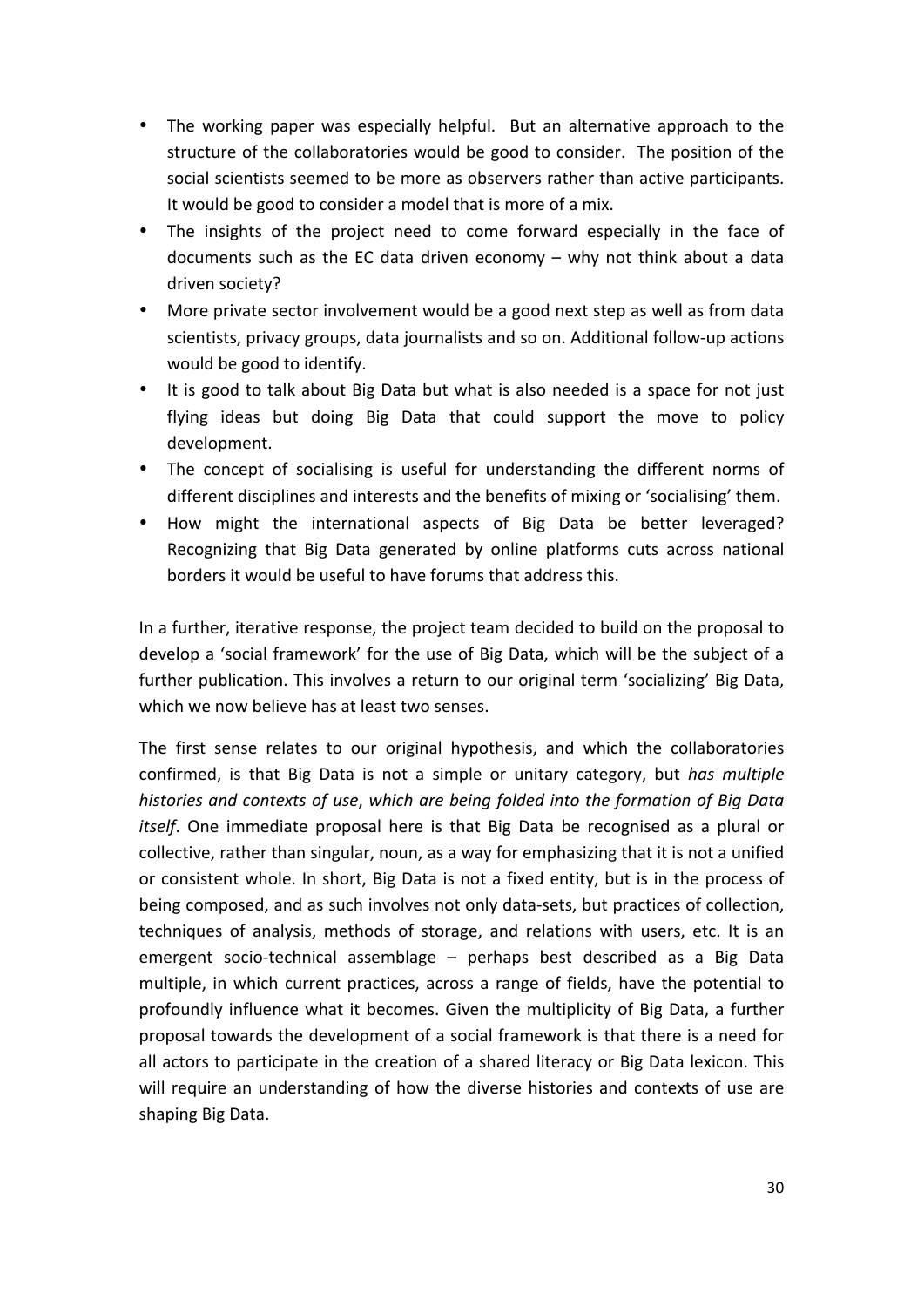The second sense of socializing Big Data that we wish to draw attention to here is *its capacity* to socialize. As one of our collaborators put it in the final collaboratory, Big Data is inherently social, that is, its still as yet undefined potential is tied to its capacity to establish relations within and outside itself - to multiply, to divide, to provoke the creation of new data, to replace other ways of knowing and to provide the basis for new kinds of evidence, informing the activities and decisions of government, business and individuals. What we think is at stake here is understanding how relations between data are also simultaneously relations between people. This is not to say that there is a direct or one-to-one mapping here, but to acknowledge that data is never simply closed or already formed.<sup>8</sup> As Whitehead writes of number, 'The very notion of number refers to *the process* from the individual units to the compound group. The final number belongs to no one of the units; it characterizes the way in which the group unity has been attained' (1968: 93). $9$  This is a moment in the emergence of Big Data similar to that in the twentieth century in which the state's policies came to be directed through the construct of the 'statistical personage'. Focusing on the capacity of Big Data to socialize would enable us to consider the increasingly important ways in which not simply numerical but also social 'group unities' or collectives are attained in the use of Big Data, adding a new dimension to the emerging ethical and legal debates. Such an approach would reinforce the development of a shared literacy by showing its value in terms of the distinctively social implications of the emergence of Big Data.

In (temporary) conclusion, we believe that a social framework for Big Data that draws on both these senses of 'socializing', identified through the collaborative process we have described here, will have the benefit of being able to direct and inform the capacity of Big Data to socialize for the public good.

1

<sup>&</sup>lt;sup>8</sup> An example of the new kinds of understanding to be derived from the approach is McNally, R. and Mackenzie. A. (2012) 'Understanding the 'intensive' in data intensive research: data flows in next generation sequencing and environmental networked sensors', *The International Journal of Data Curation*, 7(1).

<sup>&</sup>lt;sup>9</sup> Whitehead, Alfred North (1968). *Modes of Thought*. New York, Free Press.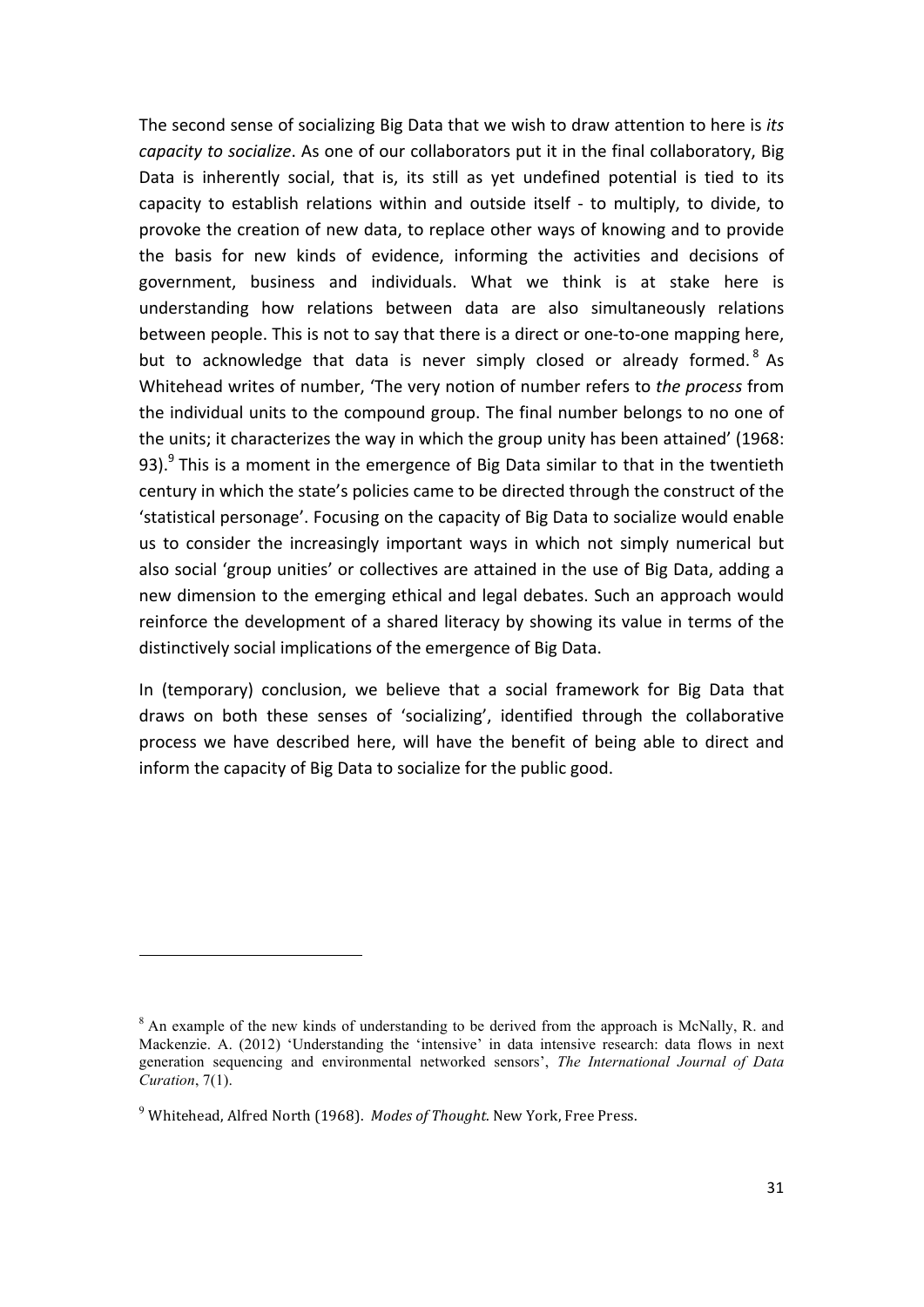#### **References**

- Beer, David, and Roger Burrows. 2013. 'Popular Culture, Digital Archives and the New Social Life of Data,' Theory, Culture & Society 30, 4: 47-71.
- Bowker, G. C. and S. L. Star. 1999. Sorting Things Out: Classification and its *Consequences.* Cambridge, Massachusetts, The MIT Press.
- Kopytoff, Igor. 1986. 'The Cultural Biography of Things: Commoditization as Process,' in The Social Life of Things, ed. Arjun Appadurai. Cambridge University Press, 64-91.
- Lash, Scott and Celia Lury. 2007. Global Culture Industry: The Mediation of Things, Cambridge, Polity.
- Law, John, Evelyn Ruppert and Mike Savage. 2011. 'The Double Social Life of Methods,' CRESC Working Paper Series, Paper No. 95.
- Marcus, George E. (ed.) 2000. Para-Sites: A Casebook Against Cynical Reason, Chicago, University of Chicago Press.
- McNally, R. and Mackenzie. A. 2012. 'Understanding the 'intensive' in data intensive research: data flows in next generation sequencing and environmental networked sensors', The International Journal of Data Curation, 7(1).
- Rabinow, P., G. E. Marcus, J. Faubion and T. Rees. 2008. *Designs for an Anthropology* of the Contemporary. Durham, Duke University Press.
- Stapleton, L. K. (2011). 'Taming Big Data'. *IBM Data Magazine*. 16: 1-6
- The Center for Ethnography. 2009. 'Center as Para-site in Ethnographic Research Projects', 
University 
of California, 
Irvine. http://www.socsci.uci.edu/~ethnog/theme3.htm.
- Whitehead, Alfred North. 1968. Modes of Thought. New York: Free Press.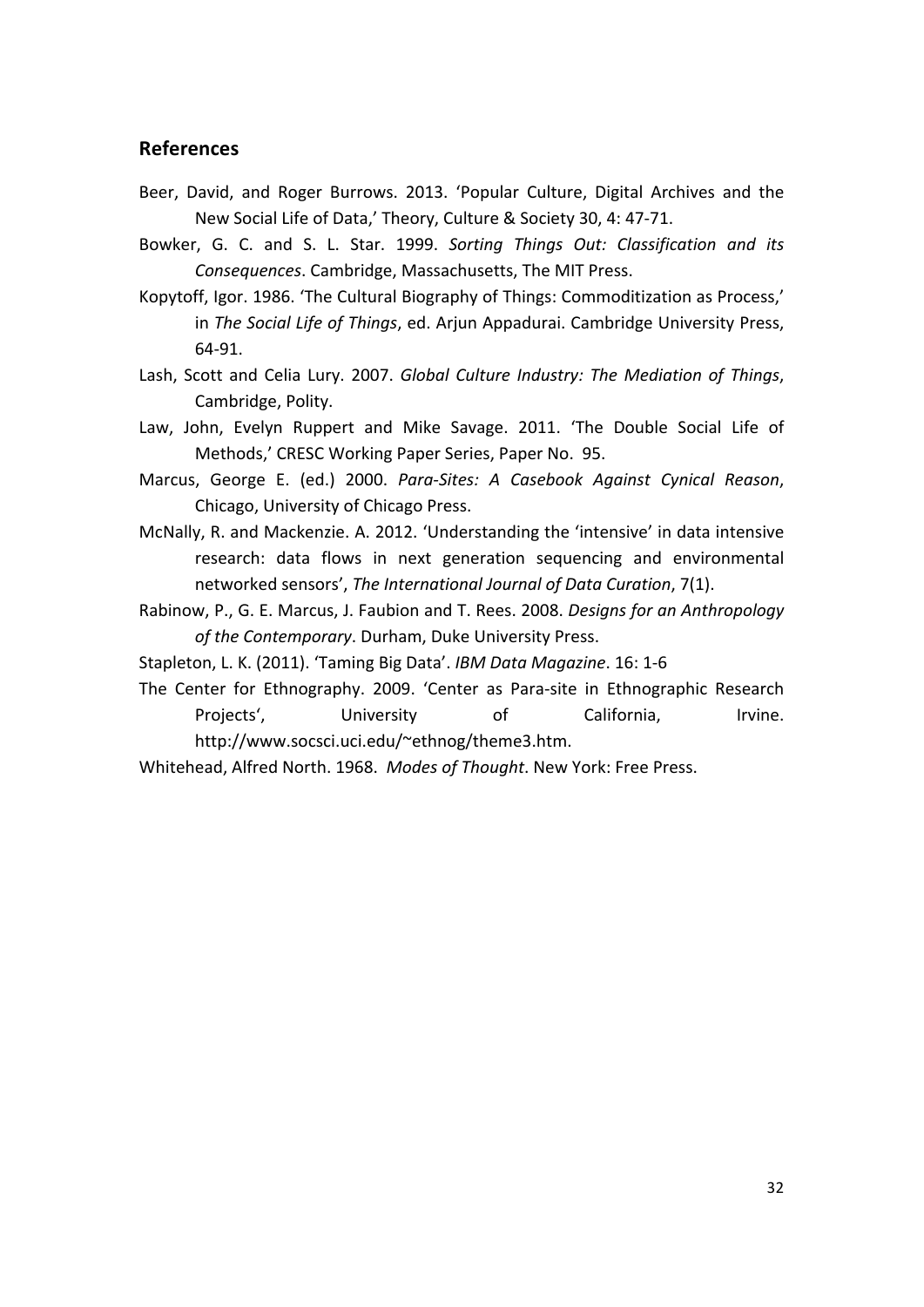## **Appendix: Background Summaries on Key Concepts**

Digital Data

Big Data

Digital Data-Object

Boundary Object

Collaboratory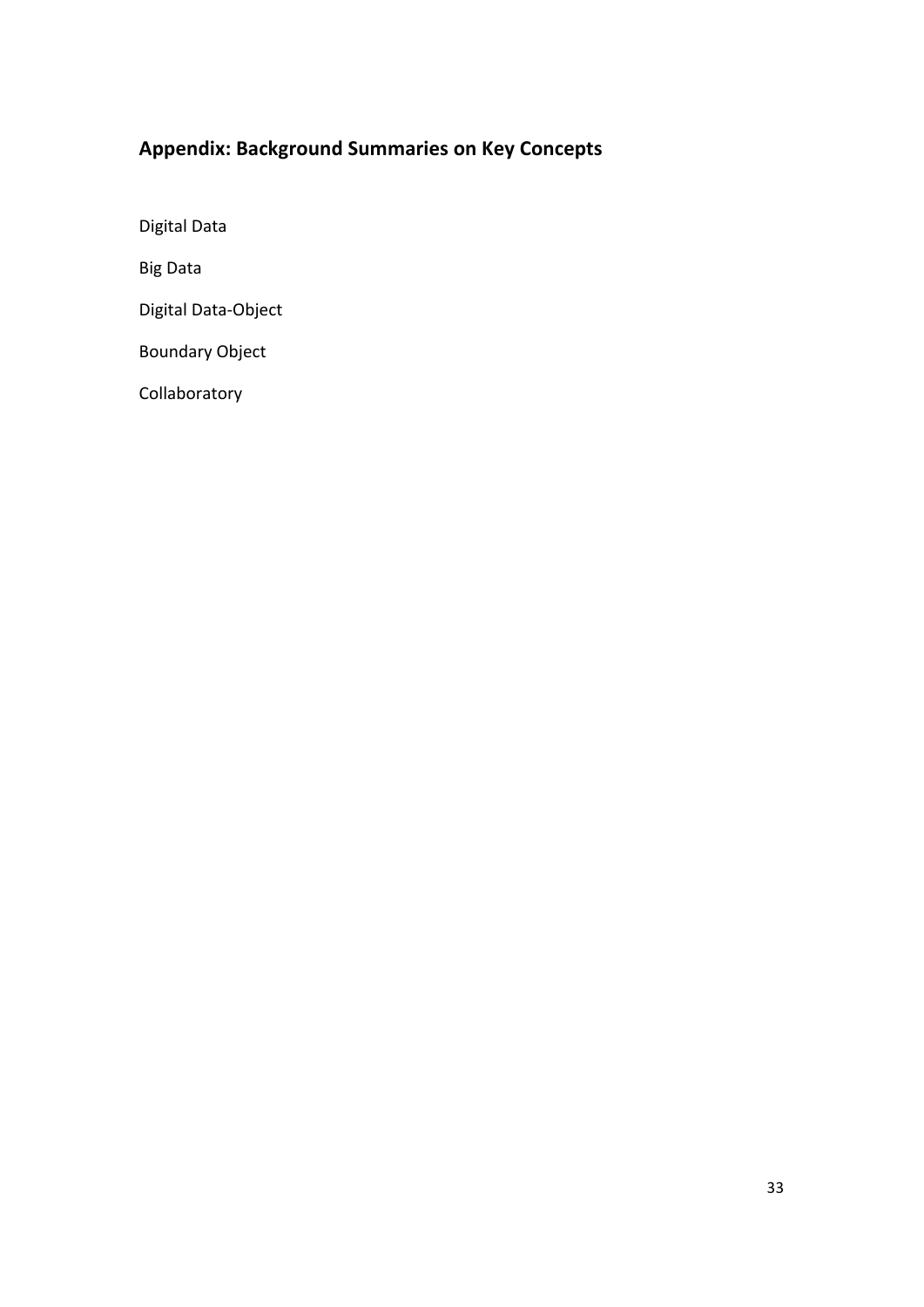#### **Summary: Digital Data**

The ubiquity of digital devices and the data they generate - from that of social media platforms and browsers to those of online purchasing and sensors  $-$  and their implications for empirical methods in the social sciences are a matter of some debate. Within sociology, for example, digital data are having an impact on the socalled key evidentiary bases of sociology and leading to a revitalized concern with what 'the empirical is and how it matters' in the discipline (Adkins and Lury 2009: 4). 'As more and more behaviour is conducted electronically, more and more things can be measured more and more often' and this requires that we 'rethink data analysis from the ground up' (Abbott 2000: 298, 299). Because digital data now 'moves, flows, leaks, overflows and circulates beyond the systems and events in which it originates' it is changing both the measures and values of the contemporary world (Adkins and Lury 2009: 4). On the one hand, digital data are said to be challenging the expertise of sociologists in both the generation and analysis of social life, a point advanced by Savage and Burrows (Savage and Burrows 2007). They argue that social science methods are unable to organise 'lively' sources such as 'social' transactional data, which are now routinely collected, processed and analysed by a wide variety of private and public institutions and represent a coming crisis for empirical sociology's jurisdiction for knowing social relations. But new sources of data are not only understood as a crisis but also a provocation to the discipline to invent methods that can adapt, re-purpose and engage with digital media (Adkins and Lury 2009, Back and Puwar 2012).

For Marres (2012) sociological methods have always involved distributions of roles between the academy and other actors (in industry for e.g.) and which are now being redistributed in ways that are more open-ended and reconfiguring. Similarly Ruppert et al. (2013) argue that digital data and devices call for reassembling social science methods and how they remake 'old' techniques (e.g., surveillance) and assumptions about who are the subjects and objects of knowledge.

Digital data are generated by practices that engage, relate to and involve what could be called participatory arrangements where subjects are more active in how data is generated (Marres 2012). For Adkins and Lury, new sources of data are closing a gap between the practices of sociologists and those of social worlds. On the one hand, social media platforms are mediums of digital sociality and the doing of social relations. The data they generate in the cultural sphere on platforms such as Facebook, Spotify and Flickr are also part of everyday popular cultural forms that are actively both produced and consumed via myriad acts of 'playbour' (Beer and Burrows 2013). Such data is lively as it is recursively taken up and re-appropriated as a part of contemporary popular culture. At the same time social researchers and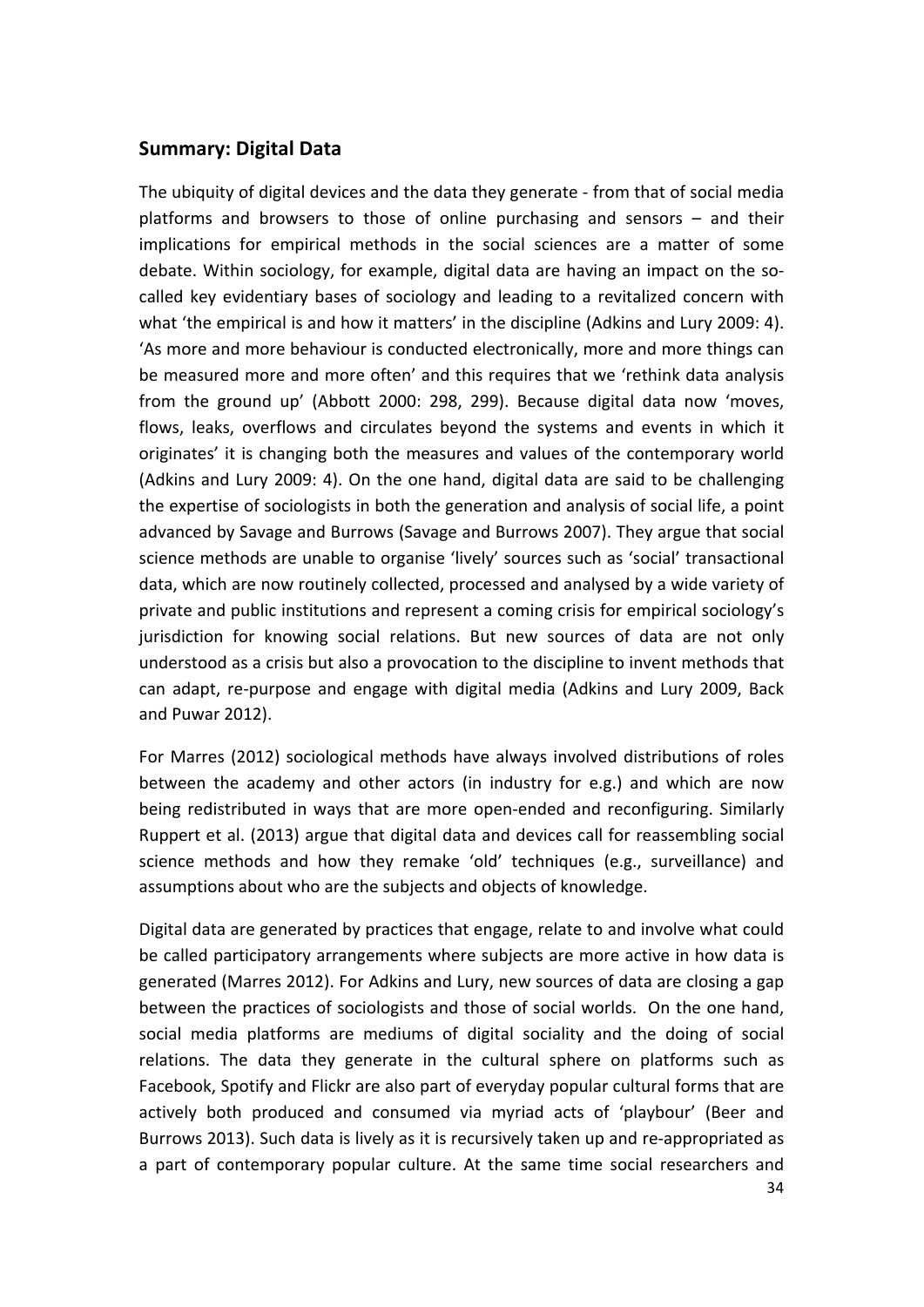others develop methods for analysing and interpreting the data these platforms generate to make sense of, interpret and know those digitally mediated lives (Ruppert, Law et al. 2013). Thus digital mediums both open up the possibilities for creative, interactive, and collaborative research engagements with publics and at the same time can render them unknowing research subjects. Their agential capacities are thus variably configured by the specific method relations of which they become a part.

On the other hand, while the rise of participatory user-led Web resources have been associated with 'empowerment' and 'democratisation' (Beer 2009) (Beer and Burrows 2007), data analysis typically involves the use of powerful algorithms (Lash 2007). While not a new phenomenon, the rise in vast amounts of digital data has increased their ubiquity and influence. Predictive modeling and correlations are often used to make causal inferences to categorise subjects (Mayer-Schonberger & Cukier, 2013). The propensity for data predictions to be used by organisations (government, commercial, research) is turning users into subjects and objects of knowledge, and can lead to penalising certain groups on the basis of algorithmic predictions such as in predictive policing and health care (Mayer-Schönberger and Cukier 2013). 

#### **References**

- Abbott, A. (2000). 'Reflections on the future of sociology', *Contemporary Sociology* 29(2): 296–300.
- Adkins, Lisa, and Celia Lury (2009). 'Introduction to special issue, "What is the empirical?".' *European Journal of Social Theory* no. 12:5-20.
- Back, Les, and Nirmal Puwar (2012). A manifesto for live methods: Provocations and capacities.' *The Sociological Review* no. 60 (S1):6-17.
- Beer, David (2009). 'Power through the algorithm? Participatory web cultures and the technological unconscious.' New Media & Society no. 11 (6):985-1002.
- Beer, David, and Roger Burrows (2007). 'Sociology and, of and in Web 2.0: Some Initial Considerations.' Sociological Research Online no. 12 (5):1-18.
- Beer, David, and Roger Burrows (2013). 'Popular Culture, Digital Archives and the New Social Life of Data.' Theory, Culture & Society no. 30 (4):47-71.
- Lash, Scott (2007). 'Power after Hegemony: Cultural Studies in Mutation?' Theory, *Culture & Society* no. 24 (3):55-78.
- Marres, Noortje (2012). 'The redistribution of methods: On intervention in digital social research, broadly conceived.' The Sociological Review no. 60 (S1):139-165.
- Mayer-Schönberger, Viktor, and Kenneth Cukier (2013). *Big Data: A Revolution That Will Transform How We Live, Work, and Think. London: John Murray.*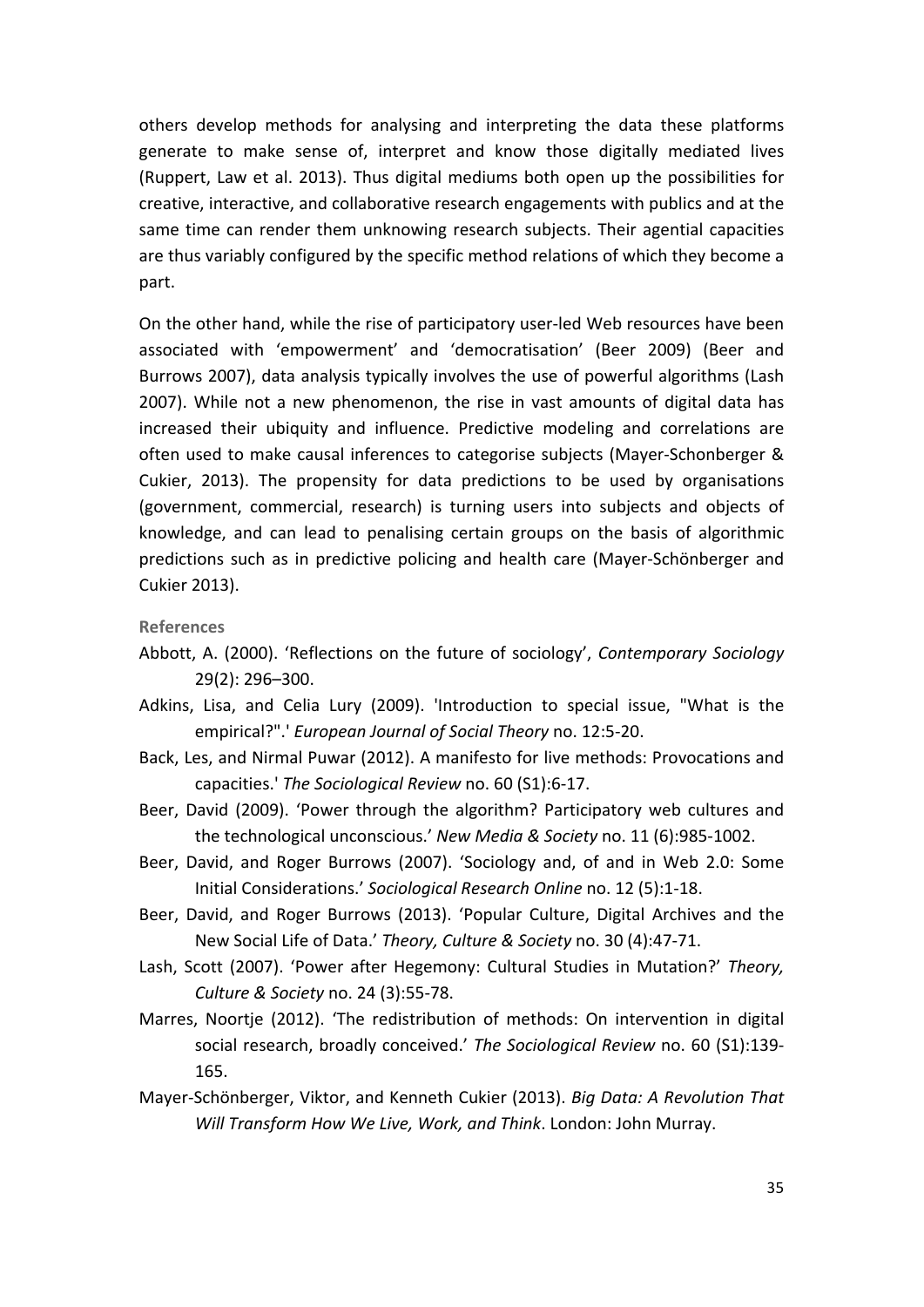- Ruppert, Evelyn, John Law, and Mike Savage (2013). 'Reassembling Social Science Methods: The Challenge of Digital Devices.' Theory, Culture & Society no. 30 (4):22-46.
- Savage, Mike, and Roger Burrows (2007). 'The Coming Crisis of Empirical Sociology.' *Sociology* no. 41 (5):885-899.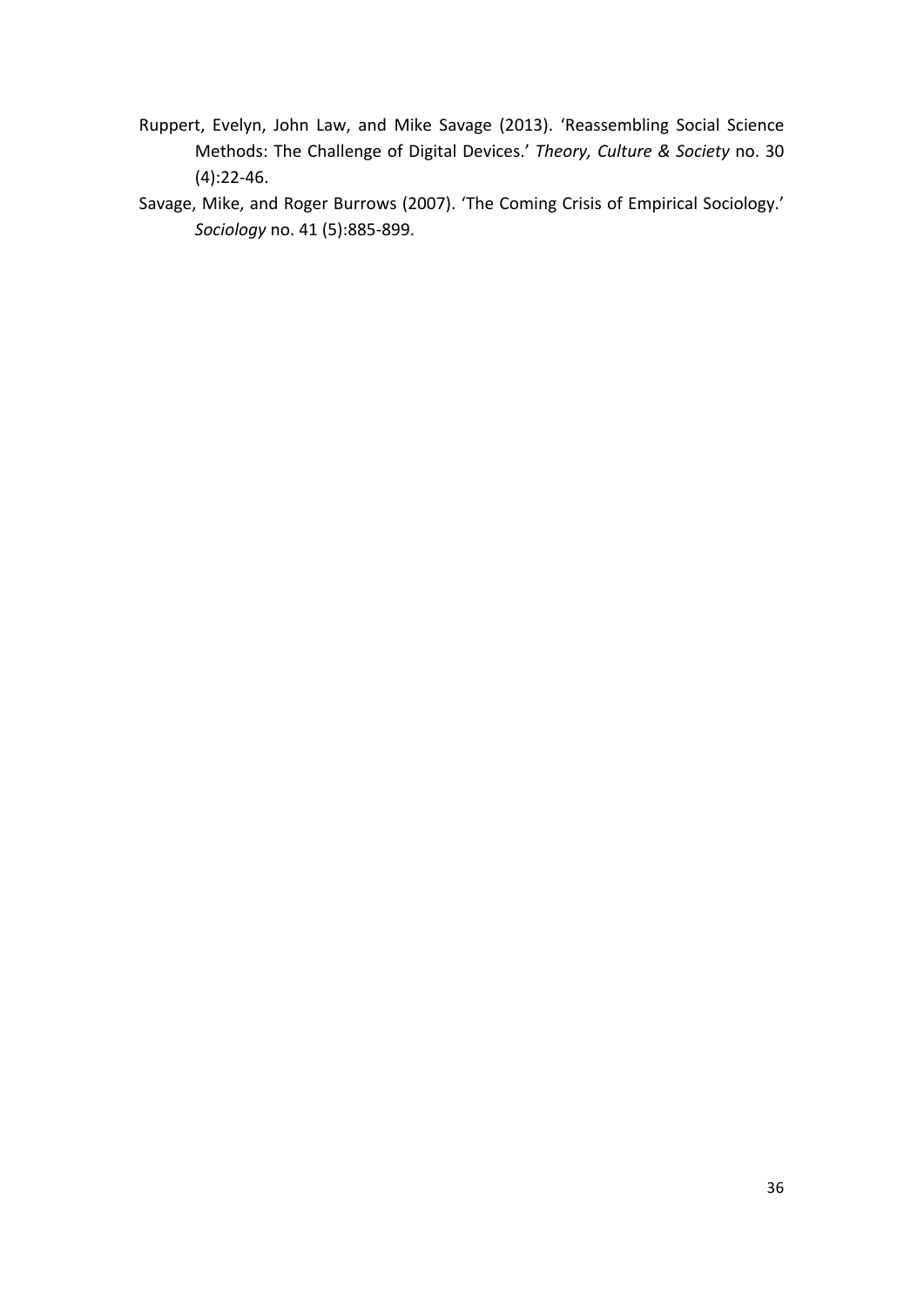#### **Summary: Big Data**

1

In a very short time what was initially referred to as the 'data deluge' (Hey and Trefethen 2003), information overload or tsunami of data has come to known as 'big data.' While variously defined, Big Data refers to digital content generated either online or offline in social, commercial, scientific, and governmental databases. Though sometimes referred to as simply the latest buzzword or bandwagon and criticized for being substantively vague, it has gained popular salience<sup>10</sup> and this is one among many reasons for adopting and engaging with it (Manovich 2011, boyd and Crawford 2012). Another reason is its increasing use in industry, government (Letouze 2012) and by numerous social science scholars in sociology (Venturini, Jensen et al. forthcoming), anthropology<sup>11</sup>, geography (Kitchin 2014; Crampton et al. 2012), journalism, cultural studies and humanities (Manovich 2009, Berry 2011), population studies (Sobek, Cleveland et al. 2011) and in the sciences of biology (Leonelli 2012, Strasser 2012), information (Shiri 2012) and computer science (Lazer et al. 2009 ).

This diverse and far-reaching take up of the term across disciplines is also indicative of the fundamental impact that Big Data is having from reinventing society, transforming notions of identity, influencing government policy-making, mobilising a radical change in information production, changing practices of international development, making governments transparent and more accountable, creating and formatting new economies, changing the very material of scientific inquiry and knowledge and leading to alternative social theories of individuals and societies.

The meaning and relevance of the term is a matter of some debate (Floridi 2012). Some trace its etymology back to the 1990s and to Silicon Graphics, a giant of computer graphics that dealt with new kinds of data such as Hollywood specialeffects to video surveillance by spy agencies (Lohr 2013). But as many analysts have noted the existence and processing of large volumes of data is not new. Jacobs

<sup>&</sup>lt;sup>10</sup> E.g., the Quantified Self and The Human Face of Big Data project. Quantified Self is an initiative for people to share tools and ideas for analysing large quantities of data compiled through self-tracking devices (http://quantifiedself.com/about/). The Human Face of Big Data is a project initiated by Rick Smolan, a former Time, Life, and National Geographic photographer, and creator of the Day in the Life book series. It is a 'globally crowdsourced media project focusing on humanity's new ability to collect, analyze, triangulate and visualize vast amounts of data in real time' (http://humanfaceofbigdata.com).

<sup>&</sup>lt;sup>11</sup> See for example, see Jenna Burrell 'The Ethnographer's Complete Guide to Big Data: Small Data People in a Big Data World', Available at: http://ethnographymatters.net/2012/05/28/small-datapeople-in-a-big-data-world/.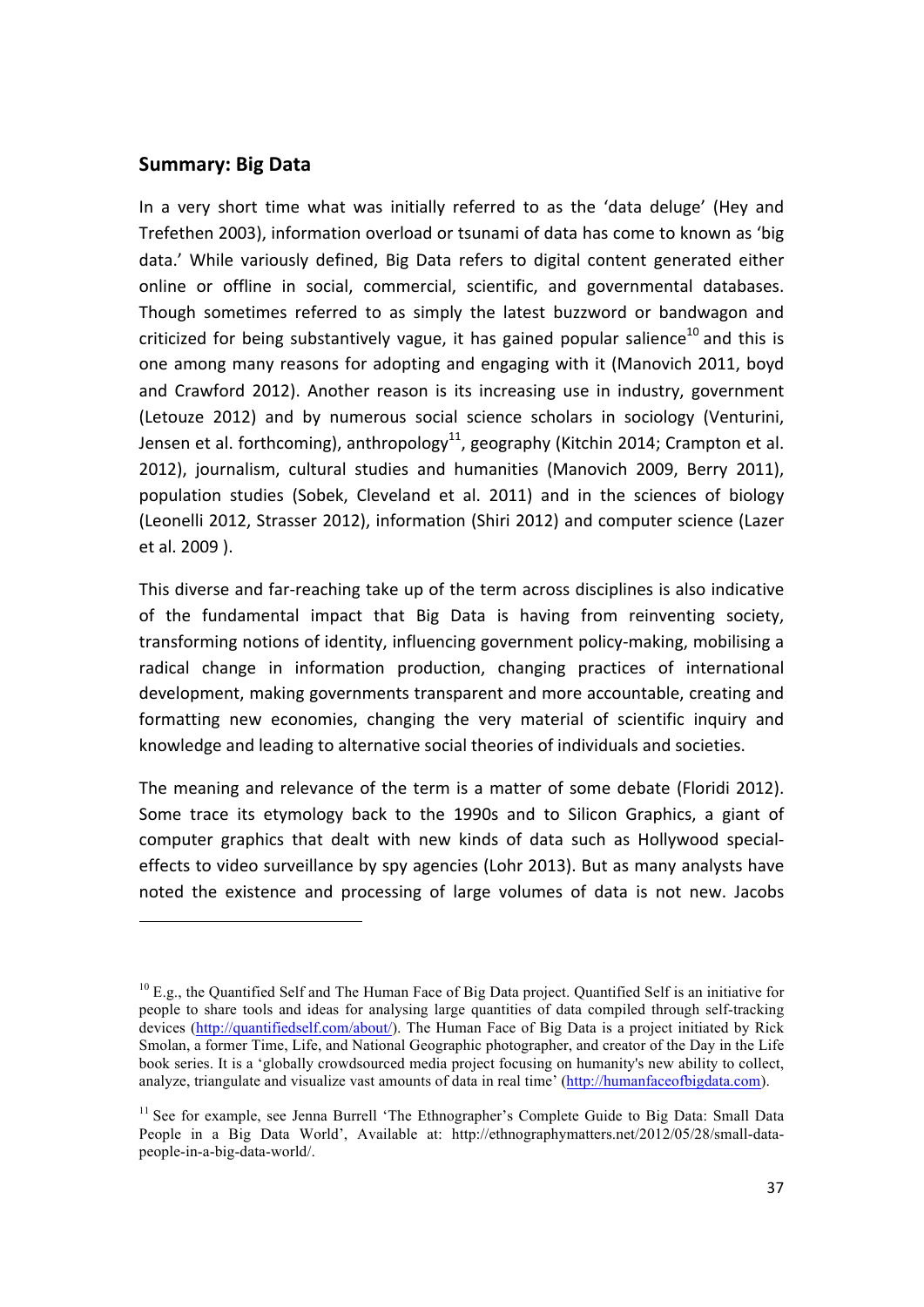(2009) for example notes that in the 1980s when social scientists gained access to the entire 1980 U.S. Census database—some 100GB of data drawn from datasets of varying sizes—this certainly constituted big data. And Strasser (2012) has noted that life sciences have dealt with the challenges of massive amounts of data since the Renaissance. On the grounds of volume alone, definitions of what constitutes Big Data certainly vary by subject matter and discipline. Industry and natural science definitions may well be considerably different from those of the social sciences. But for most commentators Big Data does not simply refer to *volume* (which can be multi-gigabyte to multi-petabyte and beyond), but also the *velocity* of data generation (the speed of collecting data in 'real time') and the *variety* of data sources and formats (increasing array of data types from audio, video, and image data, and the mixing and linking of information collected from diverse sources) (Stapleton 2011). While much attention is paid to data that is generated on the Internet, there is also much that is generated in closed networks and then sometimes distributed on the Internet such as literary texts and open government data (e.g., over 9000 for data.gov.uk). Much data is also generated via crowdsourced and distributed data collection and then shared (e.g., the Galaxy Zoo online astronomy project). Furthermore, some data remains in myriad corporate and government databases with controlled access (such as transactional and administrative data).<sup>12</sup> These data are collected with varying degrees of conscious participation by contributors and exist under a wide array of ownership and control systems.

But it is these very qualities of digital data—the volume, velocity and variety—to varying degrees that make some of it difficult to process and analyse using traditional data management and processing applications. These qualities are thus driving innovations in data structures, computational capacities, and processing tools and analytics beyond those provided by packages such as qualitative data analysis software like NVIVO or quantitative software such as Statistical Analysis Software (SAS). While SAS made possible complex analytics such as correlation and working with various large data sets, new generations of analytics such as the open source platform Hadoop MapReduce enable distributed processing across clusters of computers that significantly extends these computational capacities beyond a desktop computer. Analytic techniques such as network analysis, machine learning, clustering, topic modelling, latent semantic analysis are rapidly transforming many disciplines, including the social sciences. Moreover the ethos surrounding open

1

<sup>&</sup>lt;sup>12</sup> Data on over a billion transactions every year is handled by central government in the UK: http://bit.ly/V6IUvJ.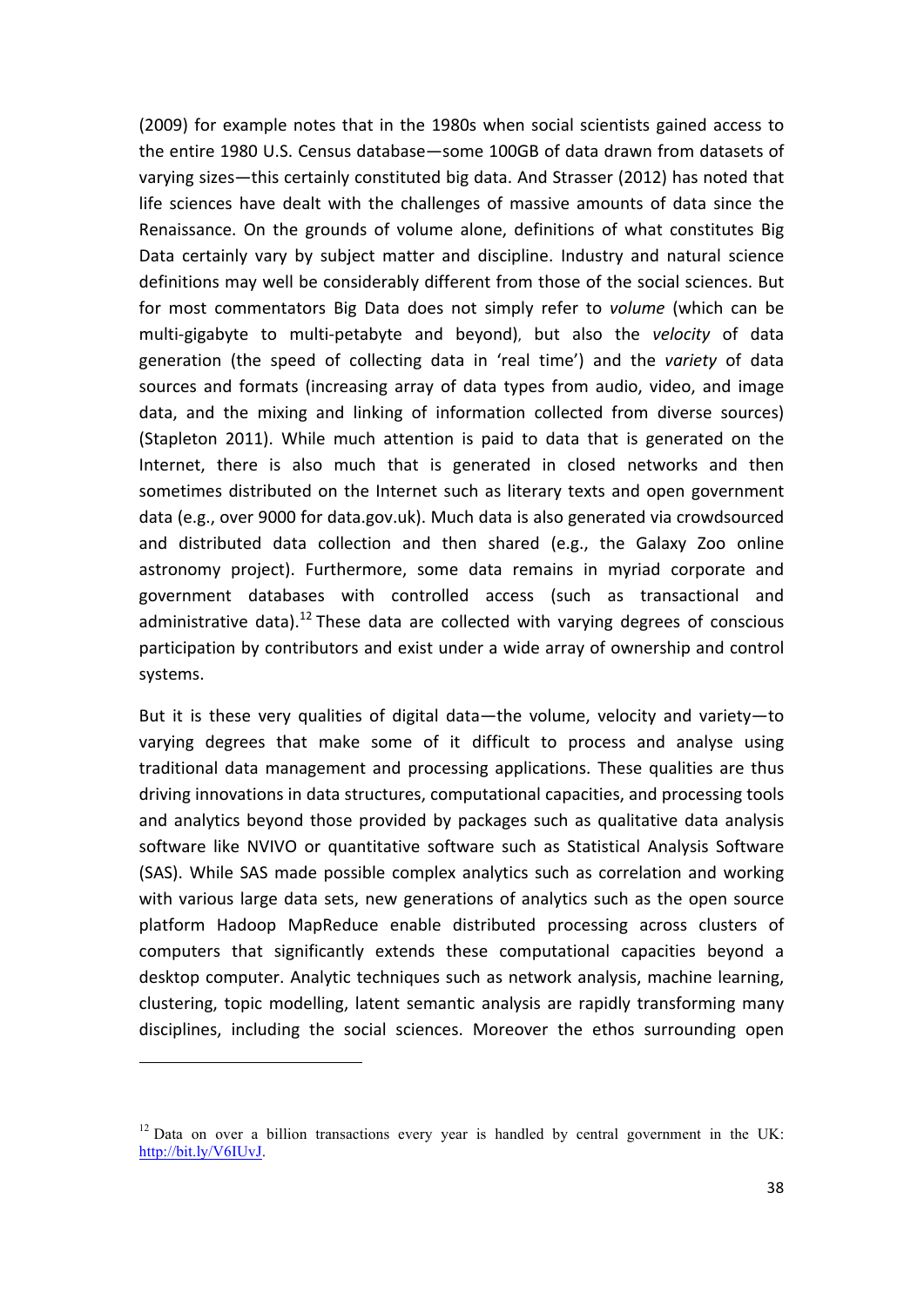source software development ensures that new techniques are more widely and freely available. Myriad web and mobile applications also extend analytics to models that can 'learn' by continuously discovering patterns (e.g., Facebook, Google) to those that can mine structured and unstructured data to detect correlations to those that can make connections between varieties of ubiquitous data compiled 'on-thego' via mobile phones and environmental sensors. Finally, all of these analytics also advance the use of visualisation as an interface for interpreting and presenting findings. 

Such computational innovations are not only happening in the social sciences but also in the humanities and biological and physical sciences, as well as in industry and business. Big data constitutes a quantum change in scale, breath and complexity such that some approaches in biology can be understood as a science of information management (Callebaut 2012), computer sciences as social computing,  $13$  humanities as a form of cultural analytics (Manovich 2007), geography as urban informatics and sociology as computational social science (Lazer, Pentland et al. 2009).

Computational analytics, which favour positivist methods and analyses using computer generated algorithms, has led to suggestions that 'raw data' (unmediated) can be 'mined' and aggregated independent of human inquiry to predict and make sense of behaviour (Anderson 2008); a view premised on the realist assumption that objects reflect and discover reality. Despite suggestions that 'raw data' has led to an end of theory, this claim is highly contested by social scientists (Davies 2012; Kitchin 2014; Ruppert 2013; Uprichard 2014). Some suggest that 'raw data is an oxymoron' always constructed in relation to theoretical assumptions and methods (Bowker 2013, Gitelman 2013).<sup>14</sup> Rather than a call for turning social scientists into computer scientists, their interventions call for 'socialising' what could easily become a positivist science of individuals and societies.

#### **References**

1

- Anderson, C. (2008) The End of Theory: The Data Deluge Makes the Scientific Method Obsolete. *Wired*, 23.06.08, 1-2.
- Berry, D. M. (2011) 'The Computational Turn: Thinking About the Digital Humanities', *Culture Machine, vol.* 12, no., pp. 1-22.

<sup>&</sup>lt;sup>13</sup> See for example, Intel Labs ISTC for Social Computing, https://www.intel-universitycollaboration.net/exploratory-research/intel-science-and-technology-center-for-social-computing.

<sup>&</sup>lt;sup>14</sup> Standard modes of scalability and new management technologies are required to turn unstructured data into meaningful information.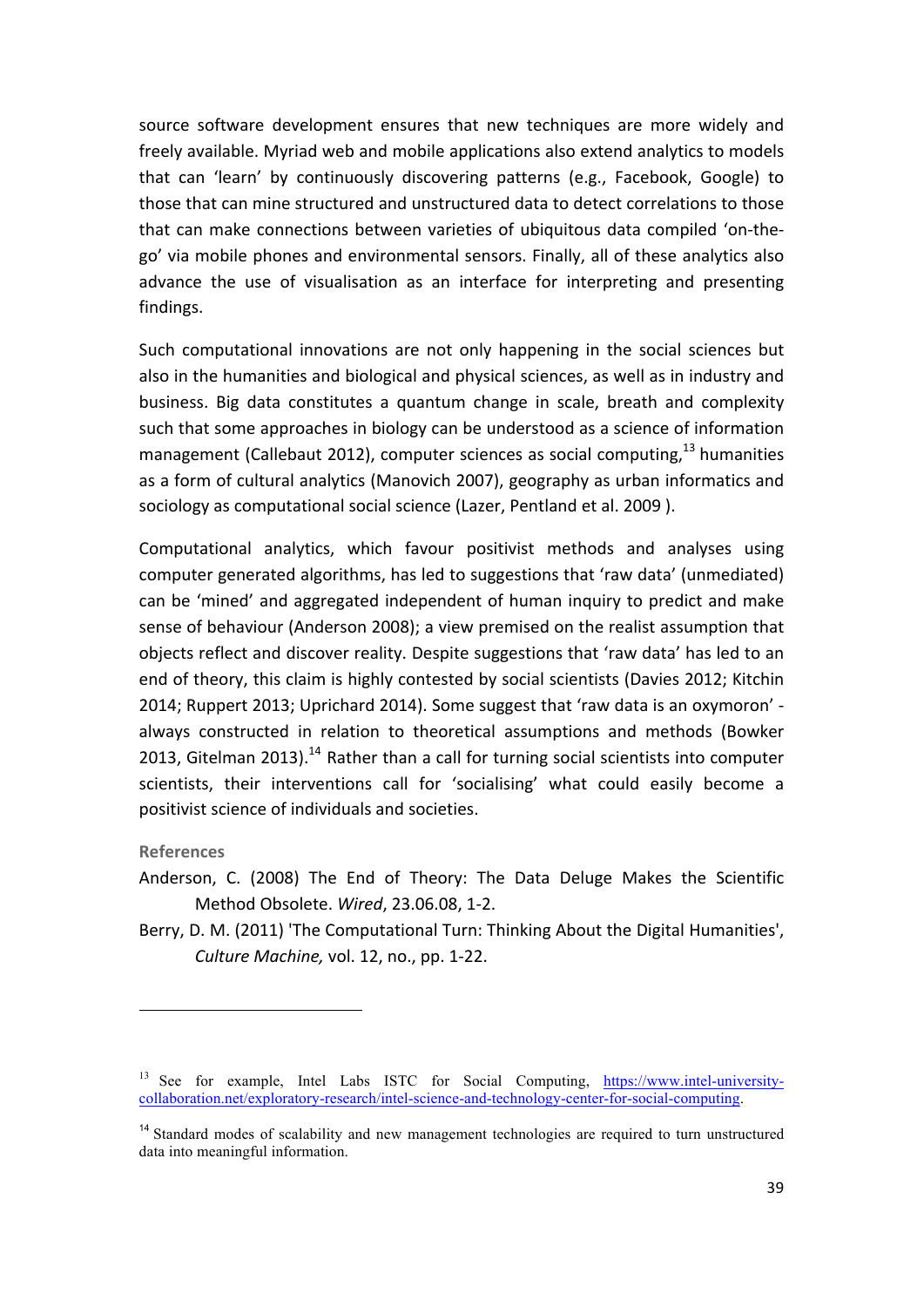- Bowker, G. C. (2013) 'Data Flakes: An Afterward to "Raw Data" Is an Oxymoron ', in L. Gitelman (eds) "Raw Data" Is an Oxymoron, MIT Press, Cambridge, MA, pp. 167-171.
- Boyd, D., and K. Crawford (2012) 'Critical Questions for Big Data', *Information*, *Communication & Society, vol.* 15, no. 5, pp. 662-679.
- Callebaut, W. (2012) 'Scientific Perspectivism: A Philosopher of Science's Response to the Challenge of Big Data Biology.', *Studies in history and philosophy of biological and biomedical sciences,* vol. 43, no., pp. 69-80.
- Crampton, Jeremy W, Mark Graham, Ate Poorthuis, Taylor Shelton, Monica Stephens, Matthew W. Wilson, and Matthew Zook (2012) 'Beyond the Geotag? Deconstructing "Big Data" and Leveraging the Potential of the Geoweb,' *Cartography and Geographic Information Science (CaGIS)* 40, 2: 130-139.
- Davies, W. (2013) 'Empirical limits.' *RSA.* Issue 4.
- Floridi, L. (2012) 'Big Data and Their Epistemological Challenge', *Philosophy and Technology, vol.* 25, no. 4, pp. 435-437.
- Gitelman, L., ed. (2013) "Raw Data" Is an Oxymoron, MIT Press, Cambridge, MA.
- Hey, T., and A. Trefethen (2003) 'The Data Deluge: An E-Science Perspective', in F. Berman, G. Fox and T. Hey (eds) Grid Computing: Making the Global *Infrastructure a Reality, John Wiley & Sons Ltd., Chichester, pp. 1-17.*
- Jacobs, A. (2009) 'The Pathologies of Big Data', *Communications of the ACM*, vol. 52, no. 8, pp. 36-44.
- Kitchin R. (2014) *The Data Revolution: Big Data, Open Data, Data Infrastructures and Their Consequences*, London: Sage.
- Lazer, D., A. Pentland, L. Adamic, S. Aral, A.-L. Barabási, D. Brewer, N. Christakis, N. Contractor, J. Fowler, M. Gutmann, T. Jebara, G. King, M. Macy, D. Roy, and M. V. Alstyne. (2009 ) Computational Social Science. *Science*, 6 February, 721-723.
- Leonelli, S. (2012) 'Introduction: Making Sense of Data-Driven Research in the Biological and Biomedical Sciences', *Studies in History and Philosophy of Biological and Biomedical Sciences, vol.* 43, no., pp. 1-3.
- Letouze, E. (2012) *Big Data for Development : Challenges & Opportunities*. New York: United Nations Global Pulse.
- Lohr, S. (2013) 'The Origins of "Big Data": An Etymological Detective Story'. The New *York Times*, 1 February.
- Manovich, L. (2007) 'Cultural Analytics: Analysis and Visualization of Large Cultural Data Sets', *The Chronicle of Higher Education*, vol., no., pp. 3-23.
- ——— (2009) 'Cultural Analytics: Visualising Cultural Patterns in the Era of "More Media"', *Domus*, vol., no., pp. 1-4.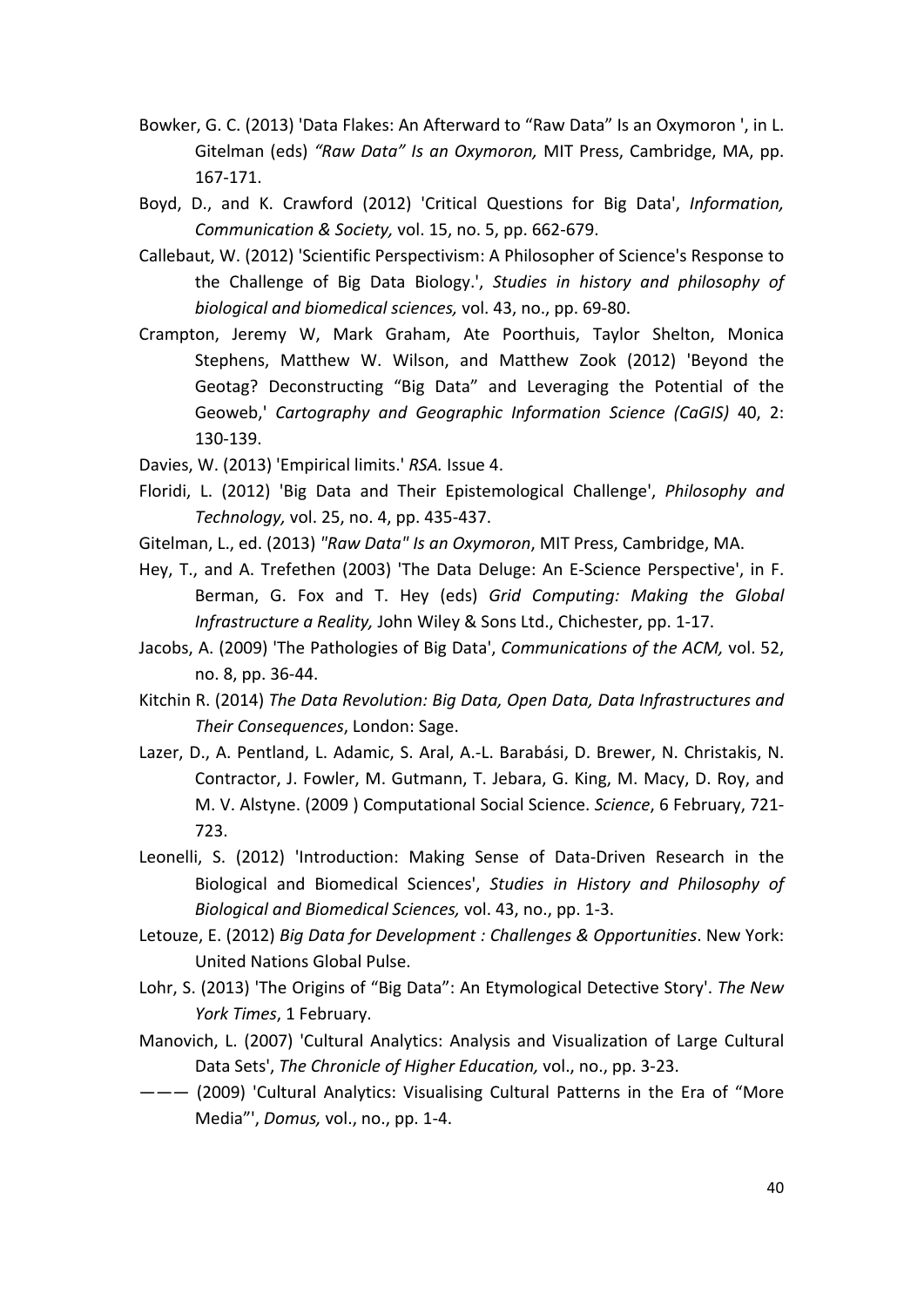———. (2011) Trending: The Promises and the Challenges of Big Social Data. Avail. at http://lab.softwarestudies.com/2011/04/new-article-by-lev-manovichtrending.html. 

Pentland, A. S. (2012) Reinventing Society in the Wake of Big Data. *Edge* 20.

- Ruppert, E. (2013). 'Rethinking Empirical Social Sciences'. *Dialogues in Human Geography* 3(3).
- Shiri, A. (2012) 'Typology and Analysis of Big Data: An Information Science Prospective'. Presentation at *Internet, Politics, Policy 2012: Big Data, Big Challenges?* Oxford Internet Institute, St Anne's College, Oxford, UK.
- Sobek, M., L. Cleveland, S. Flood, P. K. Hall, M. L. King, S. Ruggles, and M. Schroeder (2011) 'Big Data: Large-Scale Historical Infrastructure from the Minnesota Population Center', *Historical Methods*, vol. 44, no., pp. 61-68.
- Stapleton, L. K. (2011) Taming Big Data. *IBM Data Magazine*, April 15, 1-6.
- Strasser, B. J. (2012) 'Data-Driven Sciences: From Wonder Cabinets to Electronic Databases.', *Studies in history and philosophy of biological and biomedical sciences,* vol. 43, no., pp. 85-7.
- Uprichard, E. (2013) 'Big Data, Little Questions?' Discover Society. Issue 1.
- Venturini, T., P. Jensen, M. Jacomy, S. Grauwin, D. Boullier, and B. Latour (forthcoming) 'From Explanation to Description: On Mapping in Computational Social Sciences'. *Nature*.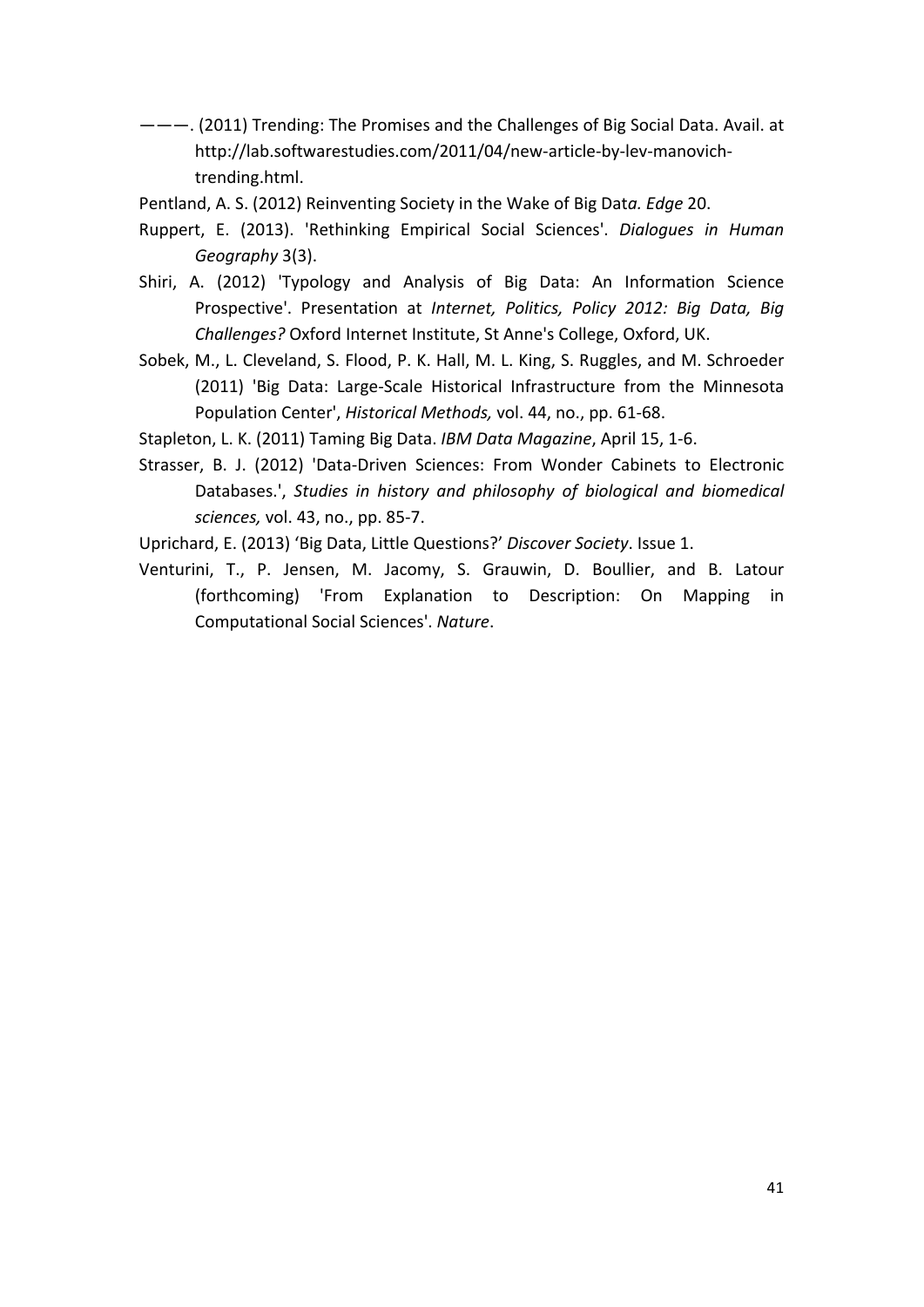### **Summary: Digital Data Object**

The term 'digital data object' (DDO) is generally employed in the computing and information sciences to denote digitally stored data: 'computer-based, machinereadable resources (such as web pages or electronic journals), whose information content can be stored and accessed independently of the form in which it was originally created' (Chilvers and Feather 1998: 365).

There are a number of challenges involved with maintaining the intellectual content of DDOs, which, at present, are non-uniform and characterised by interoperability between existing metadata standards (Day 1996, Woodley 2000). Whereas the medium and the message of data objects were traditionally considered inseparable (Hildreth 1996), DDOs make such a separation possible. The 'new autonomy' of data (Lash 2002), and their evanescent nature, presents novel management challenges to ensure that such data is authentic and preserved in its original form. The fact that management practices are generally informed by commercial interests raises further issues relating to value (selection criteria), copyright, access and trust (Chilvers and Feather 1998). These problems are confounded by the fact that metadata standards are rapidly changing and the policies to address these issues are in a rudimentary stage of development. The challenge for data managers is to find new analytical resources to cope with the volume (Abbott 2006) and 'malleability' of DDOs (Neavill 1984).

Collecting and analysing digital data raises issues of data quality, representation, durability, validity (Graham 1997), data storage, ownership and management (Chilvers and Feather 1998, Chilvers 2002). In this regard, the computing and information sciences generally define DDOs in relation to interoperability, metadata, and management rather than the infrastructures and investments that have gone into making them up. Fuller (2004) describes this as the distributed work activity involved in composing digital objects and the specificities of their contexts.

**References**

- Abbott, A. (2006) 'Reconceptualizing Knowledge Accumulation in Sociology', *American Sociologist*, vol. 37, no. 2.
- Chilvers, A. (2002) 'The Super-Metadata Framework for Managing Long-Term Access to Digital Data Objects: A Possible Way Forward with Specific Reference to the Uk', *Journal of Documentation*, vol. 58, no. 2.
- Chilvers, A., and J. Feather (1998) 'The Management of Digital Data: A Metadata Approach', Electronic Library, vol. 16, no. 6.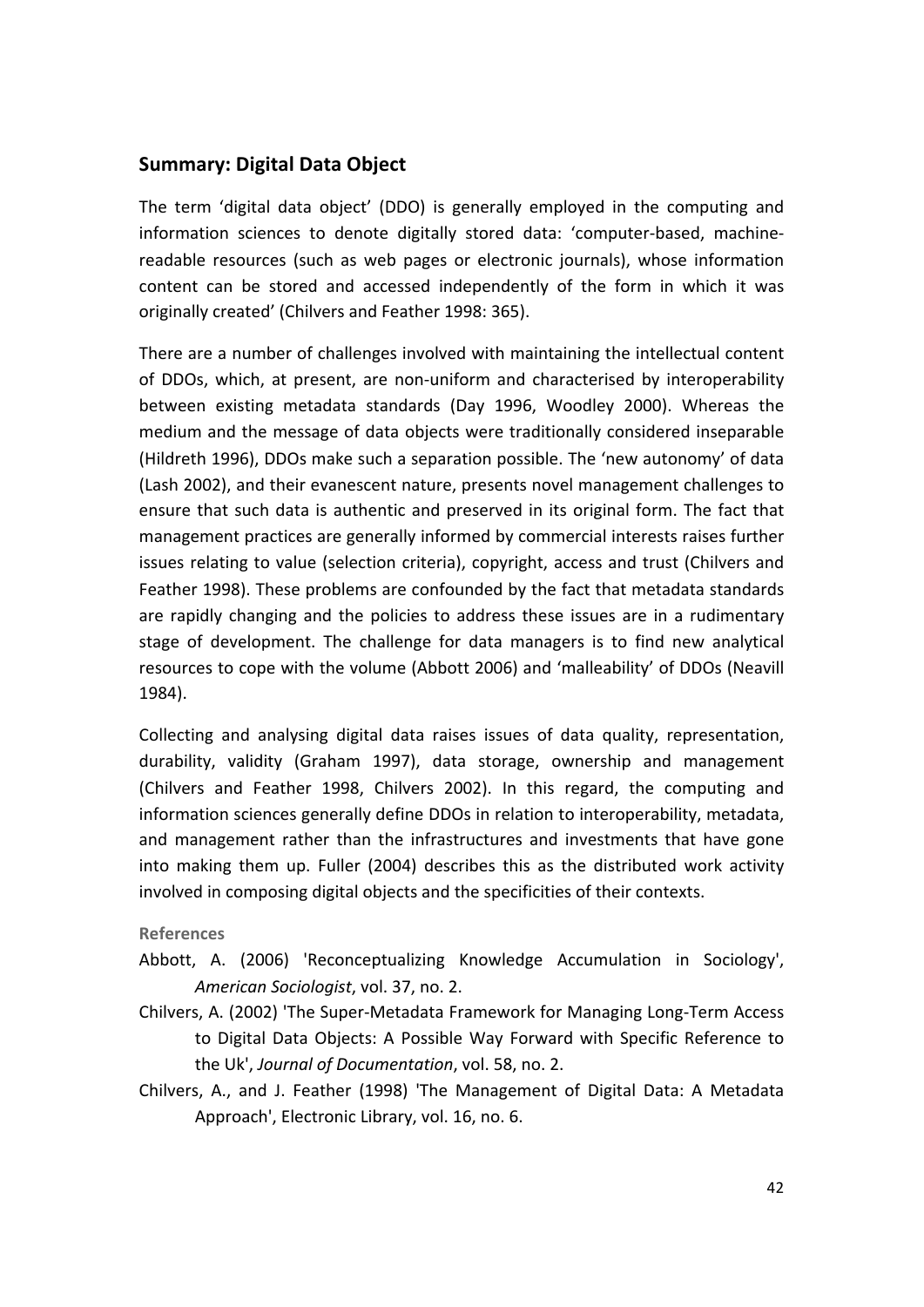- Day, M. (1996) Interoperability between Metadata Formats, Roads Workshop, Welcome Institute. London: Wellcome Institute. <http://www.ukoln.ac.uk/metadata/presentations/roads-august1996/%3E.
- Fuller, M. (2004) 'Digital Objects.' Paper presented at the Read Me Software Art and Cultures Conference. <http://runme.org/project/+digitalobjects/>
- Graham, P. S. (1997) 'Building the Digital Research Library: Preservation and Access at the Heart of Scholarship.' In Follett Lecture Series. Leicester University.
- Hildreth, C. R. (1996) 'Preserving What We Really Want to Access, the Message Not the Medium: Challenges and Opportunities in the Digital Age', in A. H. Helal and J. W. Weiss (eds) *Electronic Documents and Information: From Preservation to Access*, Publications of Essen University Library, Germany, pp. 78-95.
- Lash, S. (2002) *Critique of Information*, Sage, London.
- Neavill, G. B. (1984) 'Electronic Publishing, Libraries and the Survival of Information', *Library Resources & Technical Services*, vol. 28, no. 1.
- Woodley, M. (2000) 'Crosswalks: The Path to Universal Access', in M. Baca, P. Harpring, J. Ward and A. Beecroft (eds) Introduction to Metadata: Pathways to Digital Information, The J. Paul Getty Trust, Los Angeles.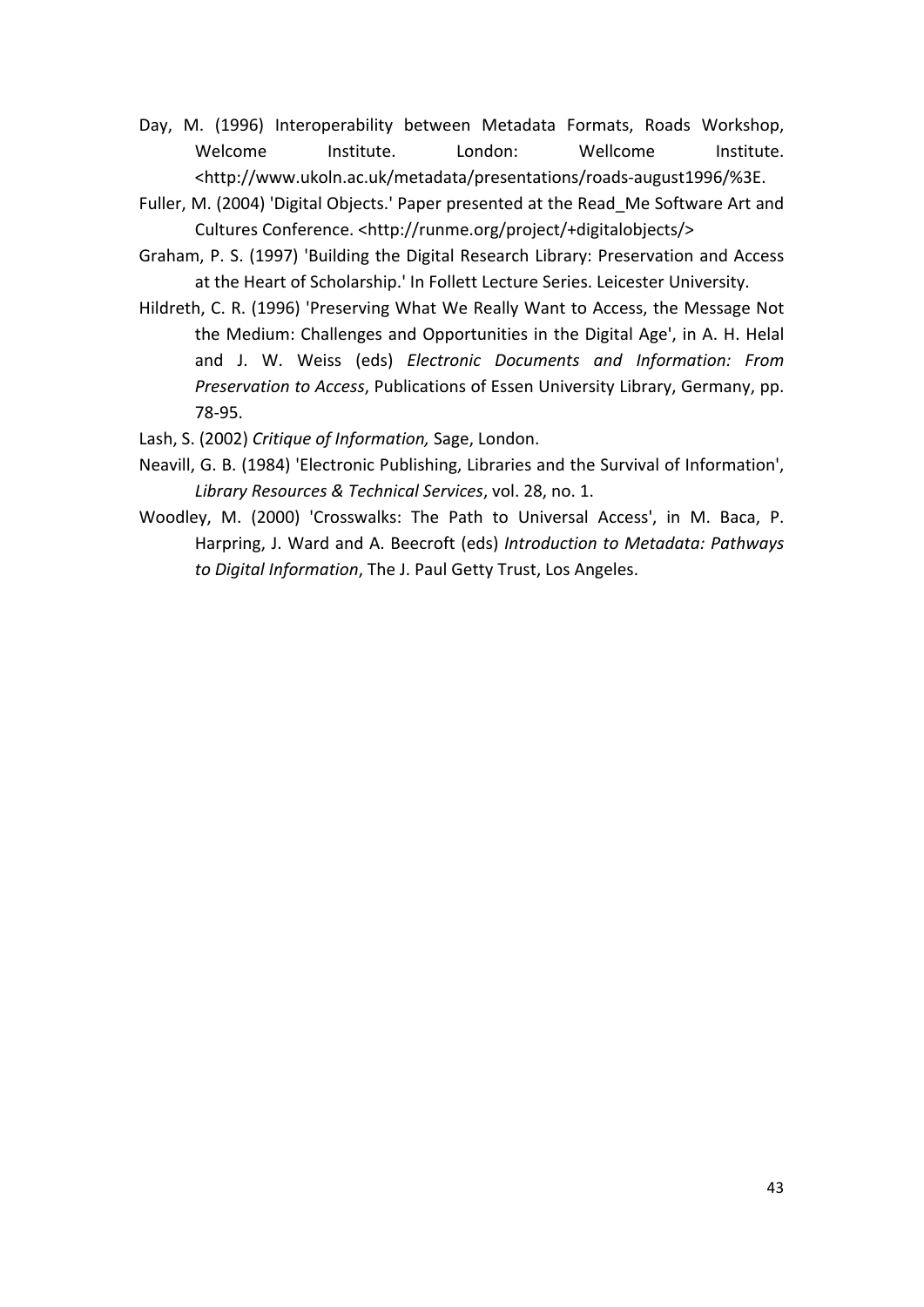#### **Summary: Boundary Object**

How can we see and analyse something so ubiquitous and infrastructural—something so 'in between' a thing and an action? (Bowker and Star 1999: 285)

Bowker and Star develop their understanding of boundary object through an analysis of how formal classification systems seek to regularize the movement of information from one context to another and across time and space. Boundary objects are classifications that manage the tension between multiple interpretations across contexts. The concept recognizes that multiplicity is given and not incidental and is what makes classification and the constitution of the boundary object necessary.

If both people and information objects inhabit multiple contexts simultaneously and if the goal of information systems is to transmit information across these contexts then specific means are required to enable this to happen. The multiple contexts can be understood as different communities of practice/social worlds, that is, as sets of relations among people 'doing things together' (Becker) (material and symbolic) where their activities, routines and practices constitute structures. Being a member includes familiarity with specific categories that apply to encounters with objects and people and deep familiarity with these leads to the naturalization of a community's categories. Membership is thus the experience of common encounters that are increasingly naturalized.

Leigh Star initially coined the boundary object as a way to talk about how scientists do this, how they balance different categories and meaning across contexts (Star and Griesemer 1989). They inhabit several communities of practice and need to satisfy the informational requirements of each. Their concepts must thus be plastic enough to adapt to local needs and robust enough to maintain a common identity across sites. Another way of putting this is that they need to have categories that are 'weakly structured in common use and strongly structured in individual-site use' (Bowker and Star 1999: 297). In this way the boundary object is a 'medium of communication' that can maintain coherence across intersecting communities, be recognizable to each and be simultaneously 'concrete and abstract'.

The boundary object arises over time from durable cooperation among communities of practice. They are working arrangements that resolve anomalies of naturalization without imposing a naturalization of categories from one community or from an outside source of standardization  $-$  they are therefore most useful in analyzing cooperative and relatively equal situations rather than impositions. How are boundary objects established and maintained? When a category becomes an object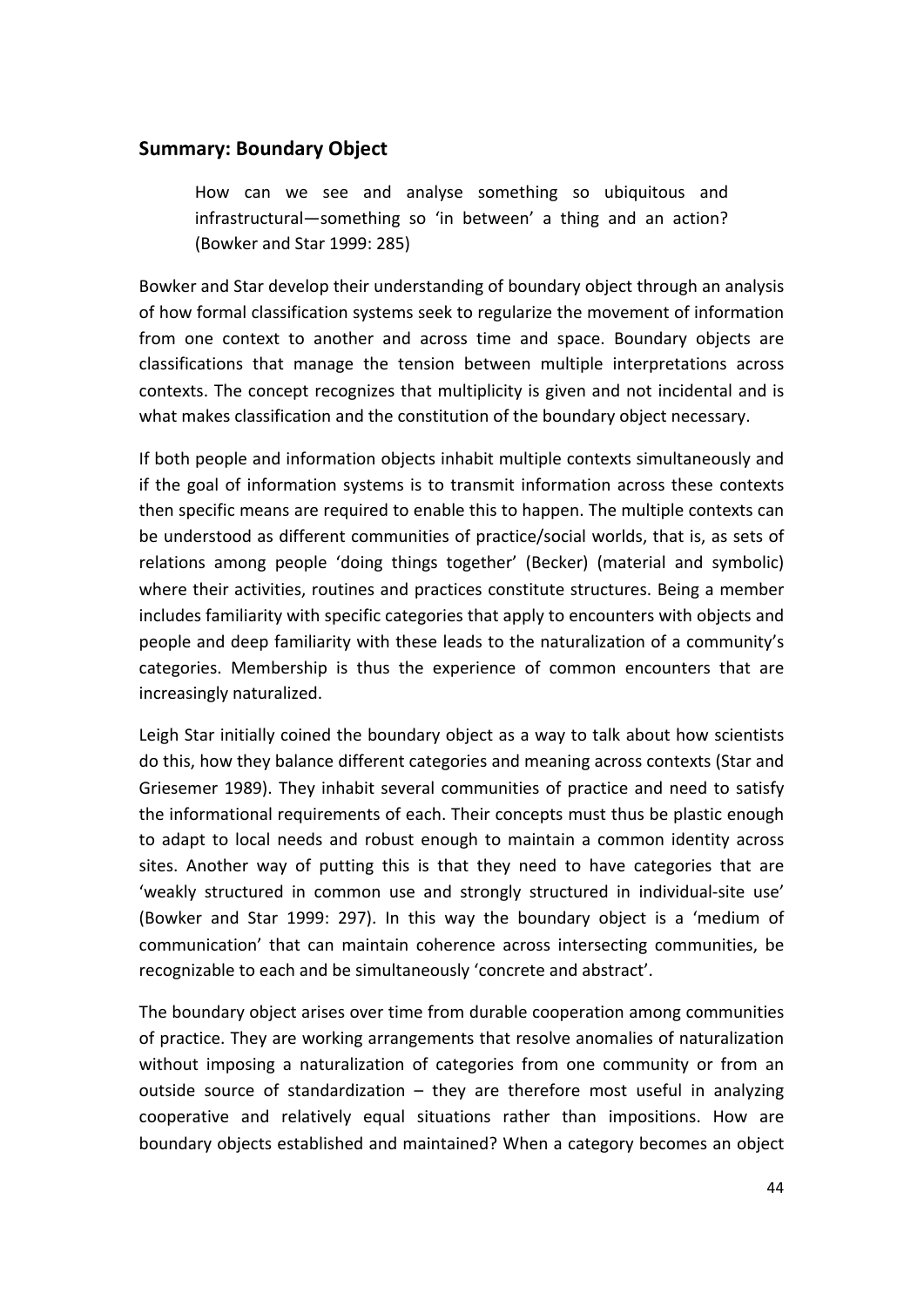existing in more than one community then it is a medium of communication. The relationship of a newcomer to a particular context largely revolves around the nature of relations with objects and not, counter-intuitively, directly with the people, that is, the objects mediate relations. The object is naturalized when we strip away its creation and situated nature; members forget its local nature or the actions that maintain and recreate its meaning.

#### **References**

- Bowker, G. C., and S. L. Star (1999) Sorting Things Out: Classification and Its Consequences, The MIT Press, Cambridge, Massachusetts.
- Star, S. L., and J. R. Griesemer (1989) 'Institutional Ecology, "Translations" and Boundary Objects: Amateurs and Professionals in Berkeley's Museum of Vertebrate Zoology, 1907-39:' Social Studies of Science, vol. 19, no., pp. 387-420.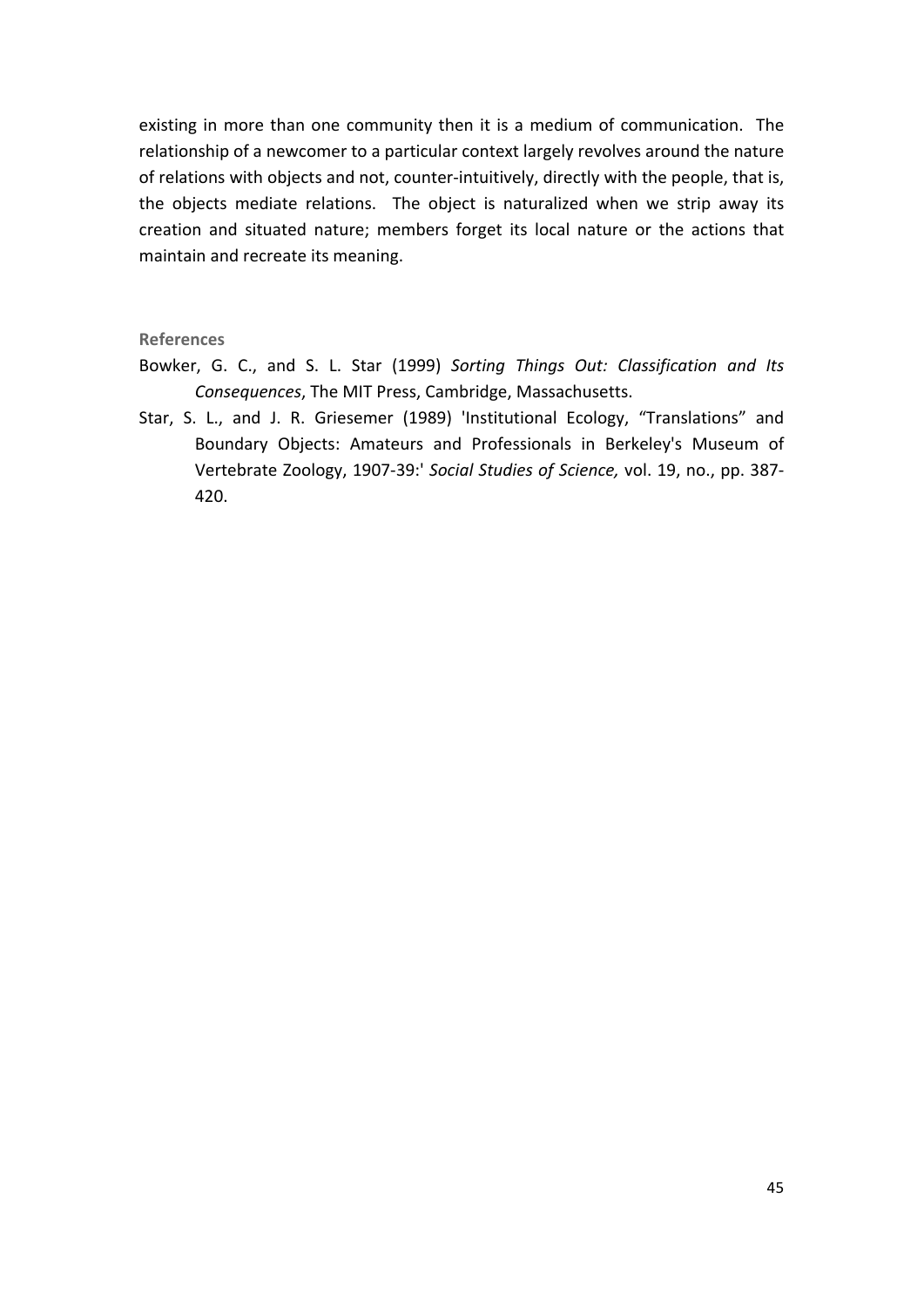#### **Summary: Collaboratory**

A collaboratory is a collective mode of inquiry which involves inventing new forms of work that seek to redistribute individual and collective contributions (Rabinow 2006: 1-2). Whereas the term is typically reserved in the natural sciences and computing to denote a distributed research network (Collier in (Rees Instigator (2007): 54)), for those working within the Anthropology of the Contemporary (ARC) model, the term has a distinct meaning:

A collaboratory is more than an elaborate collection of information and communications technologies. [It is] a new networked organisational form that also includes social processes: collaboration techniques; formal and informal communication; and agreement on norms, principles, values, and rules (Cogburn 2003: 86).

The ARC's model of a collaboratory emerged in response to the so-called 'crisis of method' in American anthropology (Rees & Collier in (Rees Instigator (2007): 2)); namely, dissatisfaction with the individual project model, which emphasises individual achievement, innovation and technique (e.g. ethnography), rather than method (Collier et al. in (Rees Instigator (2007): 10-13)). The collaborative process, conversely, commences from the problem of method  $-$  that is, how techniques of data-gathering interact with concept formation and the establishment of collective norms and conventions to produce truth claims and knowledge (Marcus et al. in (Rees Instigator (2007)). Collaboratories aim to create practices of knowledge production, dissemination and critique (Rabinow 2006), and to invent new forms of ethics and writing by reflecting both critically and collectively on the practices and norms of inquiry that orient prevailing discussions of method. From this perspective, method is necessarily collective (Collier in (Rees Instigator (2007)). What constitutes a serious problem and a significant 'finding' can only be defined in a collective context in which topics and objects of study remain open to debate from a variety of stakeholders. In this way consensus emerges through shared standards and critical rectification rather than preconceived truths or established hierarchies.

This collaborative endeavour is referred to as a 'laboratory' and is a critical component of successful experimentation. In contrast to the natural sciences, in the human sciences a laboratory seeks neither to 'discover' positivist truths, nor to generate universal claims about the human condition (Collier et al. in (Rees Instigator (2007): 8)). Instead, it aims to move methodological conversation beyond ethnography by developing collective work on shared problems and concepts. The practical organisation of a collaboratory also differs from a laboratory in the natural sciences in that it is characterised by multi-sited, cross-disciplinary, collective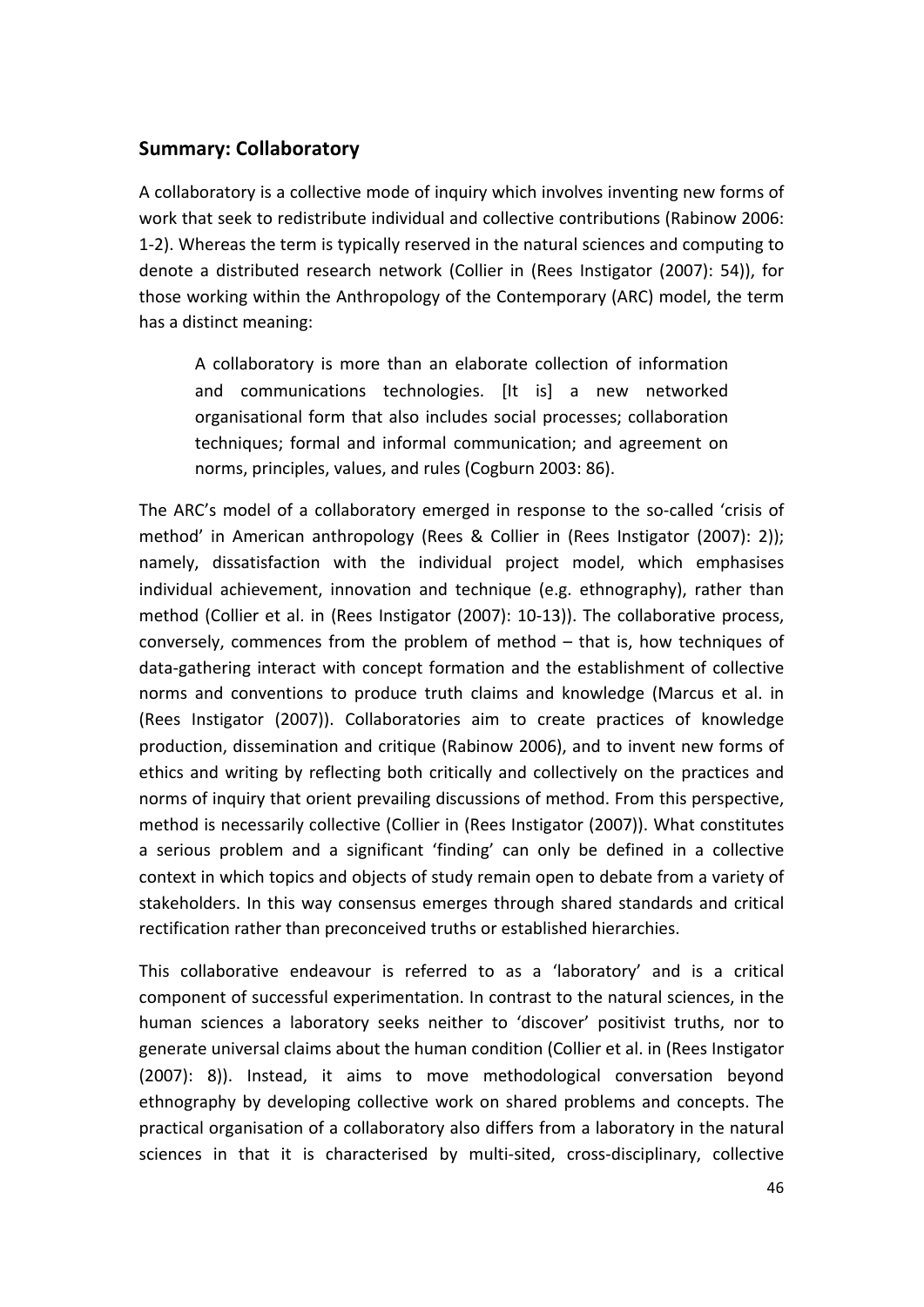knowledge making (e.g. regular meetings, co-authored publications), rather than conventional hierarchies or divisions of labour. A collaboratory, then, is distinct from collaboration in the traditional sense of the word in that it produces collective rather than collected work.

On a practical level, a collaboratory involves a rigorous process of concept-formation and experimentation. Initially, the collaborative process requires problematisation thinking about research questions as problems, and exploring different configurations of inquiry and critique  $-$  remaining subject to revision, thereby, favouring experimentation over precision. Concept work plays a central role in this process. It consists in formulating and specifying the meanings of concepts, as well as their capacity to describe research objects. As a practice, collaboratories function as incubators of shared concepts and ideas (Marcus in (Rees Instigator (2007): 35-6)), the aim of which is to invent tools for thought in a mode of collaboration rather than theory. But collaborative work is not just analytic, it is synthetic and recursive, involving a process of reconfiguration and reformulation so as to respond to *emergent* futures with 'preparedness' (Fearnley 2007) and possible solutions.

A collaboratory aims to enhance the social world ethically, politically and ontologically (Rabinow 2006). Politically, the collaborative process interrogates how human life becomes a political problem by examining the practices of experts  $-$  the 'styles of reasoning' that experts employ (Hacking 2012). It is premised on the Foucauldian view that investigation should be preceded by examining how objects of knowledge are problematised and produced (Marcus et al. in (Rees Instigator (2007): 22-24)). Analytics and ethics thsu emerge from a problem-space as it unfolds through collaborative engagement (Rabinow and Bennett 2012b). A collaboratory, then, results in both epistemological and ontological 'ramifications'. By disrupting existing hierarchies, and interrogating the sites of power/ knowledge, it consists in reformulating practices of knowledge production, dissemination and critique, examining how things in the world are constituted as objects (Rabinow and Bennett 2012: 11). It is a pragmatist epistemology (Dewey 2004) that adheres to a social constructionist position, acknowledging that meaning is dynamic and constructed rather than reflecting reality (Rabinow 2007). This emphasis on knowledge production, and the historical contingency of truth claims and practices, is an essential component of ontology because it highlights that alternative modes of being are possible. In addition to contingency, the collaborative mode of inquiry emphasises emergence: developing methods appropriate to the dynamic conditions of contemporary social life. The collaborative process also results in pedagogical outcomes. By rethinking and altering the norms and forms of dissertation training and production (Marcus in (Rees Instigator (2007): 38)), collaborative practices